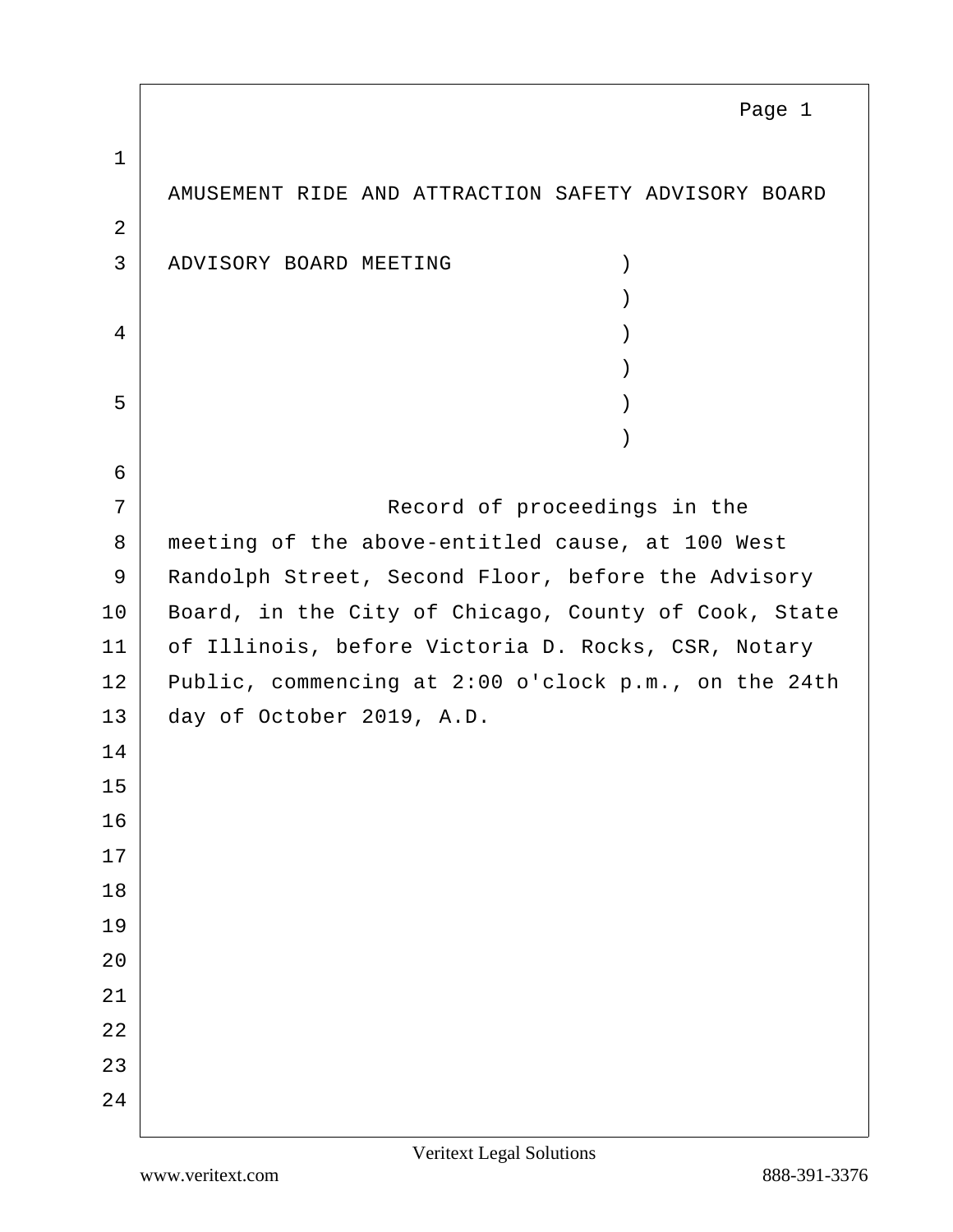1 APPEARANCES:

| $\overline{2}$ |                       |
|----------------|-----------------------|
|                | MR. MICHAEL KLEINIK   |
| 3              | MS. PATRICIA SULLIVAN |
|                | MS. JESSICA YARD      |
| $\overline{4}$ | MR. WESTON SPARKS     |
|                | MR. BRADLEY BROWN     |
| 5              | MR. DAVID BENNETT     |
|                | MR. DANIEL SCHWABE    |
| 6              | MR. THOMAS COE        |
|                | MR. WILLIAM JENNINGS  |
| 7              | MR. JOSEPH REDSHAW    |
|                | MS. YOLANDA CARRERO   |
| 8              | MS. MARGARET VAUGHN   |
| 9              |                       |
| 10             |                       |
| 11             |                       |
| 12             |                       |
| 13             |                       |
| 14             |                       |
| 15             |                       |
| 16             |                       |
| 17             |                       |
| 18             |                       |
| 19             |                       |
| $2\,0$         |                       |
| $2\,1$         |                       |
| $2\,2$         |                       |
| 23             |                       |
| $2\;4$         |                       |
|                |                       |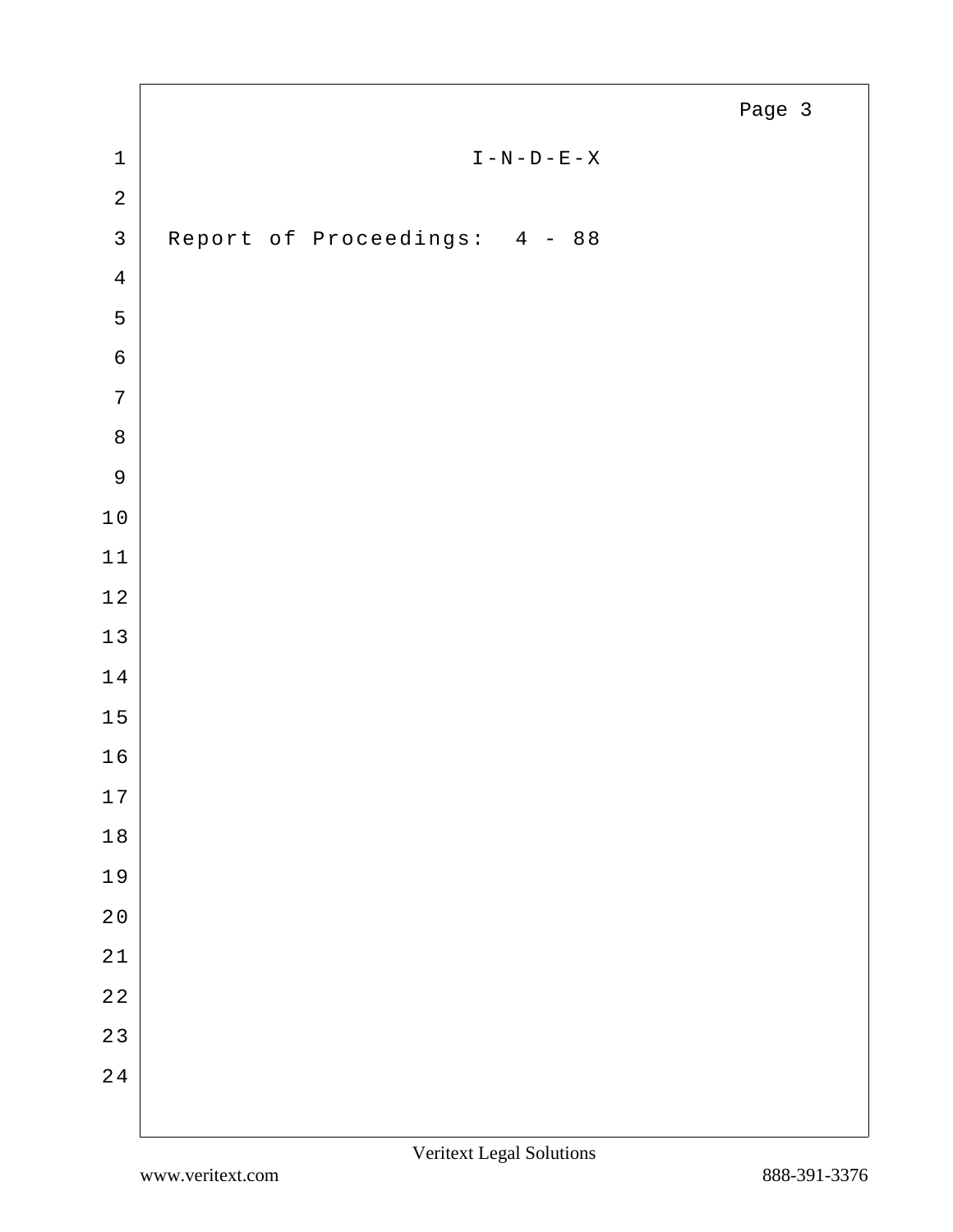1 | MR. COE: We have three new Board members. 2 MR. KLEINIK: William Jennings is from Southern 3 Illinois, from Olny, Illinois, home of the white 4 squirrels. 5 MR. JENNINGS: I have been on my local County 6 Fair board since 1970. I was president for 40 7 | years. 8 I have been on the Illinois Association of 9 Agriculture Board for 22, 23 years, and I have been 10 president of the Board, and I am a registered nurse 11 in the emergency room in my spare time. 12 MR. KLEINIK: We have Jessica Yard on the 13 phone. She is a public representative. Do you want 14 to give us a little bit on your background. 15 MS. YARD: Good afternoon. Sorry, it is a 16 | little difficult to hear. My name is Jessica Yard. 17 | And I am an assistant director of revenue cycles and 18 business intelligence. I'm not sure whether 19 information sharing is in there. If there is any 20 question you let me know. 21 MR. KLEINIK: We have Dave Bennett. 22 MR. BENNETT: My name is David Bennett. I am 23 an attorney in Chicago. I work for a law firm in 24 Chicago called Pretzel and Stouffer. It sounds like Page 4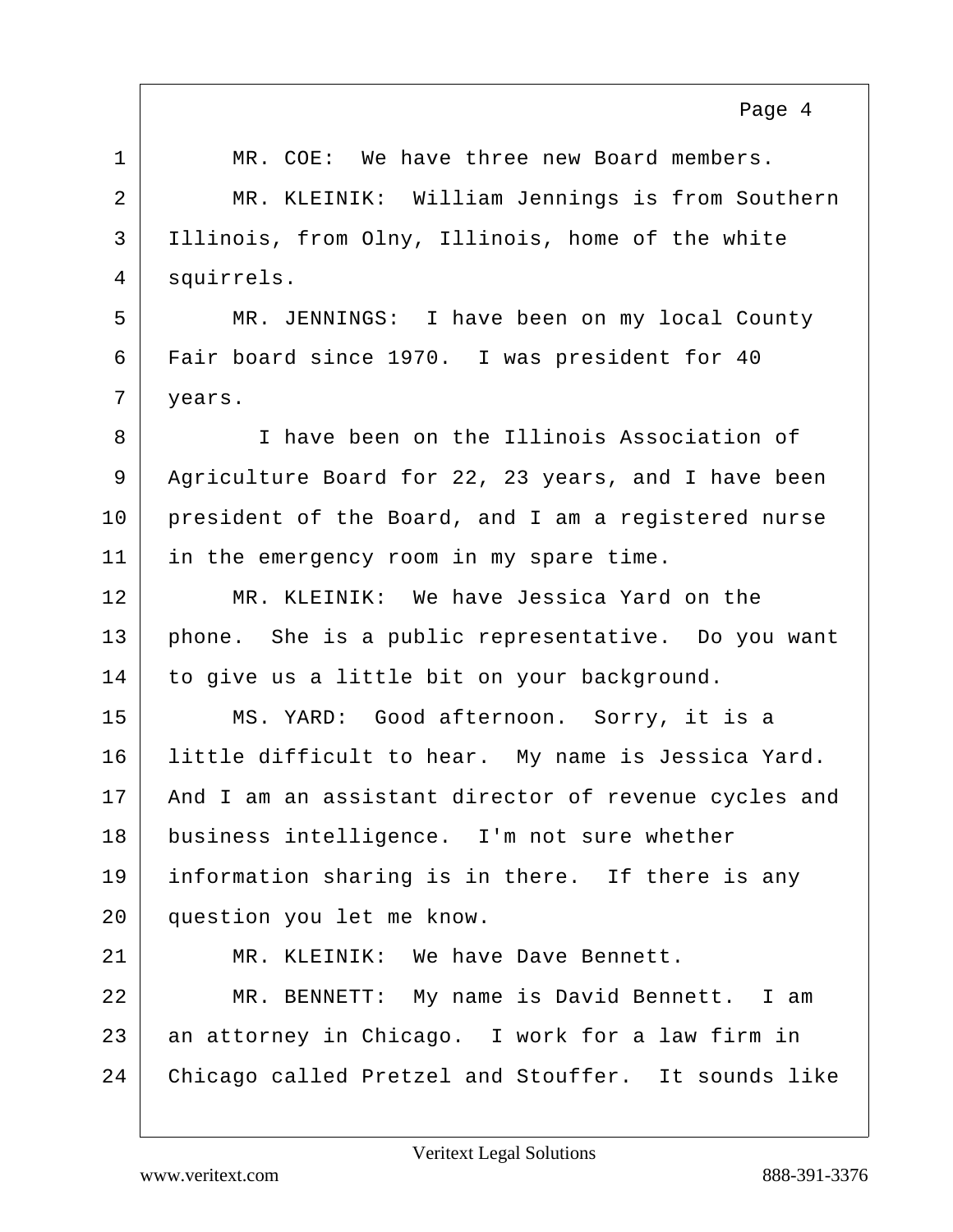$1$  a food company, but it is a firm. 2 I have been a lawyer for 30 years. I 3 represent the amusement industry throughout Illinois 4 and the Midwest. I represent family entertainment 5 centers and rides and carnivals and all that. I am 6 very happy to be a part of this. 7 MR. KLEINIK: The governor has reappointed 8 Joseph Redshaw to the Board. 9 MR. REDSHAW: I am Joseph Redshaw. I'm from 10 West Central Illinois, Rushville, Illinois. Redshaw 11 | Insurance Agency I have owned for 23 years, and I 12 | have been on the Fair Board 23 years. 13 I ave been on the chairman of the carnival 14 committee, and this is my third year. 15 MR. KLEINIK: Then the governor's office is 16 going to reappoint Patty Sullivan. She's not here. 17 She will be down here soon. 18 She's waiting for some paperwork to get 19 through the system to make sure that everything is 20 okay and lined up. I will let you know that she is 21 joining you back on the Board too. For the other 22 ones, there's the dates on here. 23 | My name is Mike Kleinik. I am the director 24 of the Department of Labor. I was appointed by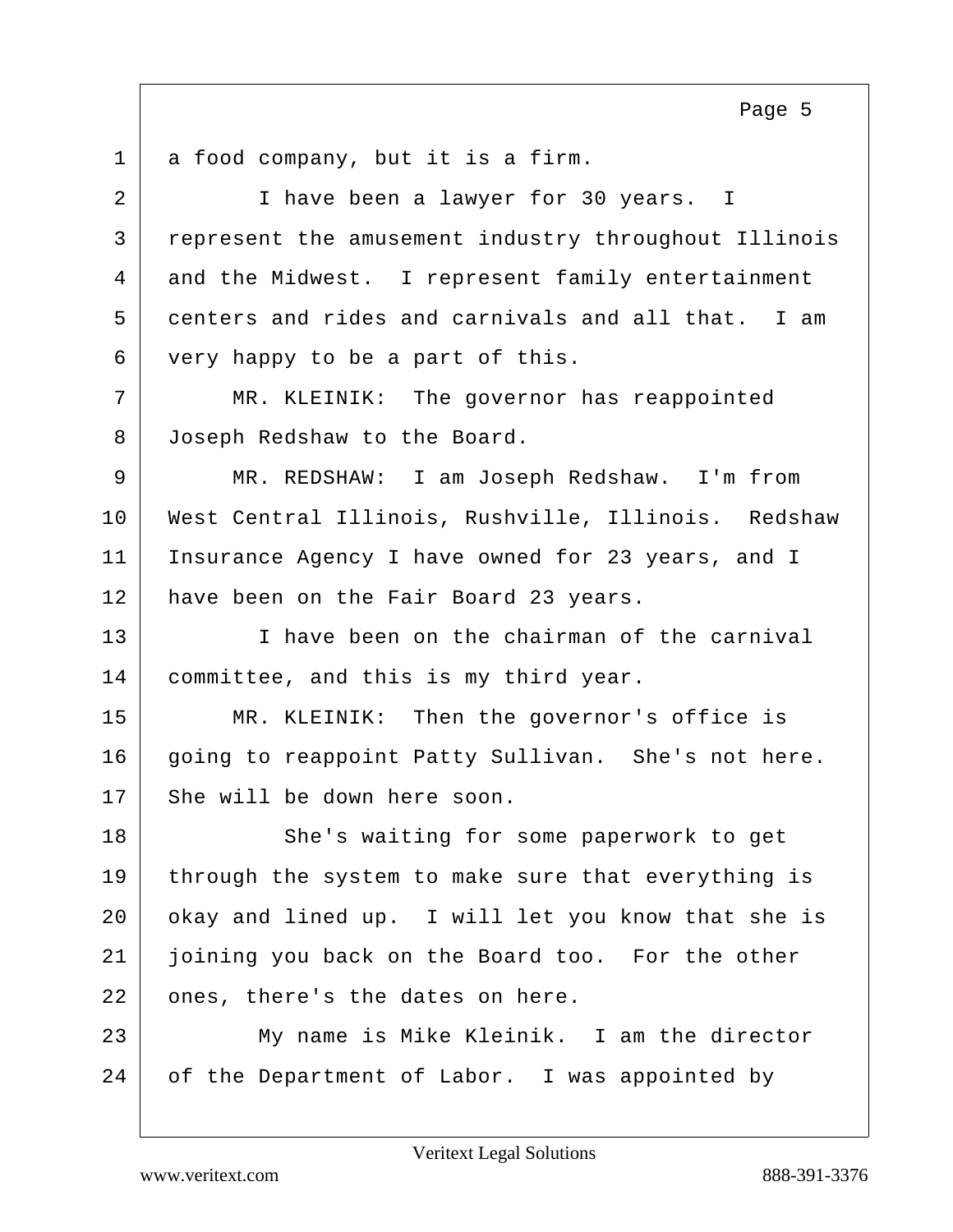Governor Pritzker in January and confirmed by the 2 senate in May. Our chief legal counsel, Yolanda Carrero, is here. And our policy advisor is Julie Vahling. She will be helping the Board through any kind of policies that you guys may see fit to take 6 care of.

7 | The Mand I know that reading some of the minutes 8 of the past meetings, there was some questions about 9 updating some stuff, and we could go from there. 10 But we have a policy advisor to help the Board at 11 your request and go forward with that.

12 I will let you know the division manager, 13 which was Bill Soletti, there was an issue that had 14 arisen about his temporary appointment and so, 15 therefore, there is no division manager. Tom and 16 myself have been kind of -- mostly Tom has taken 17 care of moving things forward, keeping things going 18 with the appointments.

19 We have a new procedure with CMS that has 20 been approved. It's called everything is done 21 online. You apply online, and you do the interview 22 online. And the carnival manager has been approved 23 for that. I am waiting for the date that we could 24 advertise that on our CMS and move forward with the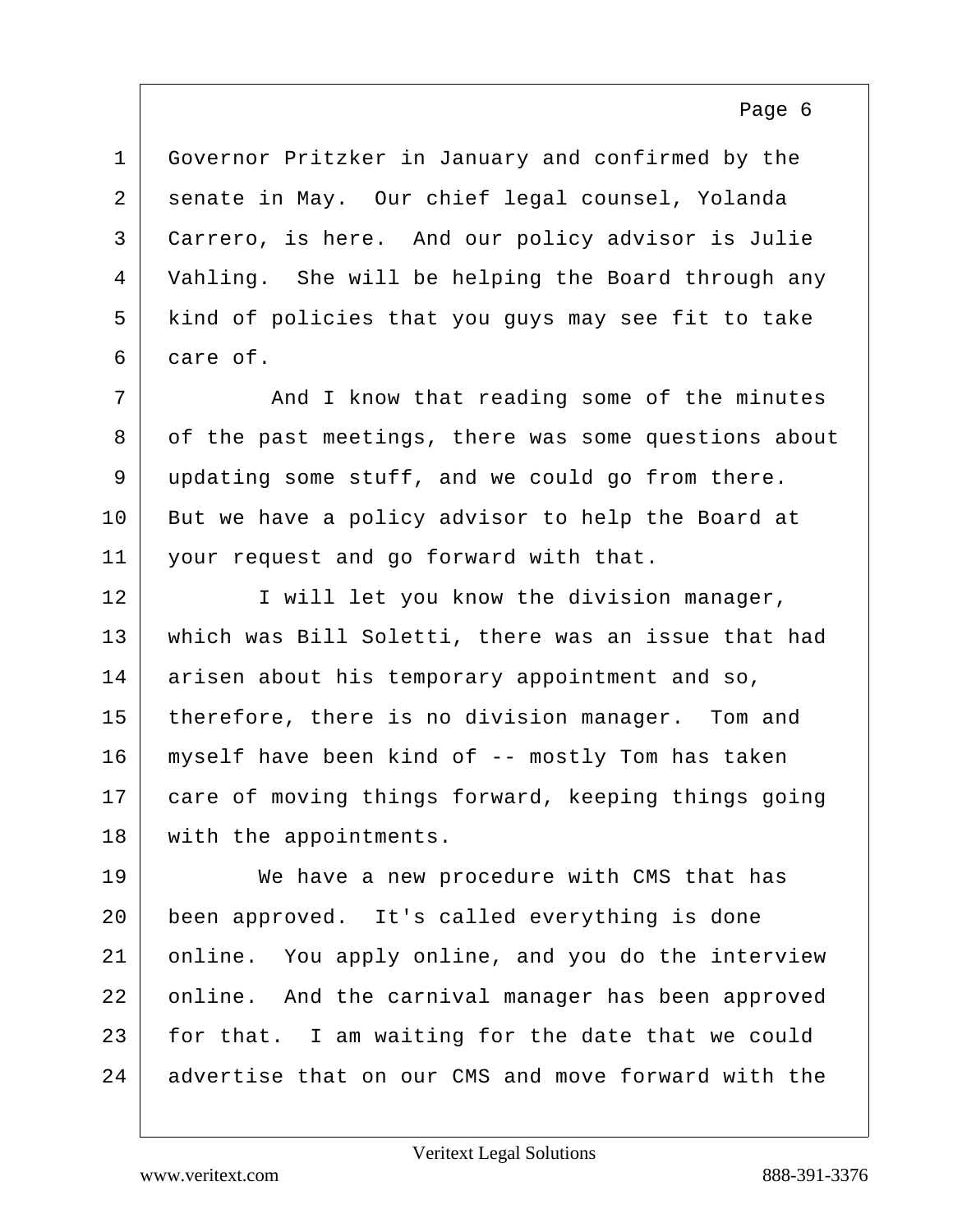1 interview and hopefully by January we'll have 2 another division manager that could step in and do  $3$  this stuff. 4 So I want to give you a heads up of where 5 we're at on that. And that is all I have.

6 Generally we'll go around the room for the old 7 | people that have been around.

8 MR. COE: I'm Tom Coe. I am the chief ride 9 inspector. I've been with the division, this is 10 going on my fourth year. So I am pretty new, pretty 11 young. Still learning.

12 MR. SPARKS: Weston Sparks with North American 13 Midway Entertainment. I've been in the industry all 14 | my life.

15 MR. BROWN: I am Bradley Brown. I own Brown 16 Engineering Company. I've been on the Board three 17 | years now.

18 MR. SCHWABE: I am Daniel Schwabe. I work at 19 Six Flags Great America. I have worked there since 20 I was 16 years old in high school, and I have done 21 maintenance for almost 40 years now.

22 MS. CARRERO: Yolanda Carrero, with the 23 Illinois Department of Labor.

24 MS. VAHLING: Julie Vahling, policy advisor.

Page 7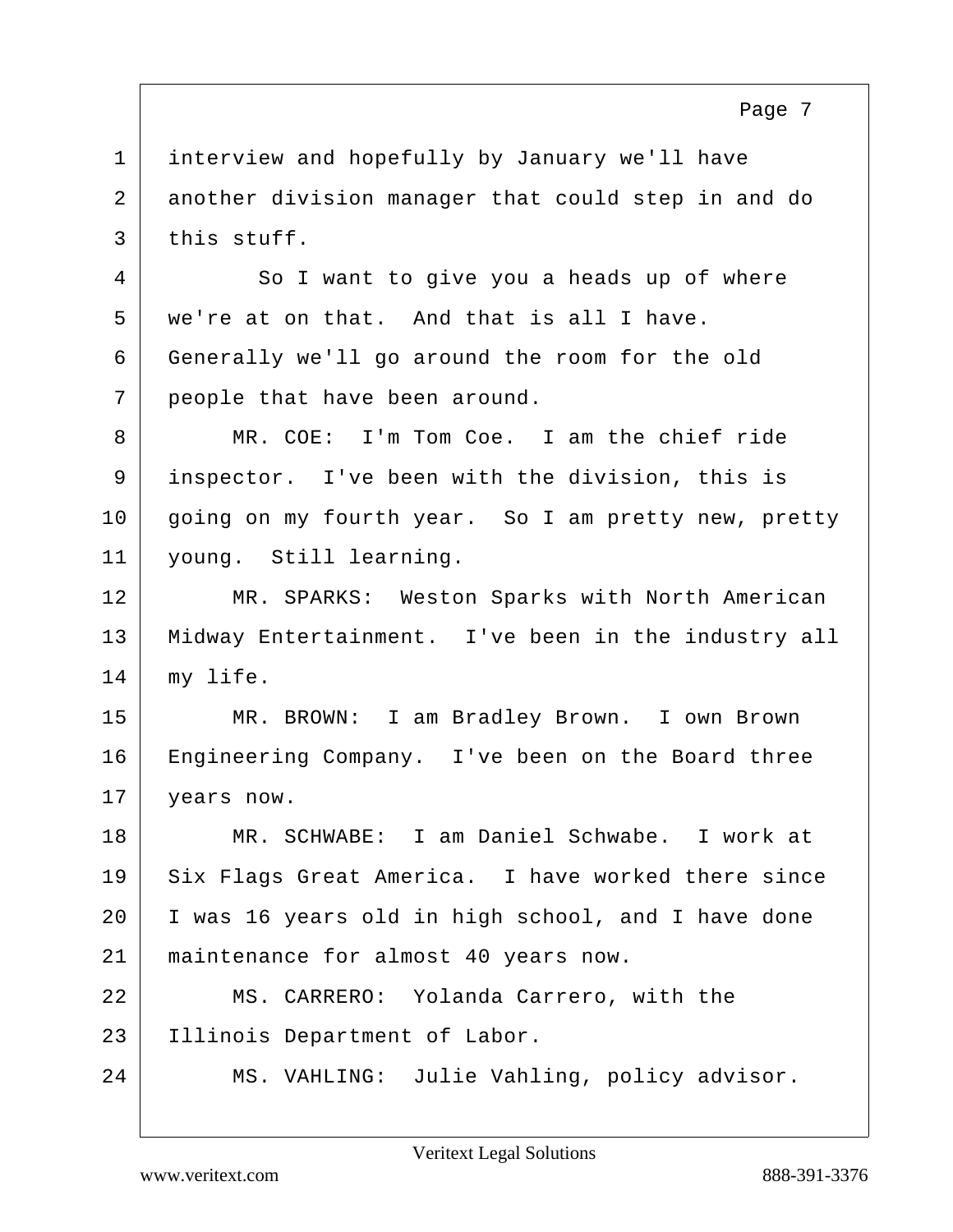|                | Page 8                                               |
|----------------|------------------------------------------------------|
| $\mathbf{1}$   | MR. JOHNSON: Bill Johnson, Fantasy Amusement         |
| $\overline{2}$ | Company, 34 years in business.                       |
| 3              | MRS. JOHNSON: Mary Johnson, ditto.                   |
| 4              | MRS. SPARKS: Bridget Sparks, North American          |
| 5              | Midway Entertainment, 21 years.                      |
| 6              | MR. COE: Patty is not here yet. Hopefully,           |
| 7              | she will show up quickly. The next step is approval  |
| 8              | of the previous Board minutes. Do I hear a motion?   |
| 9              | MR. SPARKS: I'll make a motion.                      |
| 10             | MR. COE: Second?                                     |
| 11             | MR. BENNETT: I'll second it.                         |
| 12             | MR. COE: For the new Board members, the              |
| 13             | January meeting was pretty in depth. There was a     |
| 14             | lot of information that was covered that was         |
| 15             | presented at that meeting.                           |
| 16             | I tried to send it out to you guys in an             |
| 17             | e-mail so you could look it over real quick. I       |
| 18             | don't know if we just want to go over it kind of in  |
| 19             | a cursory review or is there more discussion.<br>The |
| 20             | first one we have is the inflatable fee structure.   |
| 21             | What that entailed is there are a couple of          |
| 22             | companies that come into the state that have huge    |
| 23             | inflatables. Insane 5K is one of them that has come  |
| 24             | into the state continuously for the last couple of   |

Г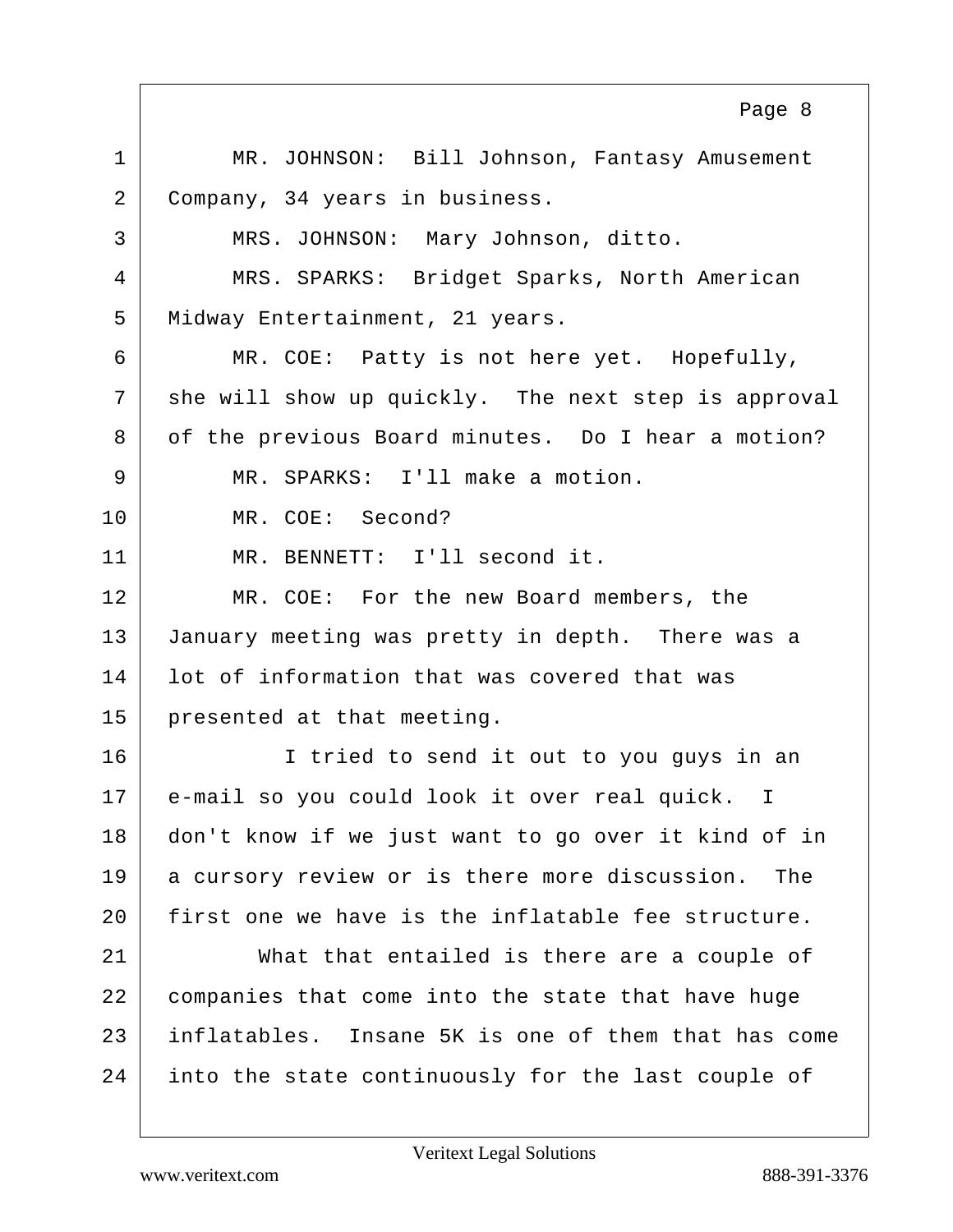1 | years. These inflatables exceed 1500 square feet in 2 their footprints. They're huge. They're as big as 3 houses. 4 | The other company that came into the state, 5 it's almost a mobile amusement park, it's 10,000  $6$  square feet of inflatables that are locked together 7 to form kind of a midway. 8 (Enter Patricia Sullivan.) 9 MR. COE: We kind of went through the 10 introduction of new Board members. If you want to 11 throw your two cents in. 12 MS. SULLIVAN: I am Patty Sullivan with Eli 13 | Bridge Company in Jacksonville. And I don't think  $14$  that we have met yet. 15 | I think you're the director? 16 MR. KLEINIK: Before you got here, the 17 Governor's office advised me that they are 18 reappointing you. 19 MS. SULLIVAN: I talked to Natalie on the way. 20 She was sending it down to the front desk for me to 21 | go through and sign. 22 MR. KLEINIK: I wanted everybody to hear that 23 we are on top of it. 24 MR. COE: Do you want to introduce yourself? Page 9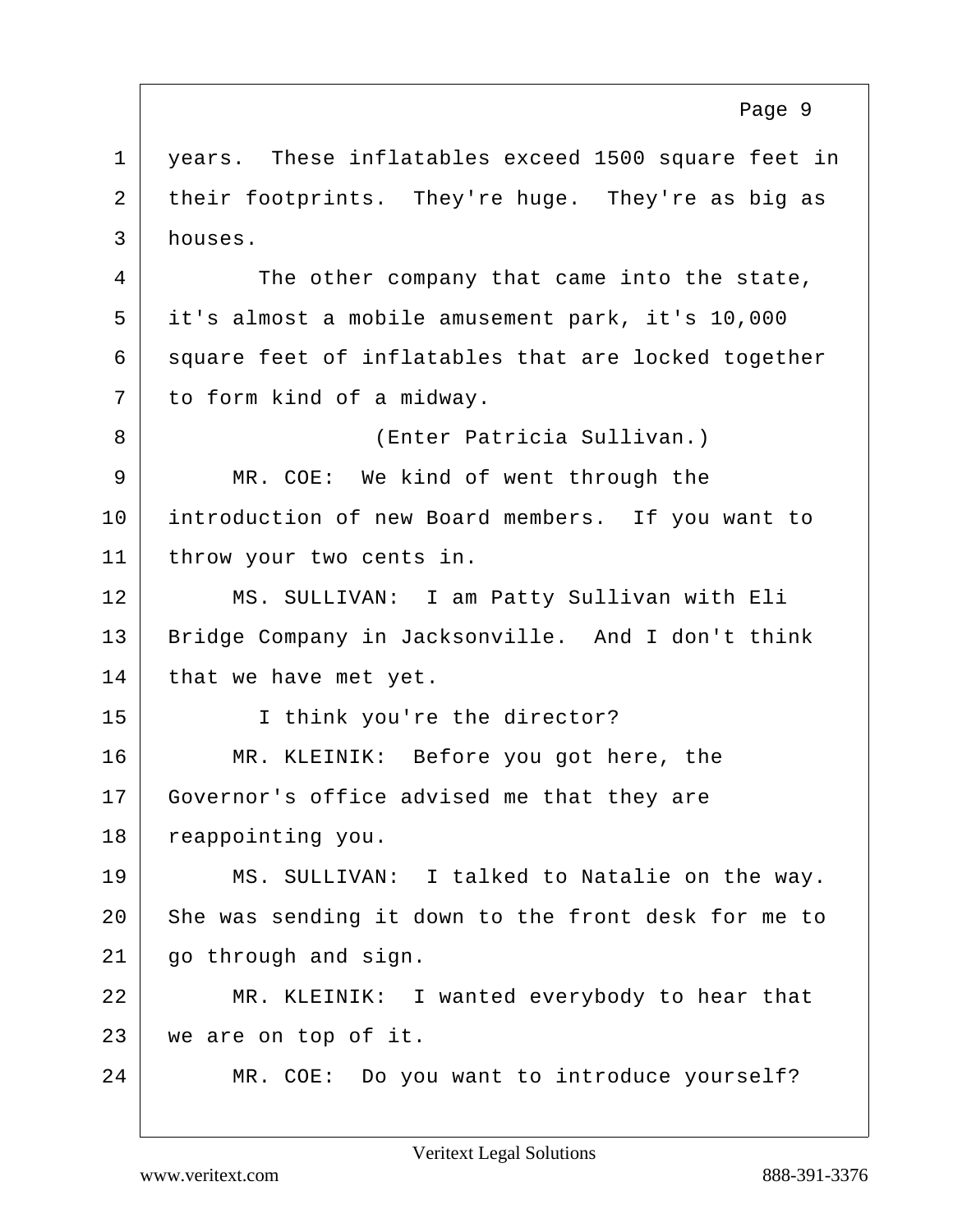1 | MS. VAUGHN: I am Margaret Vaughn. I represent 2 the Illinois Association of Agriculture Affairs and 3 Outdoor Amusement Business Association. 4 MS. SULLIVAN: We did get here faster with her 5 driving. I wasn't lost in the maze underneath for  $6 \mid$  an hour. 7 | MR. COE: We already approved the minutes. We 8 were getting into the inflatable fee structure that 9 we talked about at the last Board meeting. 10 The Board had given its okay. Basically an 11 inflatable that has a footprint over 1500 square 12 feet will be assessed a fee of \$130. The way it is 13 set up now those inflatables would come in under a  $14$  \$55 fee, and the time that we spend in that area for 15 those large inflatables justifies the fee increase. 16 The Board was okay with it. They wanted to 17 | wait until the new director was appointed, and I 18 guess we could have a little discussion if you want  $19$  to okay that. 20 I don't think it would be able -- it may be 21 able to be implemented next year as far as the time 22 line goes. 23 MS. SULLIVAN: When it comes to getting for 24 more money I'll bet we could do it.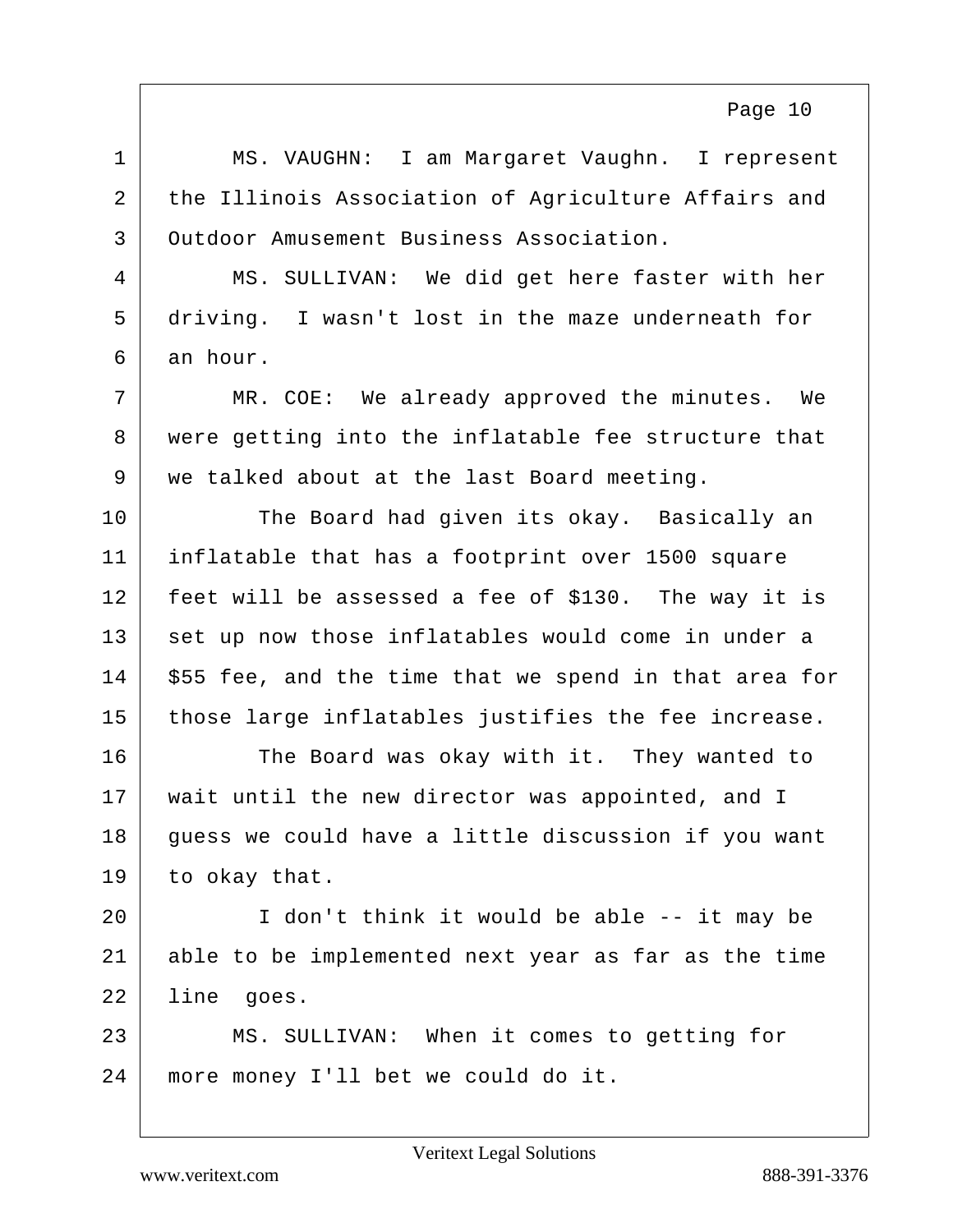|             | Page 11                                             |
|-------------|-----------------------------------------------------|
| $\mathbf 1$ | MR. COE: It will stlill have to go through          |
| 2           | JCAR because it's an update to the rules to the fee |
| 3           | increase.                                           |
| 4           | MS. SULLIVAN: Why?                                  |
| 5           | MS. VAUGHN: The fees are set by rule.               |
| 6           | MR. COE: So I don't know if we could get it         |
| 7           | through that process in time for us to implement    |
| 8           | before the opening of 2020.                         |
| 9           | MS. SULLIVAN: Well, we still have another           |
| 10          | meeting between now and then.                       |
| 11          | MR. COE: Right. So we could take a vote and         |
| 12          | start the process and move forward with the fee     |
| 13          | increase.                                           |
| 14          | MS. SULLIVAN: Make the motion.                      |
| 15          | MR. SPARKS: I'll make the motion.                   |
| 16          | MS. SULLIVAN: Second?                               |
| 17          | MR. BROWN: I second it.                             |
| 18          | MS. SULLIVAN: Is there any discussion? Then I       |
| 19          | will call for a vote. All those in favor of raising |
| 20          | the fees for inflatables over --                    |
| 21          | MR. COE: 1500 square feet.                          |
| 22          | MS. SULLIVAN: From 35 to 130. Those in favor        |
| 23          | say aye.                                            |
| 24          | MR. SPARKS: Aye.                                    |

Г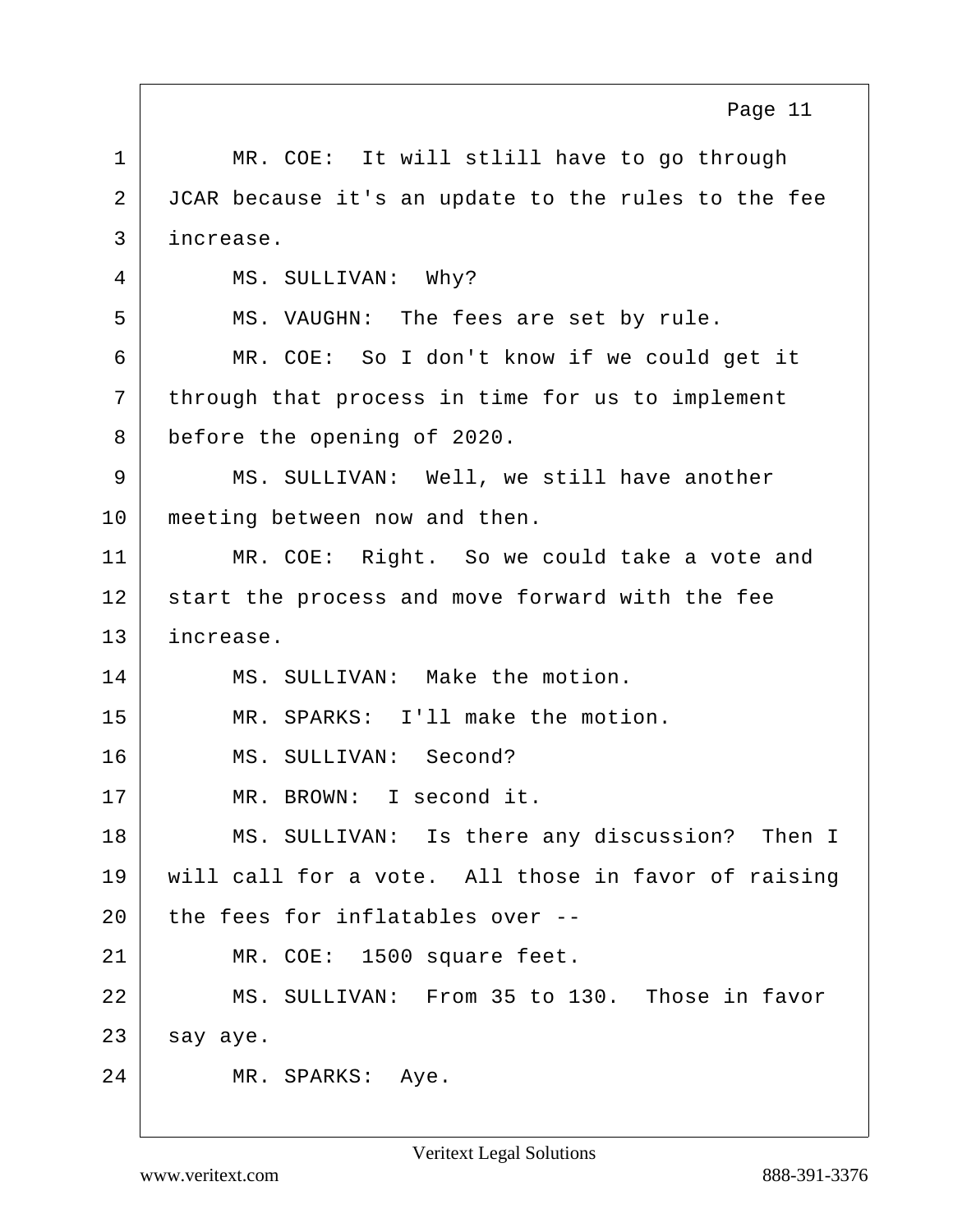| $\mathbf 1$    | MR. BROWN: Aye.                                      |
|----------------|------------------------------------------------------|
| $\overline{2}$ | MS. SULLIVAN: Those opposed say nay. Then            |
| 3              | it's passed, and we will funnel that on up the line. |
| 4              | You don't mind more money come in, do you?           |
| 5              | MR. COE: The next two bullet points under old        |
| 6              | business is a discussion. We did hand out some       |
| 7              | paperwork to the Board members.                      |
| 8              | Basically we looked into what it would take          |
| 9              | the department to regulate all inflatables. The      |
| 10             | analysis that we did, we do not have the manpower at |
| 11             | this time.                                           |
| 12             | Seeing what happened this year, there's no           |
| 13             | way we could take on that amount of work without I   |
| 14             | would say probably another two people at least.      |
| 15             | MS. SULLIVAN: Because what we were envisioning       |
| 16             | for that would be to go right to the rental place    |
| 17             | and do them all there?                               |
| 18             | MR. COE: Right.                                      |
| 19             | MS. SULLIVAN: So they might only be part time        |
| 20             | people because they will want to do that before the  |
| 21             | season starts.                                       |
| 22             | MR. COE: Two things. That is exactly what we         |
| 23             | did when we looked at this is we went to our biggest |
| 24             | companies and said how many inflatables do you have. |

Veritext Legal Solutions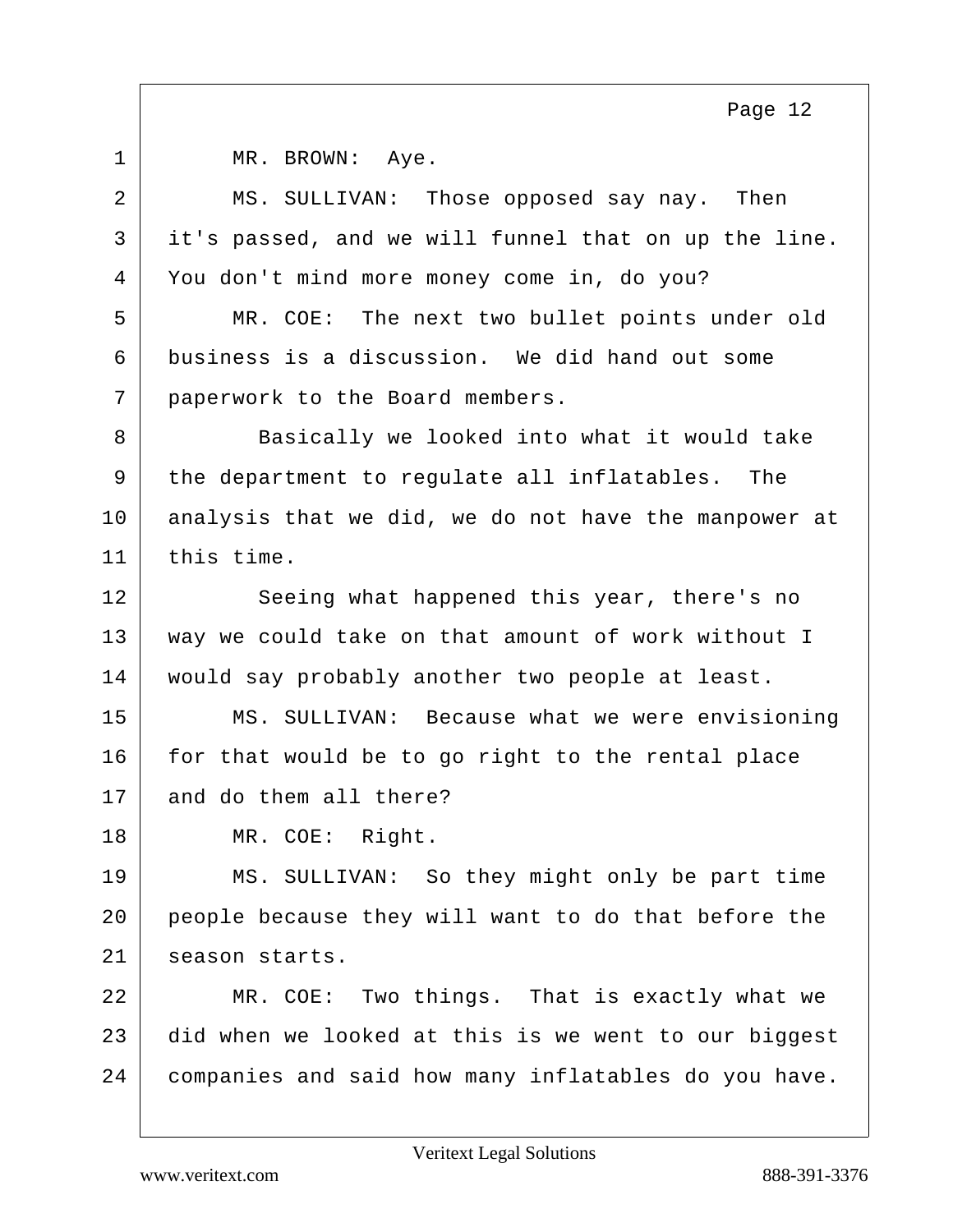1 | How many do we actually inspect at this time. 2 And we inspected probably 30 to 40 percent of 3 those two companies or those five companies and just 4 those five companies would almost equate to a 5 full-time employee and the number of hours just to  $6 \mid$  get them because when you start talking about that 7 volume, it's laborious. 8 MS. SULLIVAN: Labor intensive. 9 MR. COE: They have to be set up and most 10 places can only set up five or six at a time. So 11 you're continually waiting there. 12 To do 15, 20 inflatables a day at a location, 13 is probably a pretty decent day of work. 14 MS. SULLIVAN: Really. I didn't envision an 15 inflatable taking that long. If you are saying they 16 have to set them up and take them down, move them 17 out of the way. Set them up. 18 MR. COE: There is maybe one company, but most 19 of them do not have the space where they could set 20 up 30 inflatables. 21 Usually what happens is we come. They'll have 22 five set up. As we move through --23 MS. SULLIVAN: They're taking them down. 24 MR. COE: They're taking one down, going to the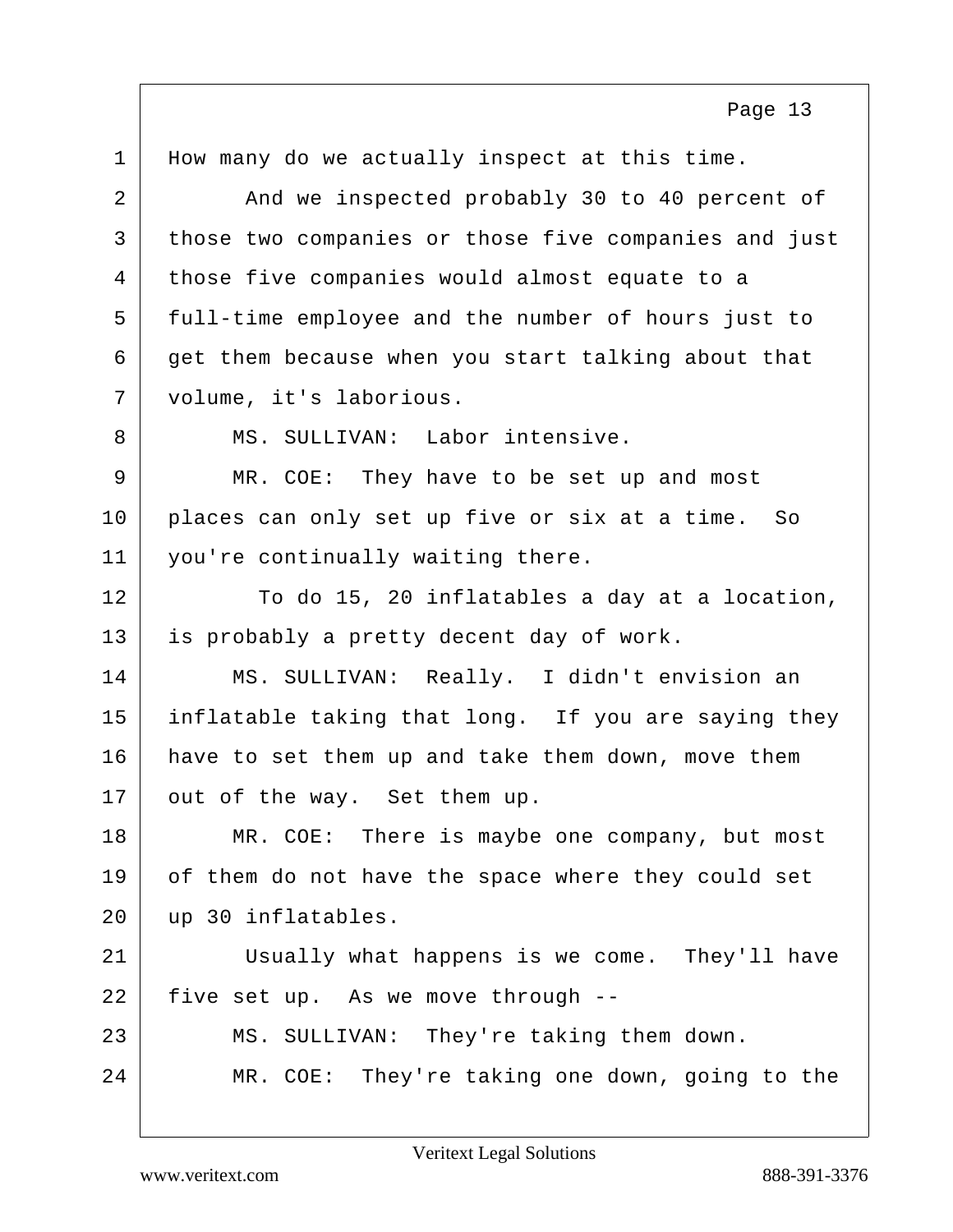1 | warehouse getting another one and blowing them up, 2 but there's a lot of time lag in moving between  $3$  those.

4 MR. JENNINGS: What constitutes the start stop 5 point as this where you start inspecting inflatables 6 and don't inspect inflatables?

7 MR. COE: It's public use. If it's open to the 8 general public, then it has to be permitted. If you 9 have an inflatable, and you use it in your back yard 10 for a birthday party we have no business there.

11 MR. JENNINGS: But if a church social had an 12 inflatable, that would be inspected?

13 MR. COE: Yes, in most cases.

14 MS. SULLIVAN: If you just bought an inflatable 15 from Wal-Mart and it is in your back yard, that is 16 not.

17 But my issue with it kind of was I think the 18 inflatables that are inspected and licensed, are 19 usually run much more safely than the inflatables 20 that are rented according to the CPSC data that I 21 read. So it's these rental places that either don't  $22$  give enough information to the people renting them 23 or the people renting them just don't pay attention  $24$  to it and do it.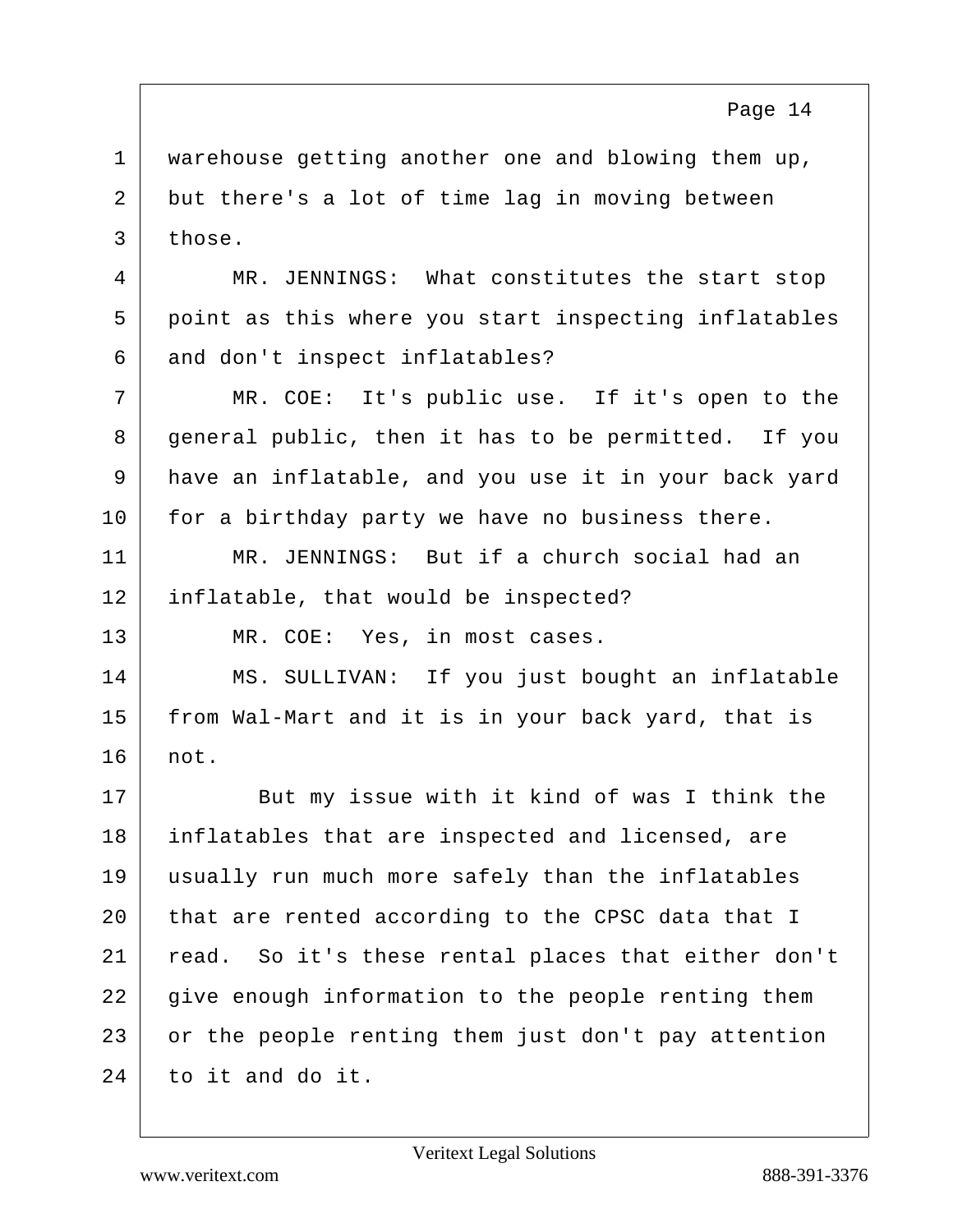1 So they really kind of black the eyes of the 2 rest of the people who are doing the right thing. So 3 I felt like well, we should be able to find a way 4 that the people who are renting them are also doing 5 proper training with the people that put them in 6 their back yard or whatever because they rent to the 7 public. 8 If somebody owns their own, then we shouldn't 9 be involved, but when these companies that have so 10 many of them rent to the public I think we're still 11 | kind of on the hook for public safety. 12 No matter how it reads in the regulations, I 13 think that we're still responsible for public 14 safety. And to me that would fall under -- the 15 biggest thing is making sure that the people are 16 properly trained who are operating. They let 17 anybody get in with anybody else, and they got high 18 school kids in with little three year olds, and 19 somebody's head gets hit. 20 So if we could help those people use them 21 more safely, that was my hope. But I will back down

22 if we don't think that.

23 MRS. SPARKS: If they're making money then they  $24$  should conform to that.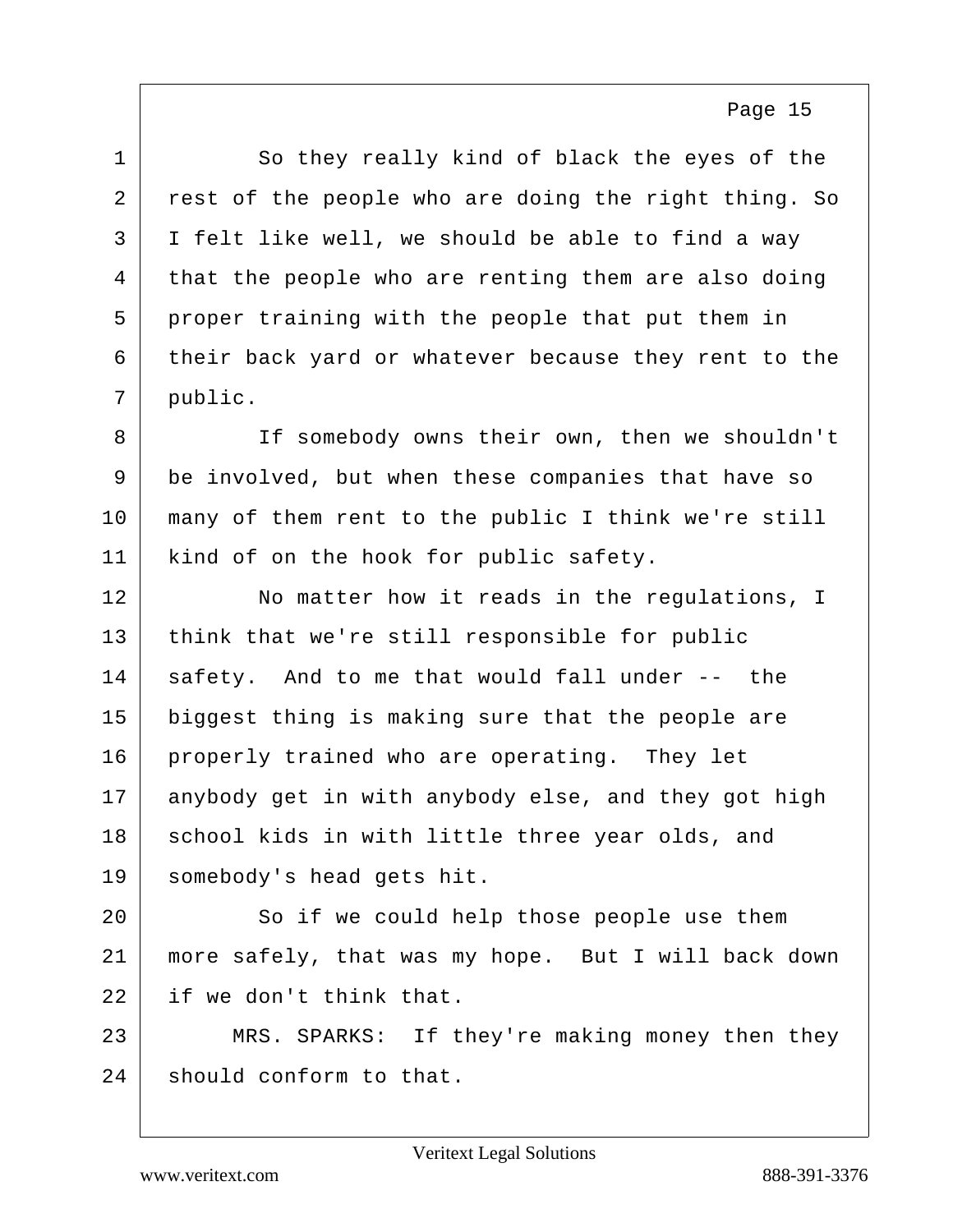| $\mathbf 1$ | MS. SULLIVAN: They are making money off of           |
|-------------|------------------------------------------------------|
| 2           | them. For them to let people come pick them up, and  |
| 3           | those people know they got to plug the blower in and |
| 4           | plug it into electricity, and there you go.          |
| 5           | I just think that we should find a way to be         |
| 6           | sure that they have to be trained properly as well   |
| 7           | as all the carnivals and all the parks that have     |
| 8           | them have to be trained properly. How much time do   |
| 9           | you spend training your employees, Bill?             |
| 10          | MR. JENNINGS: Quite a lot. We actually have          |
| 11          | weekly meetings that we talk about safety.           |
| 12          | Obviously, everybody goes through different things,  |
| 13          | how many years they have been there. Between the     |
| 14          | videos and everything else.                          |
| 15          | Now we're doing it, we have a program through        |
| 16          | the OABA that we have them trained before they get   |
| 17          | here. So any new employee goes through training      |
| 18          | through the OABA, and it has worked out pretty well. |
| 19          | Some of them like it, give me more to do. So it      |
| 20          | worked out good.                                     |
| 21          | I understand where Patty is coming from. I           |
| 22          | brought it up at other Board meetings. And you have  |
| 23          | rental companies that don't get inspected that have  |
| 24          | mechanical rides, and they do a rental.              |
|             |                                                      |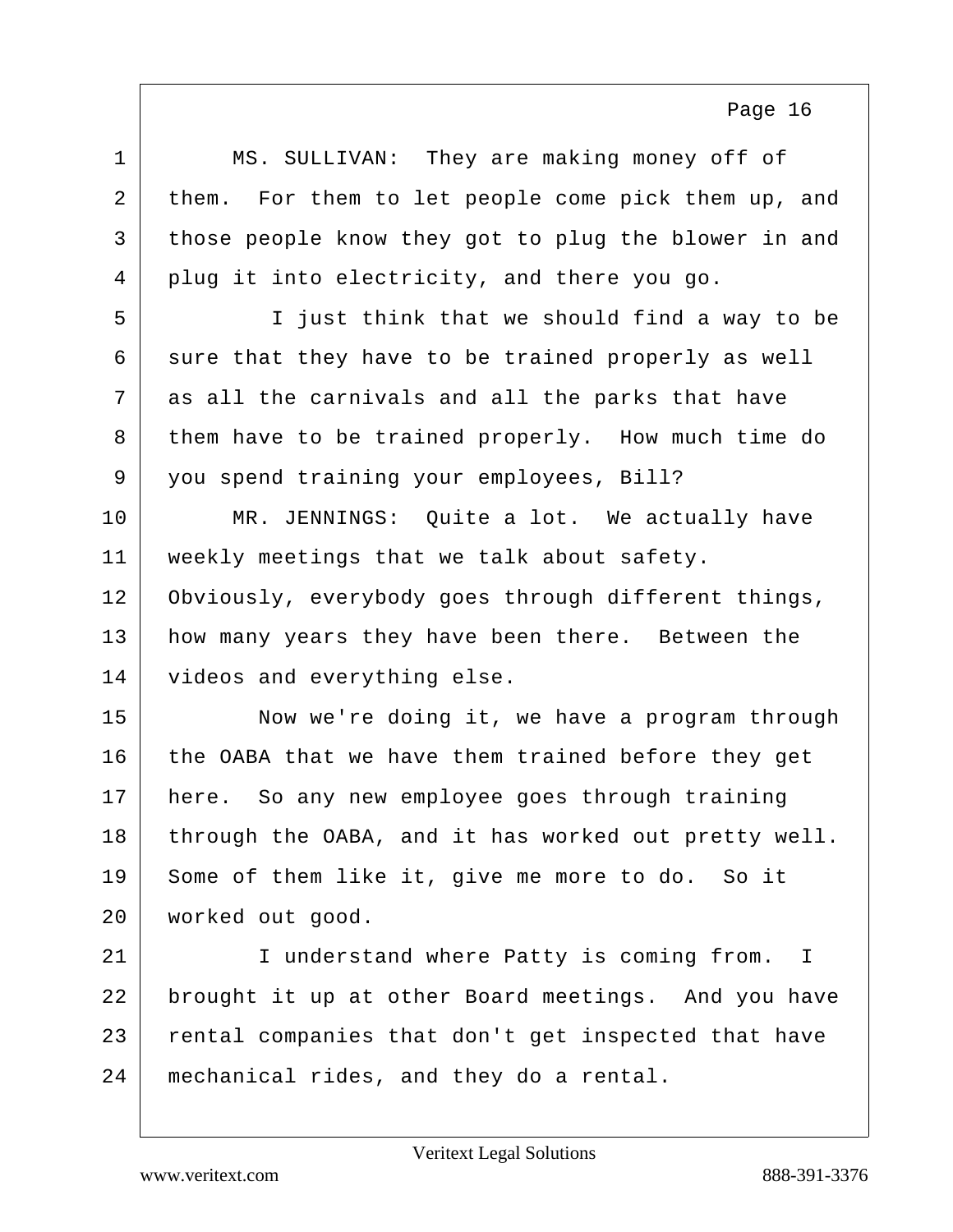1 | MS. SULLIVAN: I don't think that is 2 acceptable.

| $\mathsf{3}$   | MR. JENNINGS: Well, they have done that, and        |
|----------------|-----------------------------------------------------|
| $\overline{4}$ | you are talking moonwalks. There's a company that   |
| 5              | will rent a moonwalk for \$100, drop it off at your |
| 6              | house and here you go with no training whatsoever.  |
| 7              | They don't have insurance, and you put it on your   |
| 8              | homeowners. This is what people tell me when they   |
| 9              | want to rent a moonwalk. I can't rent a moonwalk    |
| 10             | for one hundred dollars. This is what they tell me. |
| 11             | Something as to be done with some of these          |
| 12             | rental companies to try to alleviate that. Good     |
| 13             | luck.                                               |
| 14             | MS. SULLIVAN: The regulations specify what you      |
| 15             | all have to carry in insurance.                     |
| 16             | MR. JENNINGS: Margaret came out to inspect me,      |
| 17             | and she says you guys got moonwalks here, open to   |
| 18             | the public. You don't have stickers. So she made    |
| 19             | him do the paperwork to get the inspection done.    |
| 20             | But to me, I can't operate without it. The          |
| 21             | local jurisdiction is not going to do that because  |
| 22             | it's a festival, and they know everybody.           |
| 23             | The good ol' boy thing.<br>MS. SULLIVAN:            |
| 24             | MR. JENNINGS: There's a whole world of those        |
|                |                                                     |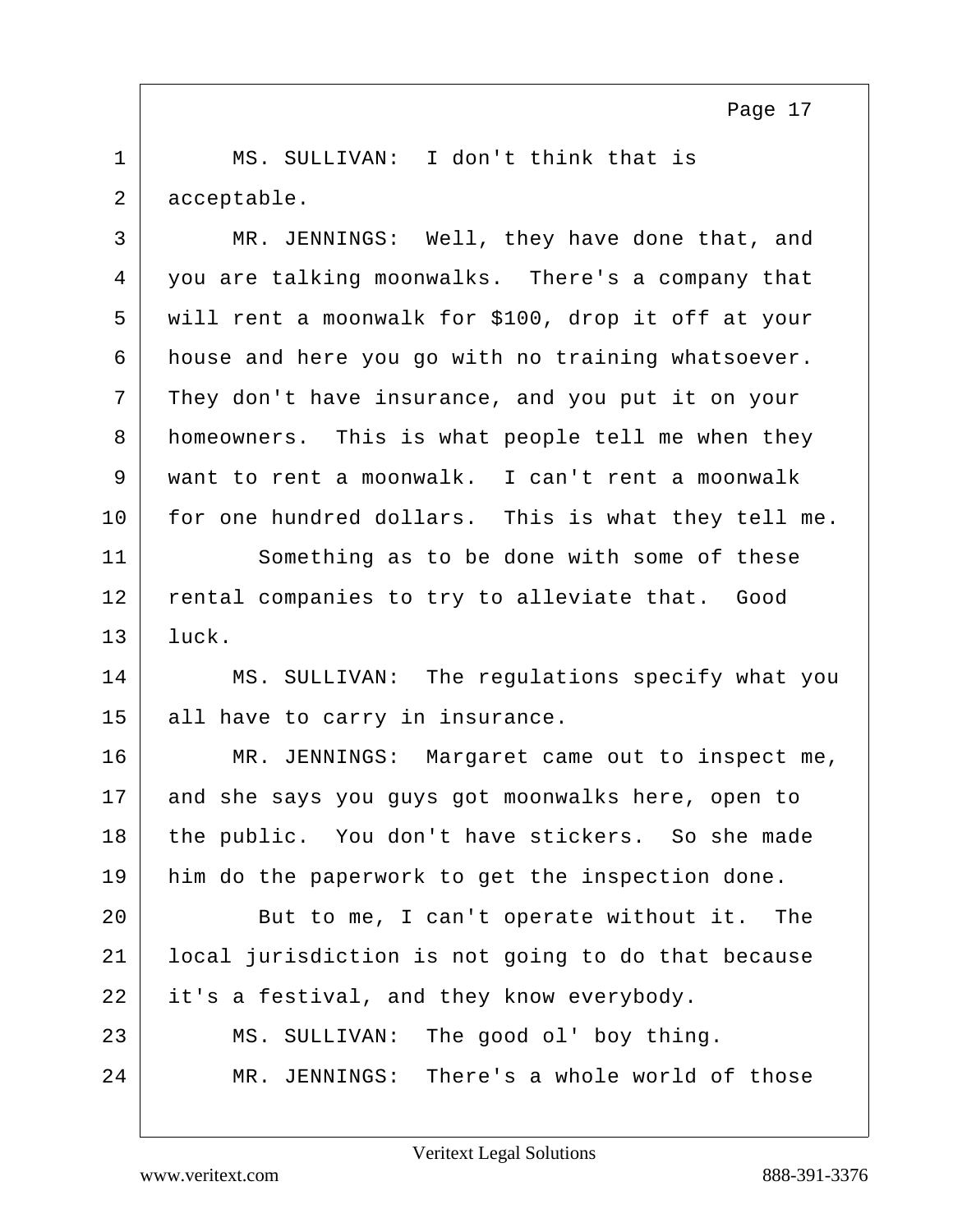1 out there. There's a huge number that are renting 2 inflatables.

3 MS. SULLIVAN: Yes. And those are the ones who 4 pick up the numbers on injuries. And so our 5 industry gets a black eye from it. And you know as 6 far as I'm concerned those are preventable. A lot 7 | of them are preventable.

8 And if we're here to promote the public 9 safety, then I kind of feel like we should be 10 pulling them into the fold.

11 MS. VAUGHN: The devices themselves, the 12 injuries are coming not so much because of the 13 device itself was not done properly.

14 MS. SULLIVAN: The lack of training.

15 MS. VAUGHN: Correct. By permitting them all 16 they could work properly, but that doesn't seem to 17 be addressing the heart of the issue.

18 The heart of the issue is the people 19 operating them, that is a different issue.

20 MS. SULLIVAN: When the inspectors go in they 21 check what do you use for training, where is your 22 training log and your training outline.

23 And because you quys can't have somebody run 24 a ride that doesn't have training. You keep logs of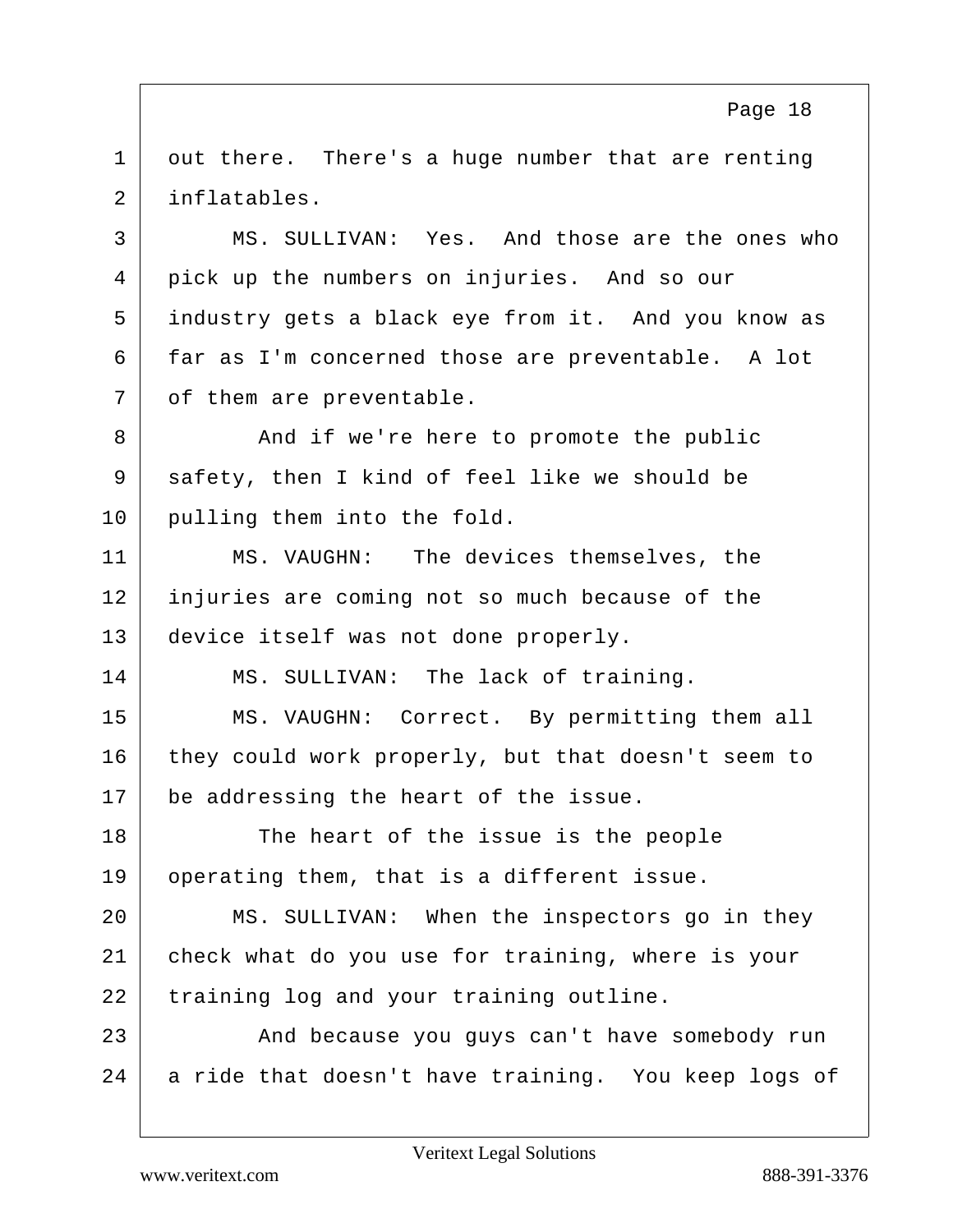1 that stuff, when they were trained and all that kind  $2$  of stuff. I think that they should be responsible 3 to do that too and have signoffs just like you do. 4 MR. BROWN: To pursue that further, what would 5 that look like for a rental agency that rents 6 inflatables. I know that there's a couple of local 7 ones by us. One is a hardware store. 8 There is another place that has an inflatable 9 business that you rent them and go set them up for 10 private parties and stuff. What would that look 11 | like on their end, do you think? 12 MS. SULLIVAN: They would have to have operator 13 instructions, what the operators are supposed to do. 14 They would have to have signage out front like two 15 to four years old can bounce together and five to 16 seven years olds can bounce together or however that 17 is properly done. 18 I shouldn't open my big mouth on 19 inflatables. But ferris wheels I could talk about. 20 You would also have -- there should also be a manual 21 | for the inflatables, how they should be maintained 22 and how they should stack them. How to properly set  $23$  them up. 24 That is the key because sometimes they just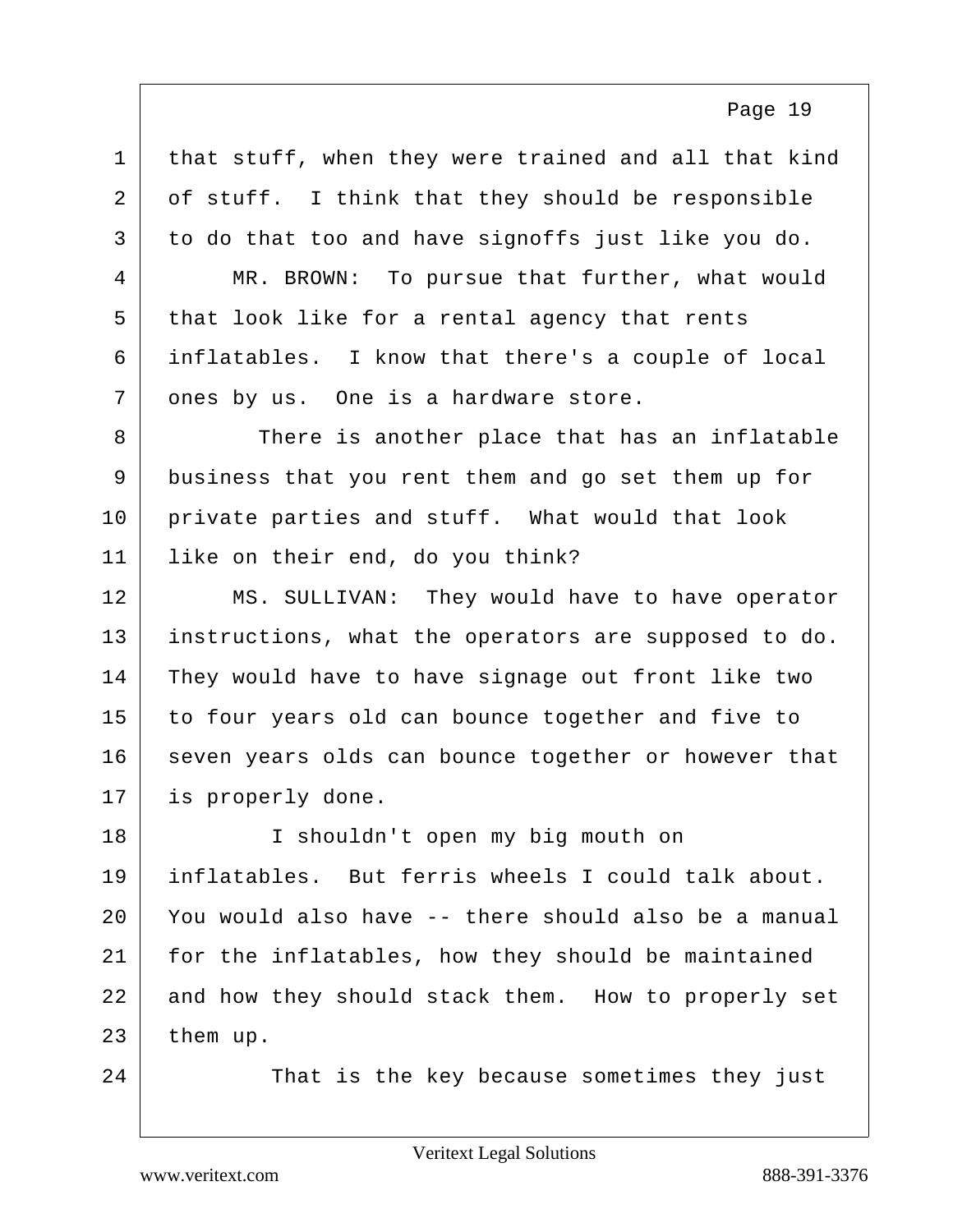1 drop them off, here it is. And so there's people 2 who have never done it before or maybe have done it 3 before, but they may have done it wrong the first 4 time too. They're just going off the seat of their 5 pants.

6 You guys are required to have manuals on 7 every single ride and operating instructions on 8 every single ride and a training program and sign 9 offs where each of the people who is trained have 10 signed off. And the instructor signs off.

11 And I don't know why they can't have that 12 too. If they're going to rent them out and make 13 money off of them, then I think that they should be 14 responsible for public safety or the safety of the 15 people that they are renting them to.

16 MR. KLEINIK: I believe the statute -- and I 17 could ask legal counsel, but I think the statute 18 allows to do that.

19 It's because it's for public safety. And 20 it's the smaller companies we're looking at, is that 21 correct?

22 MS. VAUGHN: Yes.

23 MS. SULLIVAN: And some of these companies are 24 pretty big. It's not a carnival, but it's still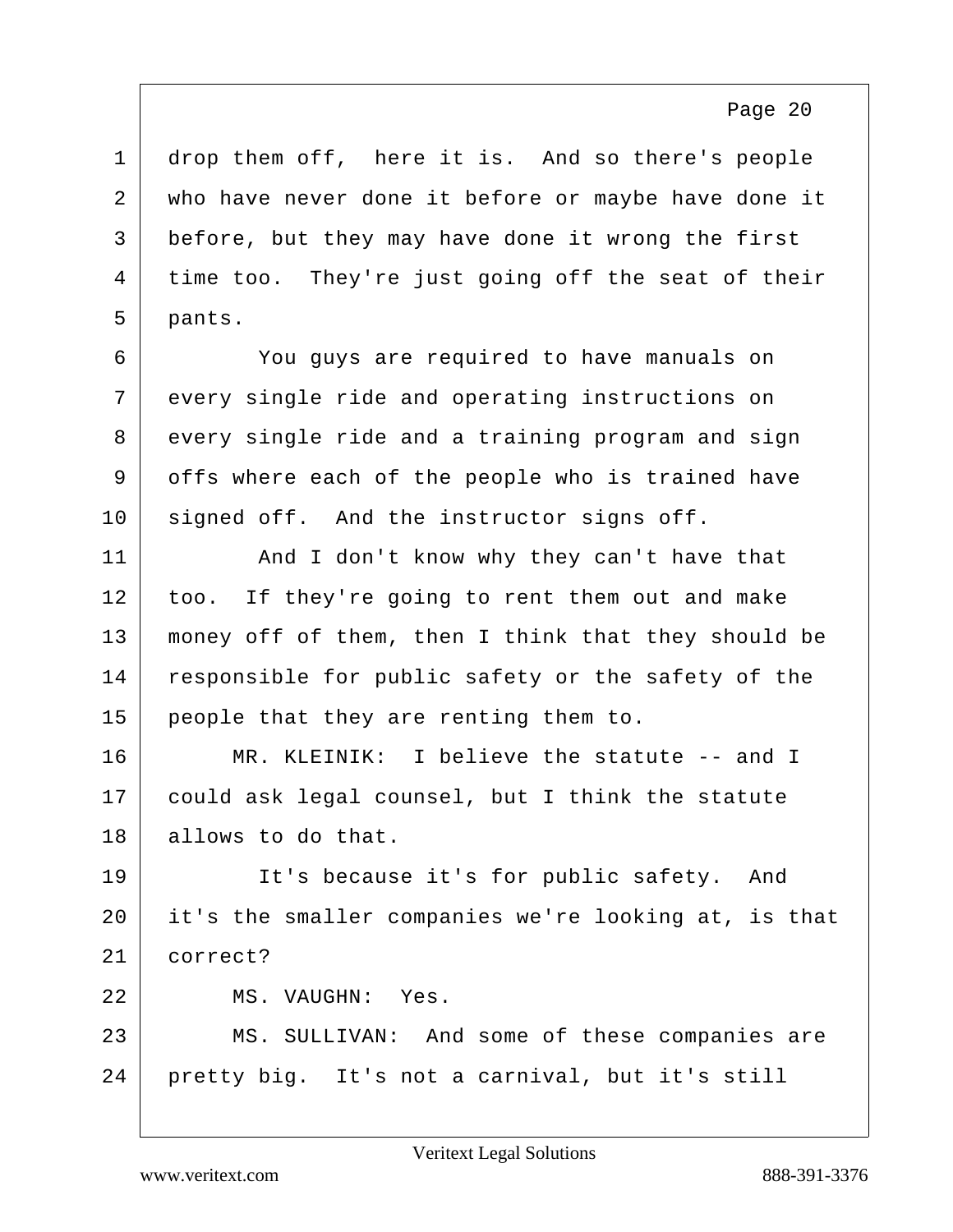1 somebody who is providing a rider device. 2 MS. VAHLING: One of the questions I had is are 3 there any thoughts on the control factor of it. 4 MS. SULLIVAN: I'm sorry? 5 MS. VAHLING: The control factor, the operator  $6$  that controls the insert whether it's a ride or in  $7$  this case the inflatable structures. 8 If it is a scenario where it's a company and 9 it's rented out. So it's going, and it's dropped 10 off at the location, but they're not actually 11 operating it. Maybe they set up, but nobody is back 12 | there. Is that sufficient to meet the operating? 13 | MS. SULLIVAN: Usually for a carnival or park 14 they own the equipment. They might book in somebody  $15$  else. 16 But if somebody else is booked in, they're 17 still required to do all of the same things that the 18 carnival company does with their employees and their 19 | rides. So ideally then the rental companies would  $20$  be required to do the same thing with anybody they 21 rent to. 22 MS. VAHLING: So it would be to -- I guess the 23 question is in terms of that control is the fact  $24$  that they are renting it out.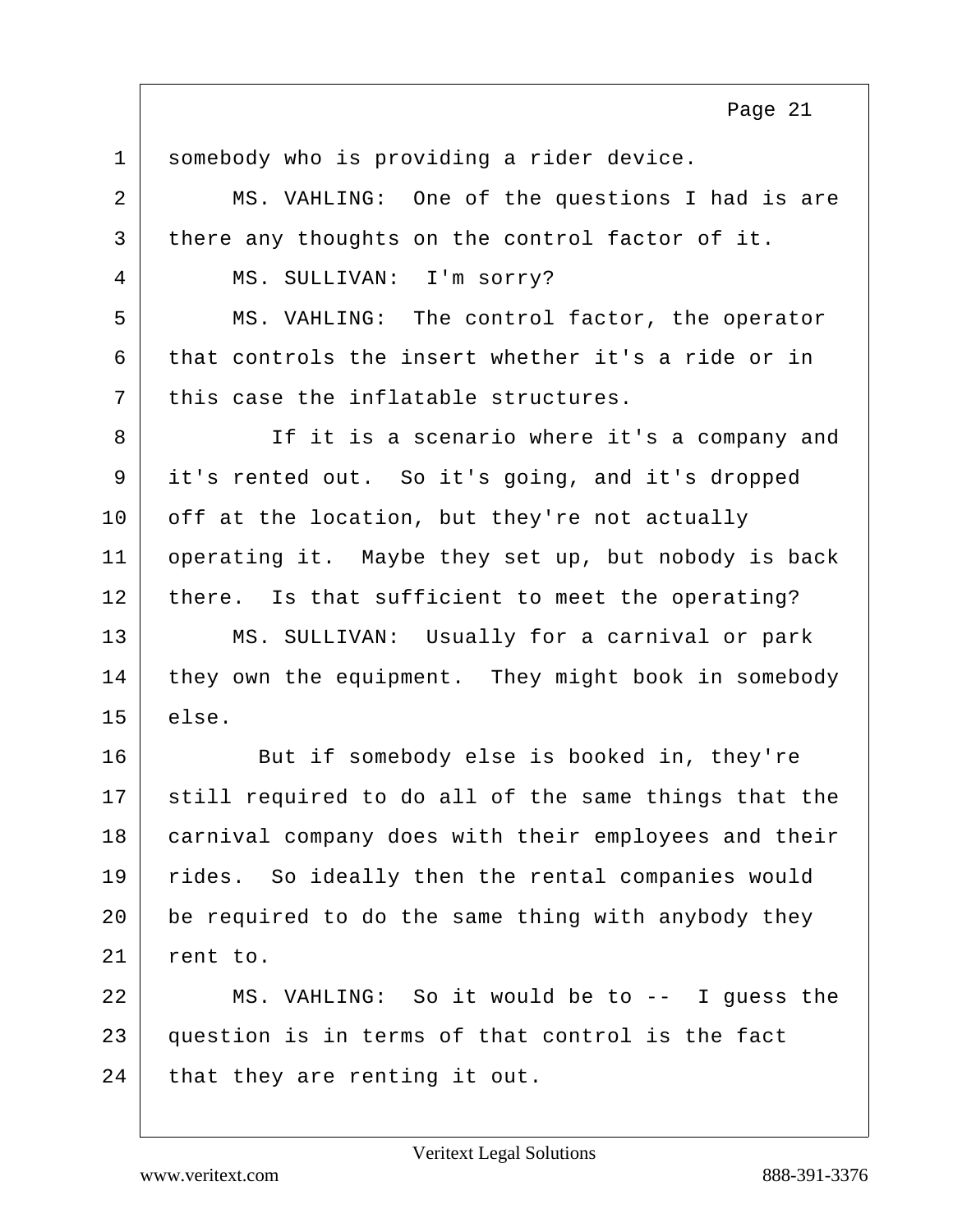| $\mathbf 1$ | Then it would be under their control, and            |
|-------------|------------------------------------------------------|
| 2           | they are responsible for that safety and making sure |
| 3           | that it operates correctly even though they may not  |
| 4           | be the ones that are onsite managing its use.        |
| 5           | MS. SULLIVAN: But they're still responsible          |
| 6           | for training the people who are going to run it      |
| 7           | properly and realistically get the signoffs that     |
| 8           | these people understand how to do it.                |
| 9           | So you don't have real disparate sizes               |
| 10          | jumping at the same time so the little kids can get  |
| 11          | hurt. And I think that there are rules for most.     |
| 12          | MR. BENNETT: I think that we want the                |
| 13          | operator, the company to still keep control. Say     |
| 14          | they are keeping control. They can't say I'm         |
| 15          | renting it out, the church picnic is in control.     |
| 16          | No, that is not sufficient.                          |
| 17          | The training and that it's set up proper and         |
| 18          | and it operates properly, and their own employee     |
| 19          | stay there or if not instruct someone how to do it   |
| 20          | so you could keep control.                           |
| 21          | JENNINGS: An obligation for education.<br>MR.        |
| 22          | MS. SULLIVAN: Yes.                                   |
| 23          | MR. COE: That is basically how we have it set        |
| 24          | up under the rules. No matter where that inflatable  |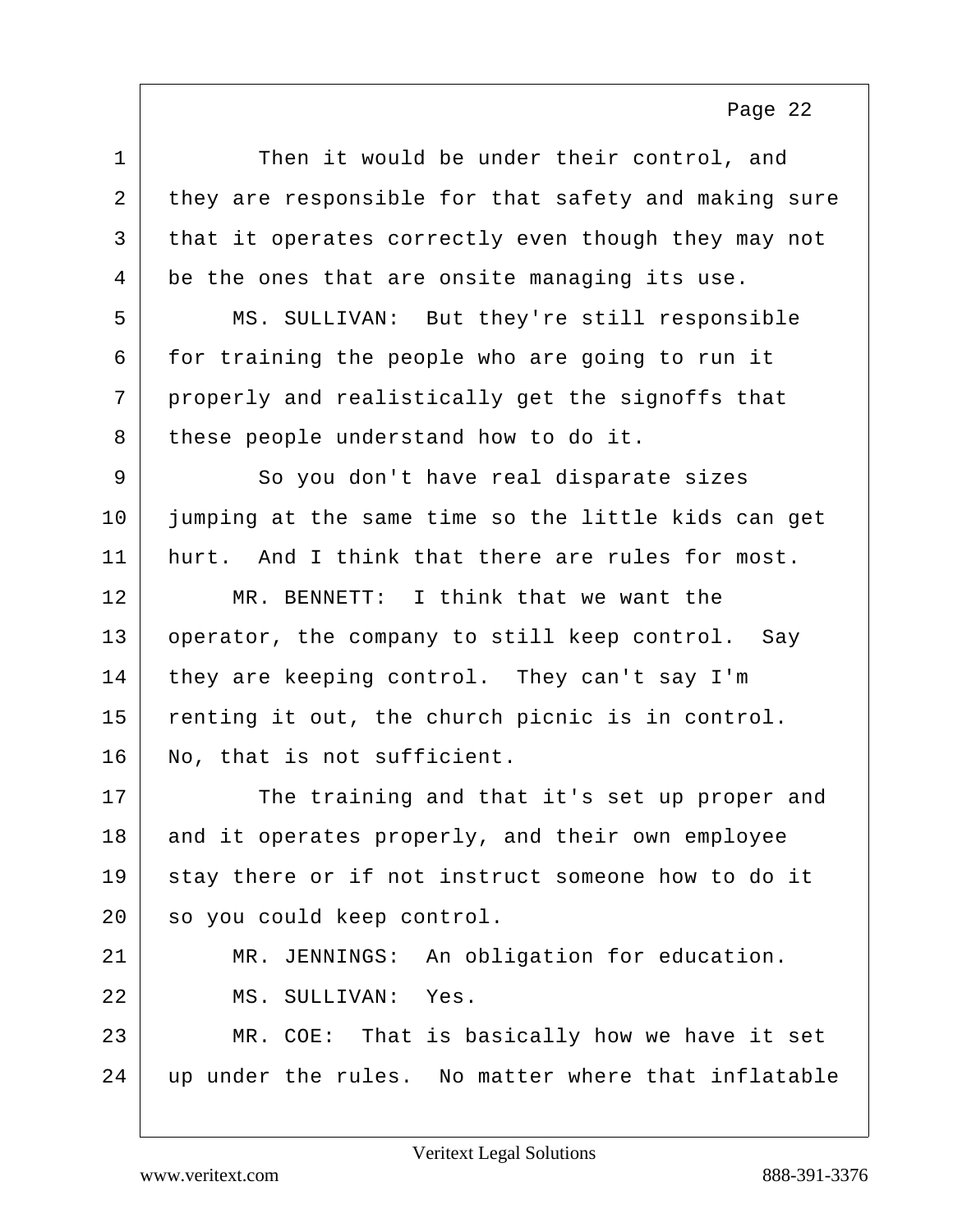$1$  qoes, the owner is responsible for any violation.  $2$  So I mean that is just kind of we have to move it 3 around a little bit.

4 Then we also have a process in place that we 5 call it volunteer training, which is just a piece of  $6$  paper that needs to be filled out, a signature that 7 the owner has trained this person to operate this 8 inflatable. We require that at some venues and that 9 somebody easily moved into an ultimate rental 10 training requirement that that would be the piece of 11 paper that the renter and the person they're renting 12 to would have to both sign off that they have been 13 properly trained.

14 MR. SCHWABE: Do the rules that govern this 15 draw a line between public and private?

16 MR. COE: You would have to have that changed. 17 MR. SCHWABE: Is that a current law of how it's 18 written in the rules that it draws a line between 19 public and private?

20 MS. VAUGHN: Yes, in charge of admission. 21 MR. COE: If we did this, there is a rule 22 change. I don't know if it's in the law or the 23 rules where there is something that would have to be 24 changed in the definition to cover that. So that is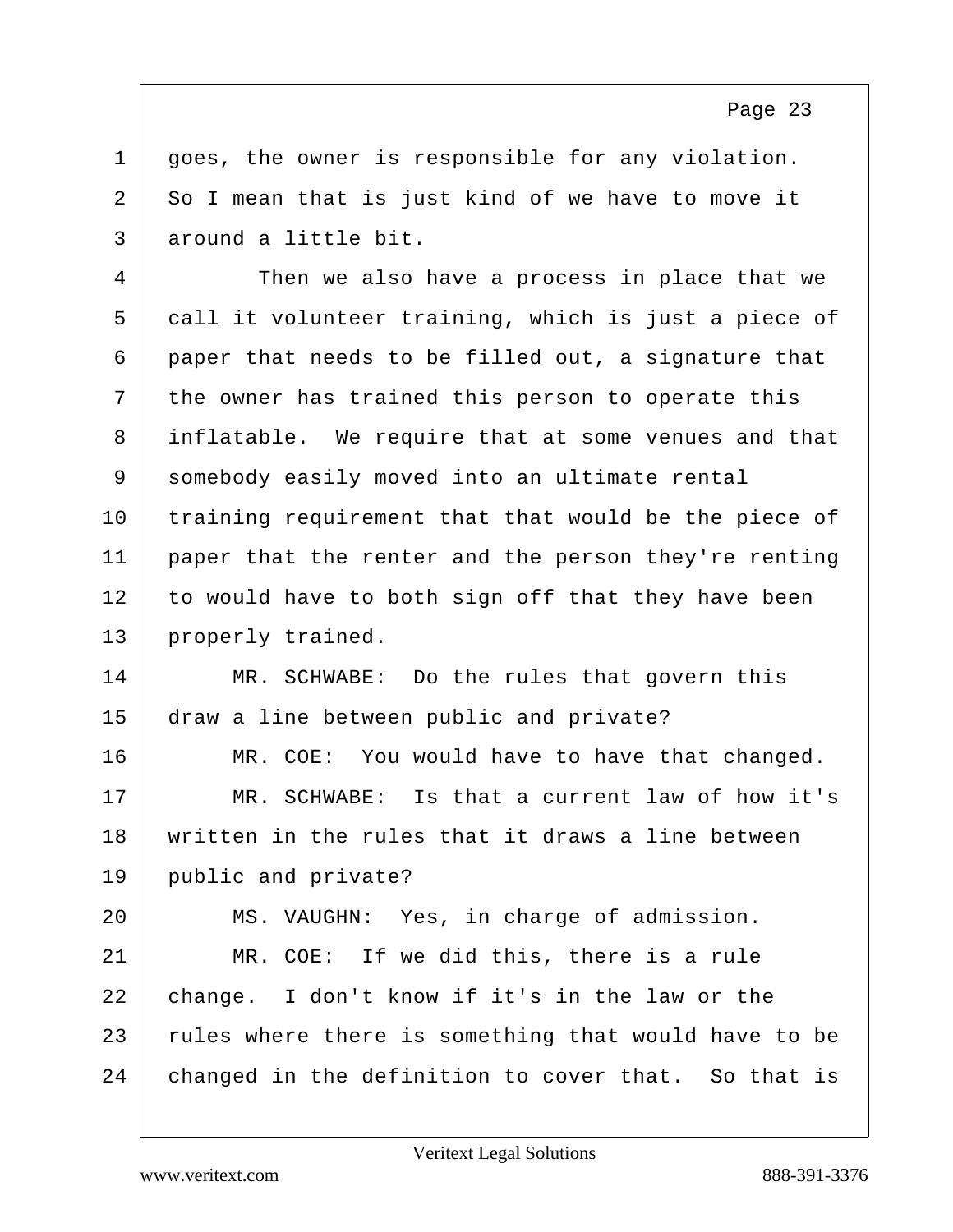1 something we would have to look into. 2 MS. SULLIVAN: I am not even sure that it would 3 have to be changed because the rental companies rent 4 to the public. 5 They're the ones taking in the money and 6 giving the amusement rider device to someone to use 7 for the pleasure of the people doing it. So I think 8 that it's no different than Bill selling tickets and 9 somebody riding their ride. 10 MS. VAUGHN: If I was renting a bounce house 11 for my grandson's birthday, by changing this process 12 if I went to the local Ace Hardware to rent a bounce 13 house would my process change? Would I receive 14 different training to rent it? 15 MS. SULLIVAN: You would have to receive the 16 proper training for that bounce house. 17 | MS. VAUGHN: So it would be different than what 18 it is currently? 19 MS. SULLIVAN: Do you get a manual with it? 20 MR. BENNETT: It's private, but if it's a 21 | school someone is charging. 22 MS. VAUGHN: Would this change that? 23 MS. SULLIVAN: Yes, because they should be 24 training you, giving you the operator instructions

Veritext Legal Solutions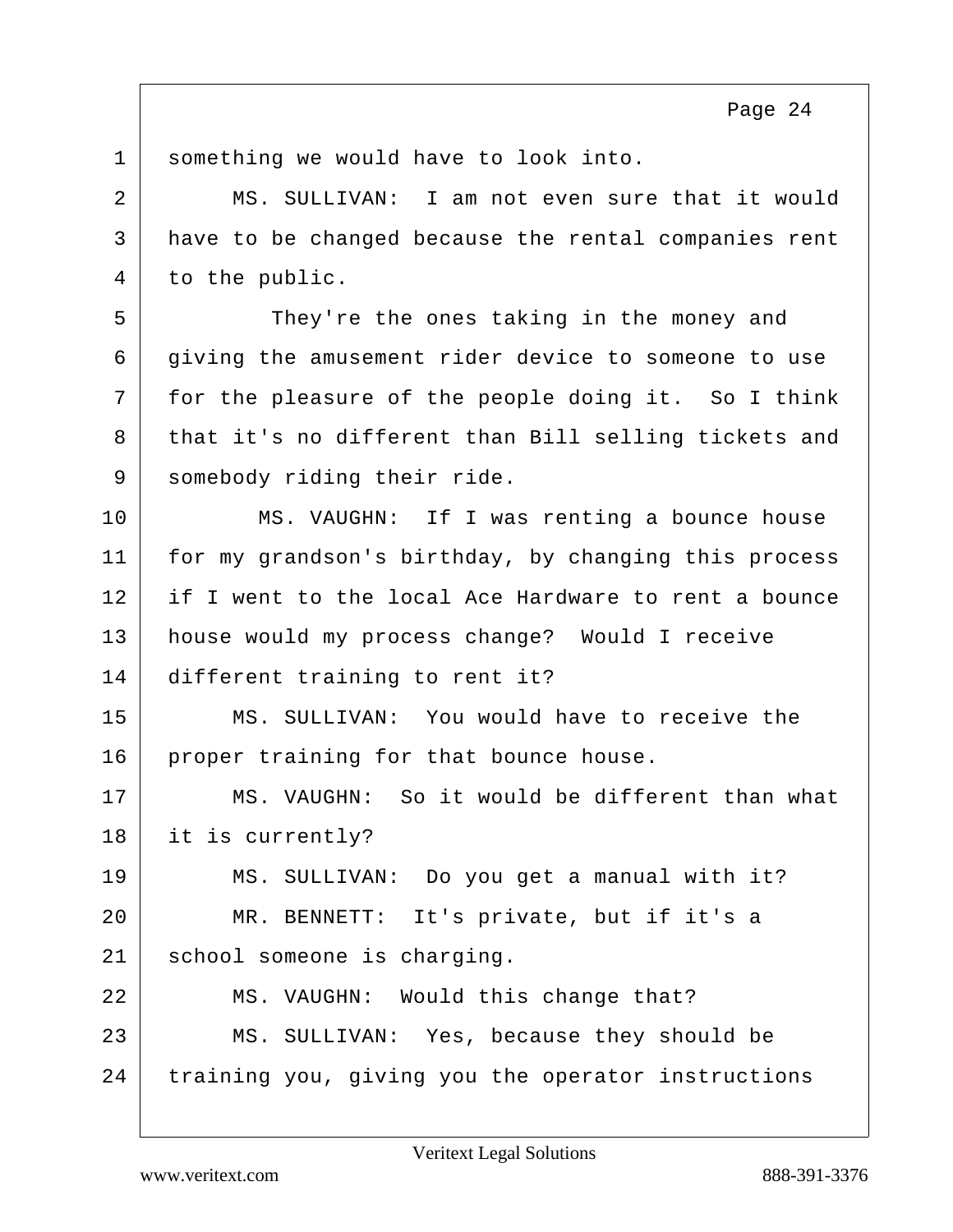1 to read over and then train you to be sure that you 2 understand how it is to be run. And you pay them, 3 of course.

4 And then you can invite your grandkids' 5 friends and family and what all. But I don't know 6 what they give you now, but they should even give 7 you a manual that you may need to return. But say 8 the blower stops, so you need a manual to know what 9 to look for to get it going again.

10 MR. BENNETT: The checklist is a good example 11 about the age. You don't want the kids, a five year 12 old kid with 15 year olds. That is where accidents 13 happen. That is an important factor.

14 MR. SOLETTI: Private, if you want to clarify, 15 private is if I buy one from Wal-Mart and it's set 16 up for my kids in the back yard, that is private.

17 If I have to go out rent it from somebody I don't think that is private because I'm renting it from a company to have it for a party or a picnic or whatever. It wouldn't be me because I have one, but the person who goes to Wal-Mart or Sam's, you could buy one at Sam's for 500 bucks. That is up to you. 23 But unfortunately we could talk for hours on moonwalks, and you guys really have to make a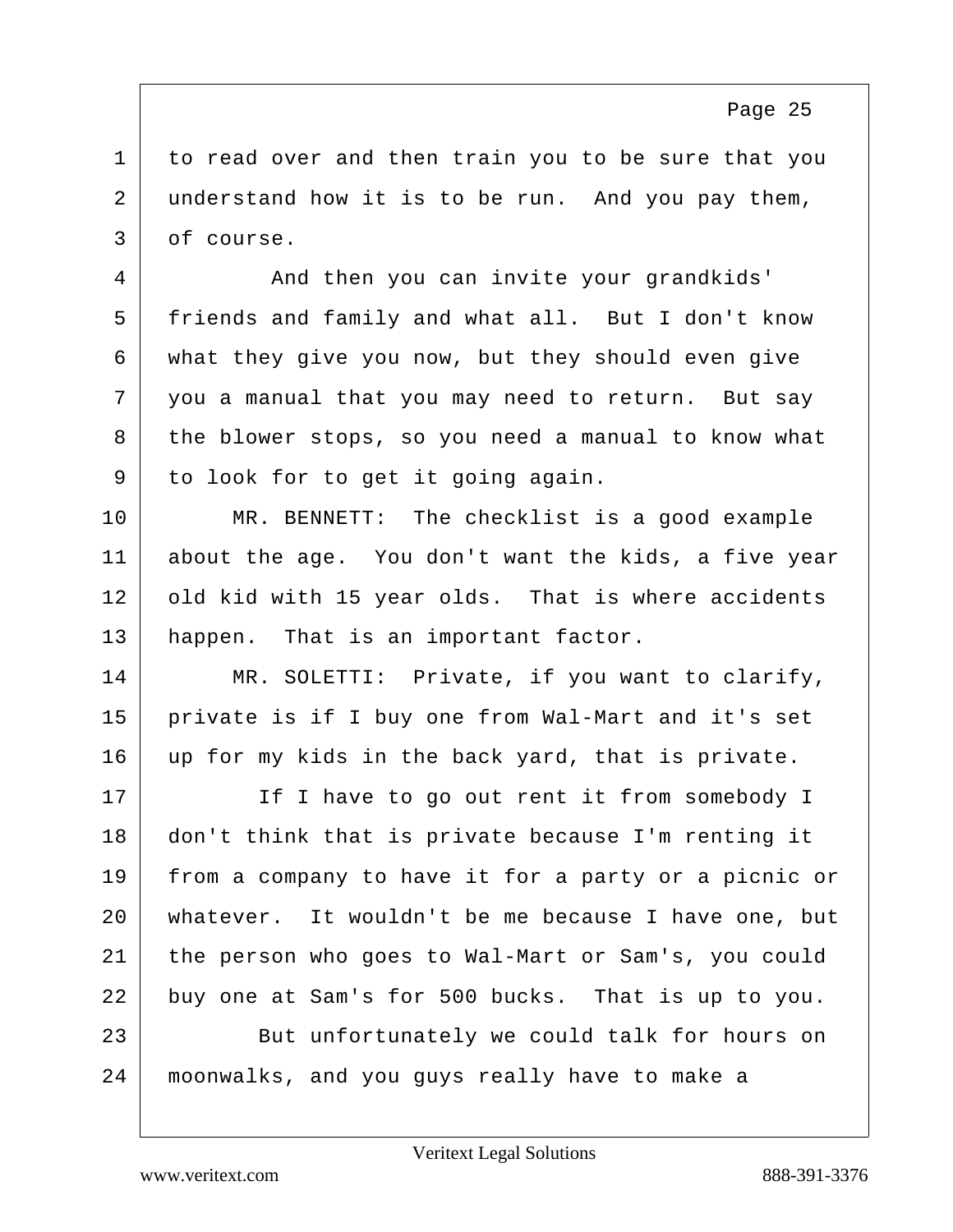1 decision on what to do as far as how to do this. It 2 is public safety, and anybody who rents any 3 equipment I think they should be responsible the 4 same as me owning a carnival. 5 MS. SULLIVAN: For public safety because even 6 if you have a bounce house in your back yard, you're 7 still the public, and it's important that none of 8 vour grandkids get hurt on this. 9 MS. VAHLING: Yes. 10 | MR. JENNINGS: You don't have grandkids. 11 MS. SULLIVAN: She said she's going to rent it 12 for her grandkids. She may not be old enough to 13 have grandkids, but when she does. 14 MS. VAUGHN: The legislation doesn't start 15 until January. There has to be regulations changed 16 and administrative rules because there is a specific 17 exemption spelled out for inflatables, whether 18 you're charging or not. 19 So there needs to be a change. Maybe the 20 best course of action would be for us to research 21 | the law and bring it back in session in the January 22 meeting. If we do, if you guys decide to proceed 23 forward, there will be ample time to get it through. 24 MR. SOLETTI: I'll put a call in to a guy that Page 26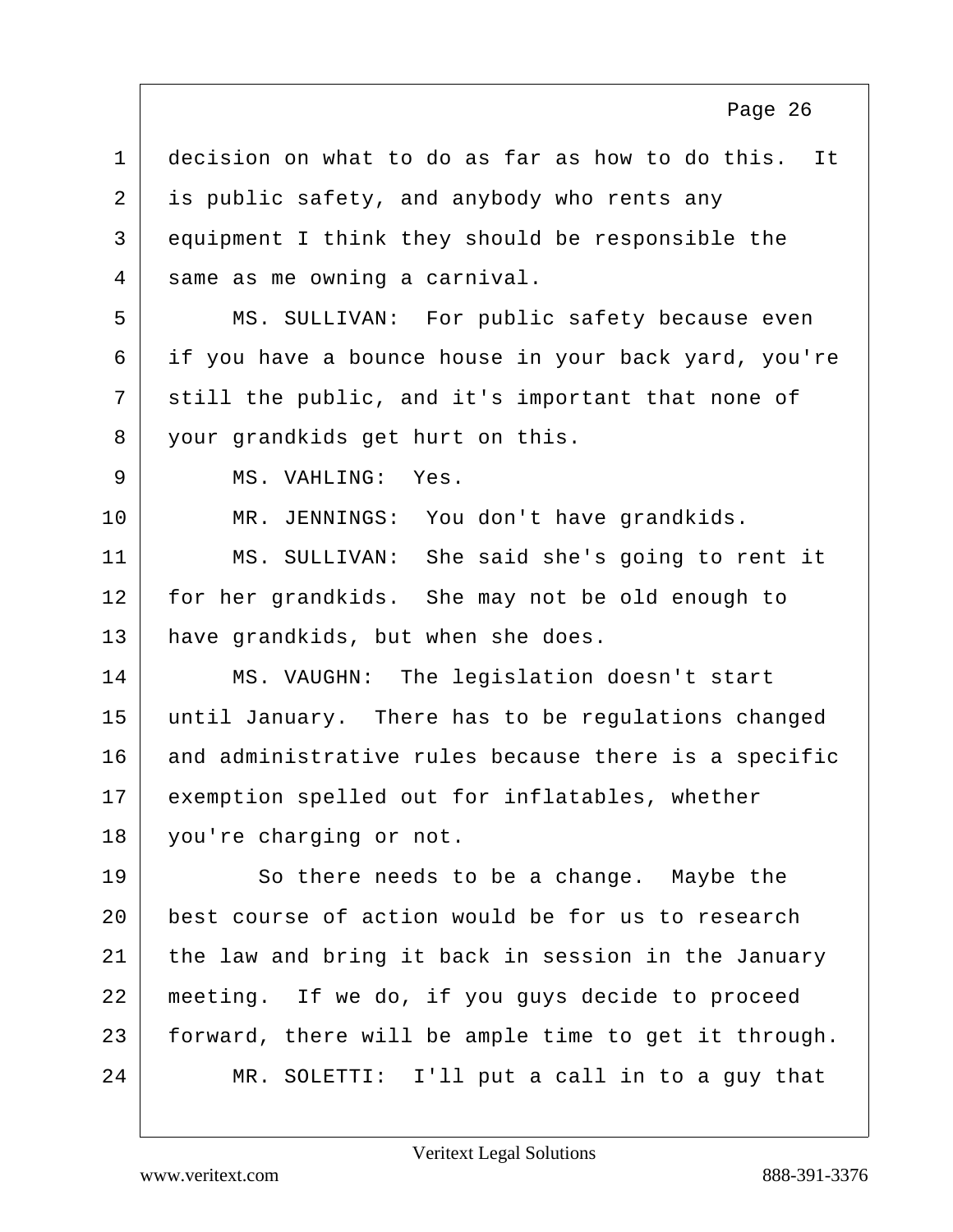| $\mathbf{1}$   | does rent a lot of moonwalks and other equipment,    |
|----------------|------------------------------------------------------|
| $\overline{a}$ | but I believe he does everything by the law, and     |
| 3              | everything is stickered. So he could probably fill   |
| $\overline{4}$ | you in more on that.                                 |
| 5              | So I will pick his brain a little to see             |
| 6              | what he says. I think that every one he has he gets  |
| 7              | stickered.                                           |
| 8              | MS. SULLIVAN: Well, he's trying to do his due        |
| 9              | diligence and his proper duty to the safety of the   |
| 10             | public.                                              |
| 11             | MR. COE: So we'll look into the rules and            |
| 12             | regulations and leave it as an update for the        |
| 13             | January meeting.                                     |
| 14             | MS. SULLIVAN: Okay. Do you want to also do           |
| 15             | some recommended language to make the change? If     |
| 16             | you can't we will.                                   |
| 17             | MR. COE: We'll look at it. I have no idea            |
| 18             | what it says right now.                              |
| 19             | MR. KLEINIK: The department, we will look into       |
| 20             | it and then we could work with JCAR and our attorney |
| 21             | to come up with some language and bring it back to   |
| 22             | you for your consideration.                          |
| 23             | MS. SULLIVAN: That would be awesome.                 |
| 24             | MR. KLEINIK: For bounce houses over 1500             |
|                |                                                      |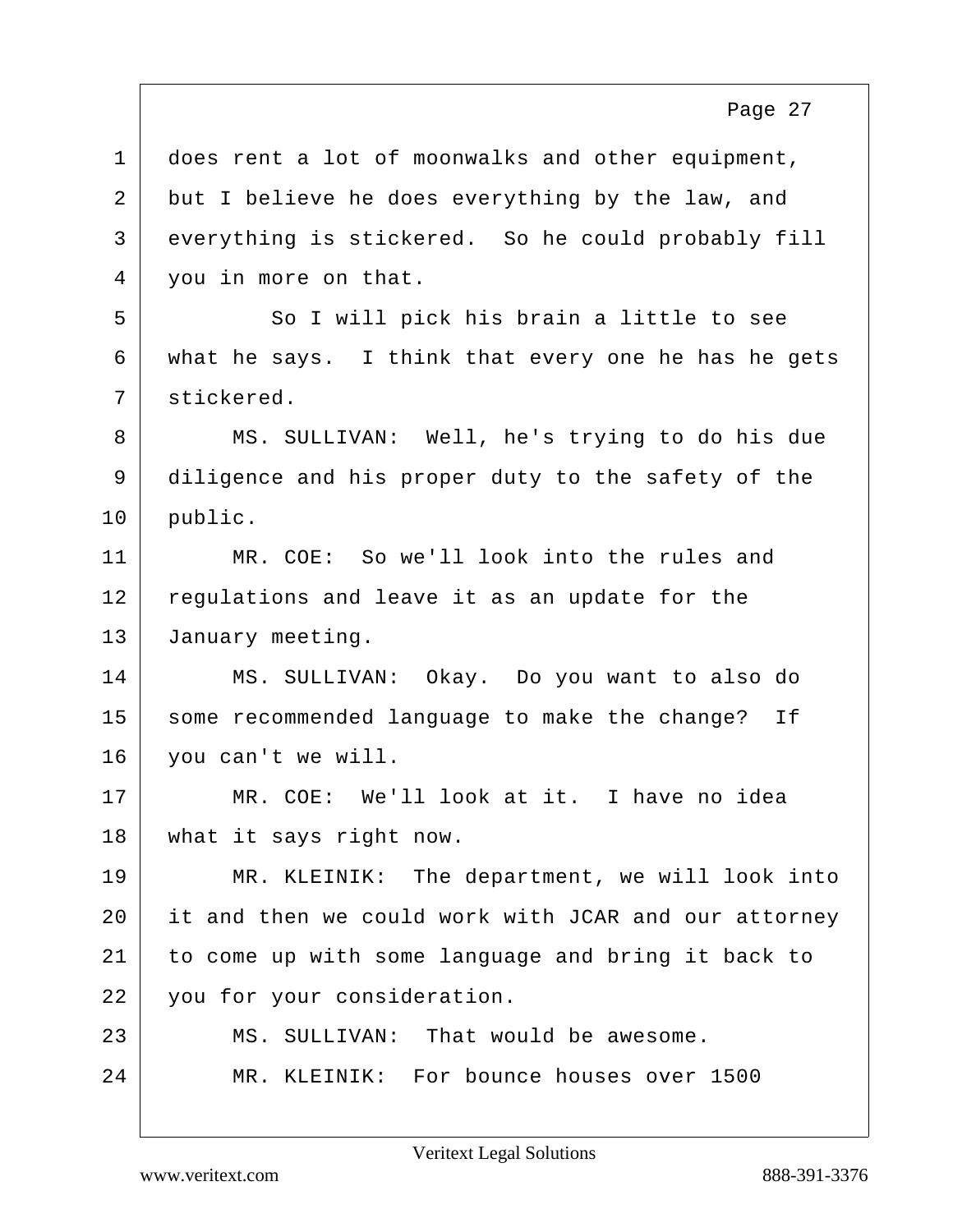1 square feet and for the rentals. 2 | MS. SULLIVAN: Any size, right. 3 MR. KLEINIK: We'll work on both. 4 MS. SULLIVAN: Thank you. Does anybody have 5 any other comments on that before we move on to the 6 | ASTM standards update? 7 MR. COE: I just let that in there to review 8 it. At the last meeting we gave a brief overview of 9 four of the standards we had already reviewed 10 internally and didn't find too many issues with. 11 What was decided was we would put a group 12 together, and it was going to be Patty, Wes, and 13 | myself. And we were going to discuss some of the 14 changes and how it was going to affect the industry. 15 The biggest one is 2291. That is the crusher of 16 standards. 17 MS. SULLIVAN: That is the engineering 18 | standard. So that has a lot in it. Are you looking 19 at just the changes there? 20 MR. COE: What we were going to do is we're 21 proposing since the standards haven't been updated 22 in such a long time, most of them are 11 and 13, in  $23$  that time range, eleven and 13 years. 24 Due to the accidents that happened a little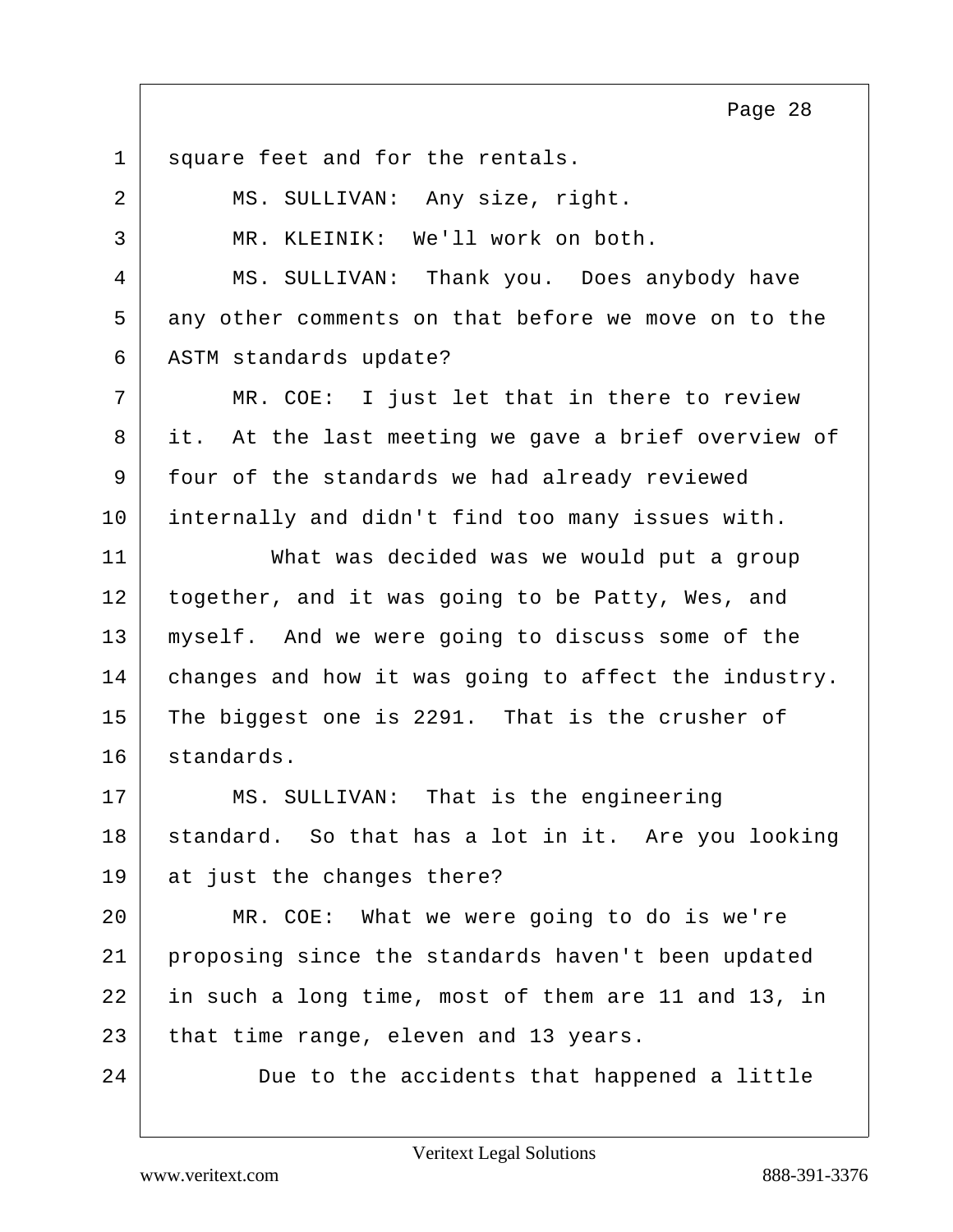1 while ago there was a huge, significant amount of 2 changes that were done to the standards. So what it 3 would be is how far did we want to go into 4 incorporating those changes and updating it into our 5 rules because we could either adopt it as a whole  $6$  and just say we're going to take this standard, and  $7$  this is what we're going to enforce.

8 Or the other part of it is we're going to 9 adopt the standard with these exceptions. And that 10 is where we need to go.

11 MS. SULLIVAN: If I may recommend something 12 while you are thinking about how much of it, there 13 are some places in there that say anything built 14 after such and such a date.

15 So my feeling is we shouldn't try to 16 grandfather older rides in because they met the 17 standards when they were designed and built. And if 18 someone is still using, building the same design 19 they had say back in 1953, then it was acceptable 20 then. The design hasn't changed. So that should 21 also be grandfathered because a lot of the newer 22 equipment it has a lot more electronics and things  $23$  like that.

24 And some of the newer standards require this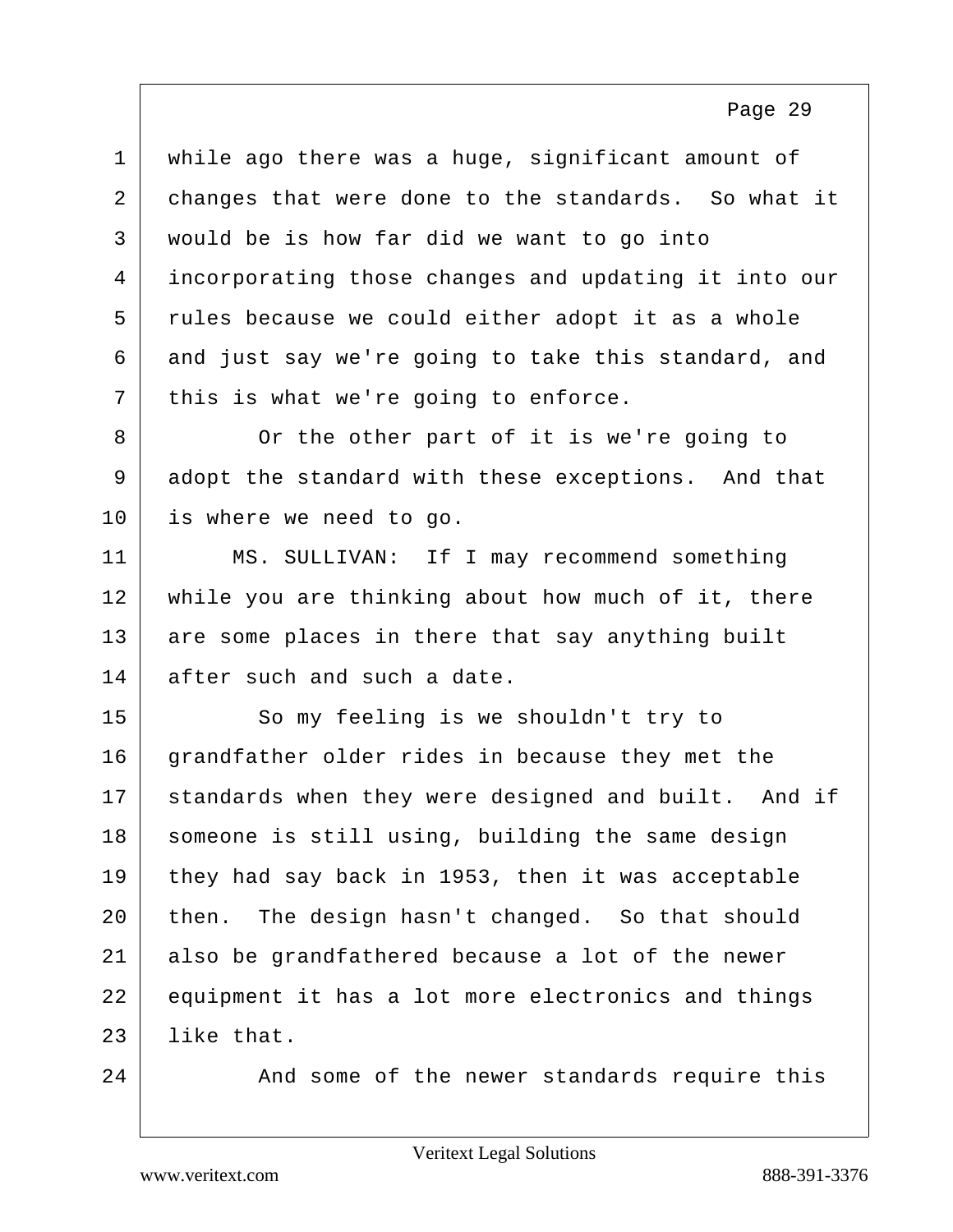and this as far as electronic things. And those 2 rides don't have electronics. So we have to be careful, and the newer NEC requirements, electrical requirements. You don't want to force people to go back and rewire complete rides because they'll leave Illinois if they have to do that.

7 Just because it's a ride that was built to 8 the older standard doesn't mean it's not still just 9 as safe as the new one, but it was just a different 10 standard, and the technology wasn't as advanced like 11 | the State owns a lot of buildings and are you 12 rewiring all those old buildings every year or every 13 time that the NEC comes up with an update. It 14 doesn't mean it's not still as safe as a new 15 building.

16 MR. COE: That is what we were going to discuss 17 in our special meeting.

18 MS. SULLIVAN: Works for me. 19 MR. COE: It never occurred. 20 MR. SOLETTI: Did you have a special meeting? 21 MR. COE: No. 22 MR. SOLETTI: I didn't think you have to have a 23 special meeting. You have to present it to the 24 public.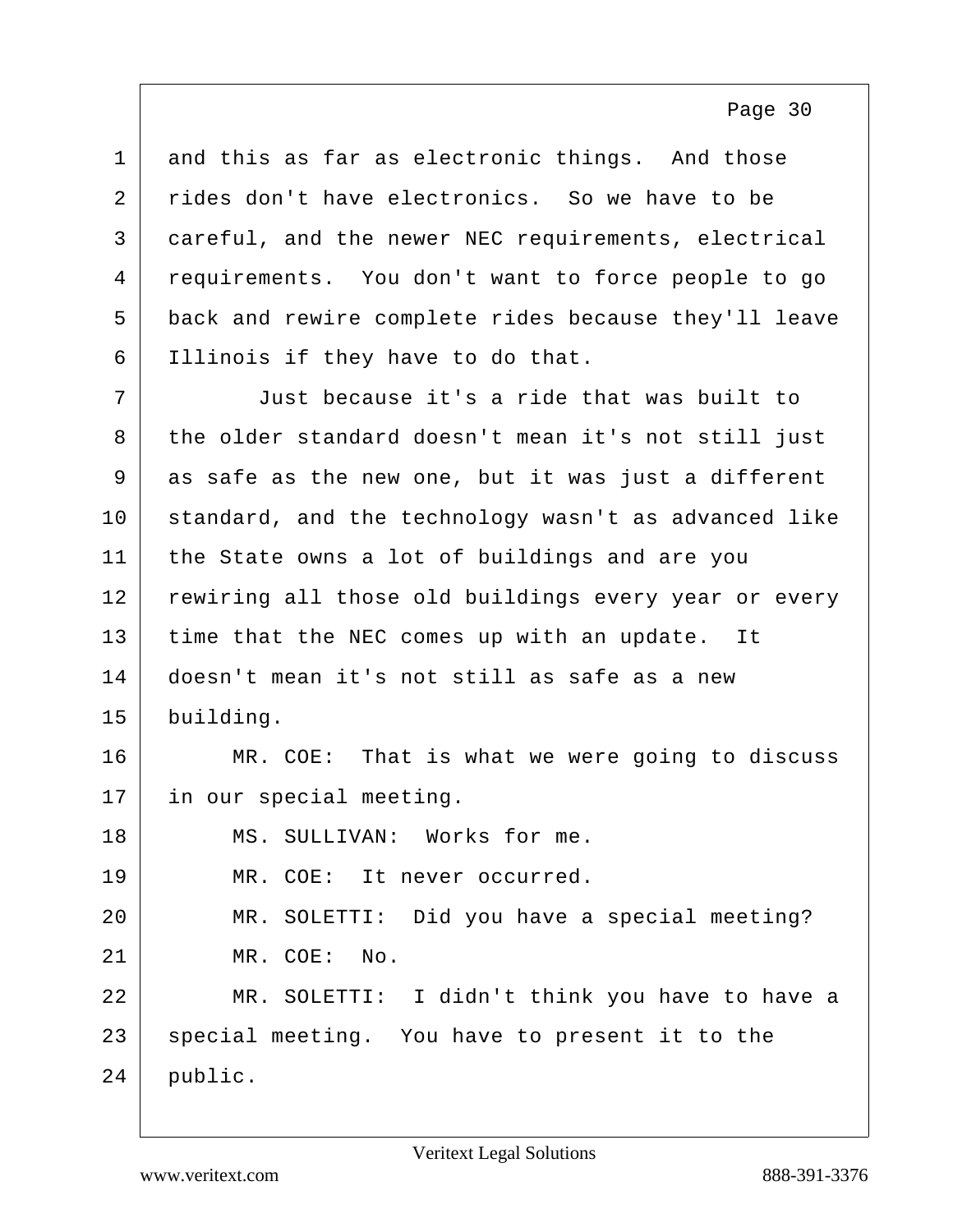1 MR. COE: Correct. 2 MR. KLEINIK: Can you Board members look at it  $3$  and at the next public meeting bring up this is what 4 we discussed. 5 MR. SOLETTI: You got a good team there. I'm 6 just asking the question. 7 MR. KLEINIK: We have new members here that 8 need to be able to look at them too so everybody 9 understands what we're looking at before we start 10 changing it. 11 MR. COE: I could send that information out to 12 him. What I did is I did a study on our existing 13 code and then either on some of the smaller ones I 14 highlighted what was changed. 15 And some of the bigger ones I actually put a 16 table together that showed this is what it was. 17 This is what it was changed to. Except for the 18 inflatable standard. 19 MS. SULLIVAN: It's a whole new standard. 20 MR. COE: You have to read it because it went 21 from like three pages to 20 pages, 23 pages. 22 MS. SULLIVAN: As they find out things that go 23 wrong, and we try to put something in the standard 24 to guide people to do the right thing, which is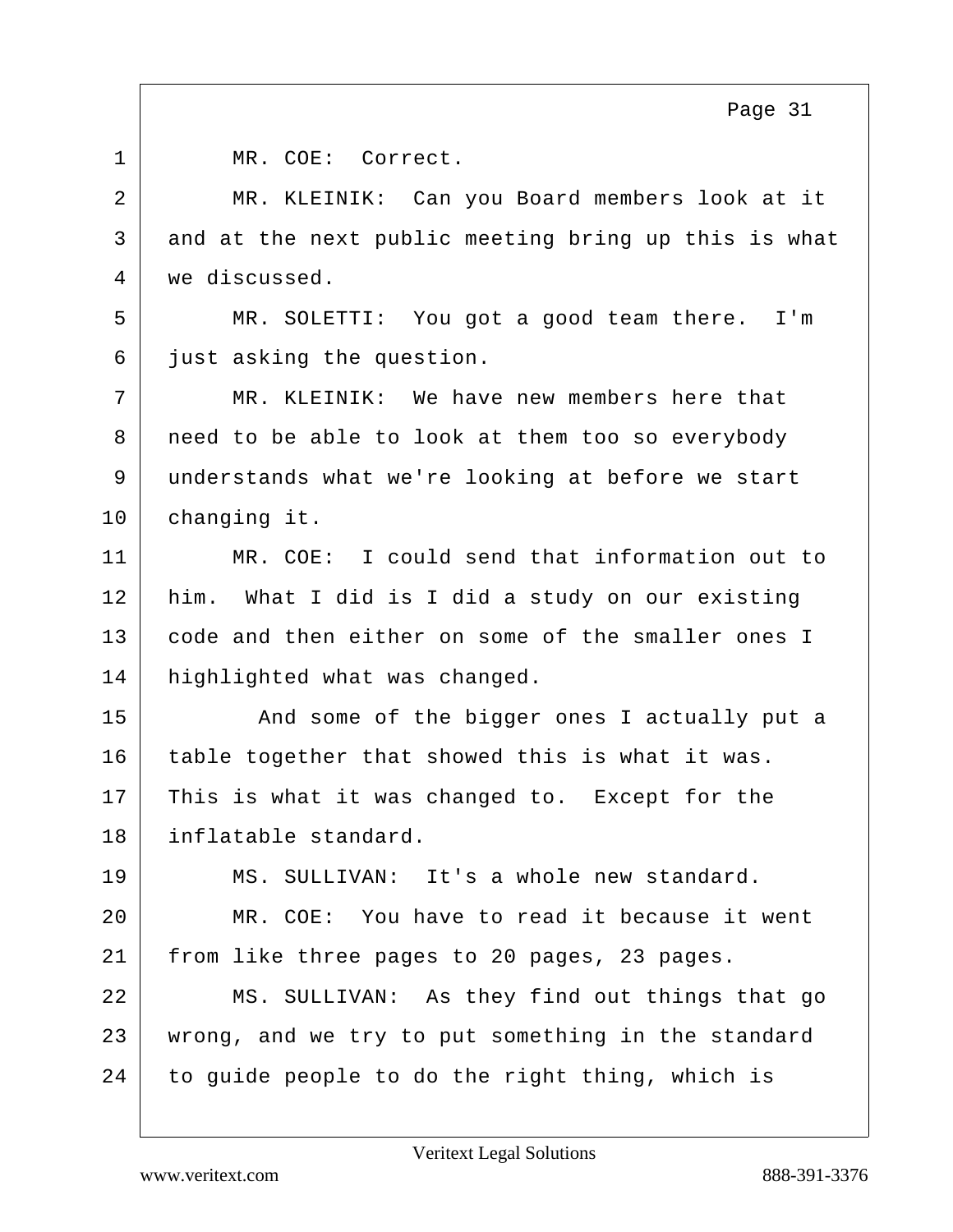$1 |$  good.

2 MR. KLEINIK: And I did talk to JCAR, how this 3 comes out, how they wanted us to roll it out to 4 them.

5 They said first of all let us know how much 6 you want changed. Are we going to do it in pieces 7 or all at once. Once you guys make the decision, 8 then I take it to them and say here's what we got.

9 MS. SULLIVAN: Here is another thing we can do. So it would still be an open meeting with several 11 | members of the Board. All of the Board would be invited, and the public would be invited. Well, no, because then it is still an open meeting. We don't break the rules of the Open Meeting Act, but we were told before that three of us could not meet 16 together.

17 MR. COE: Right, in private.

18 MS. SULLIVAN: In private. So then anybody on the Board who just wanted to come learn or come and have a say in what gets changed, those of us who are in the industry working with it knows some of the pitfalls that could happen by saying let's bring it 23 all in and just incorporate it.

24 MR. COE: Right.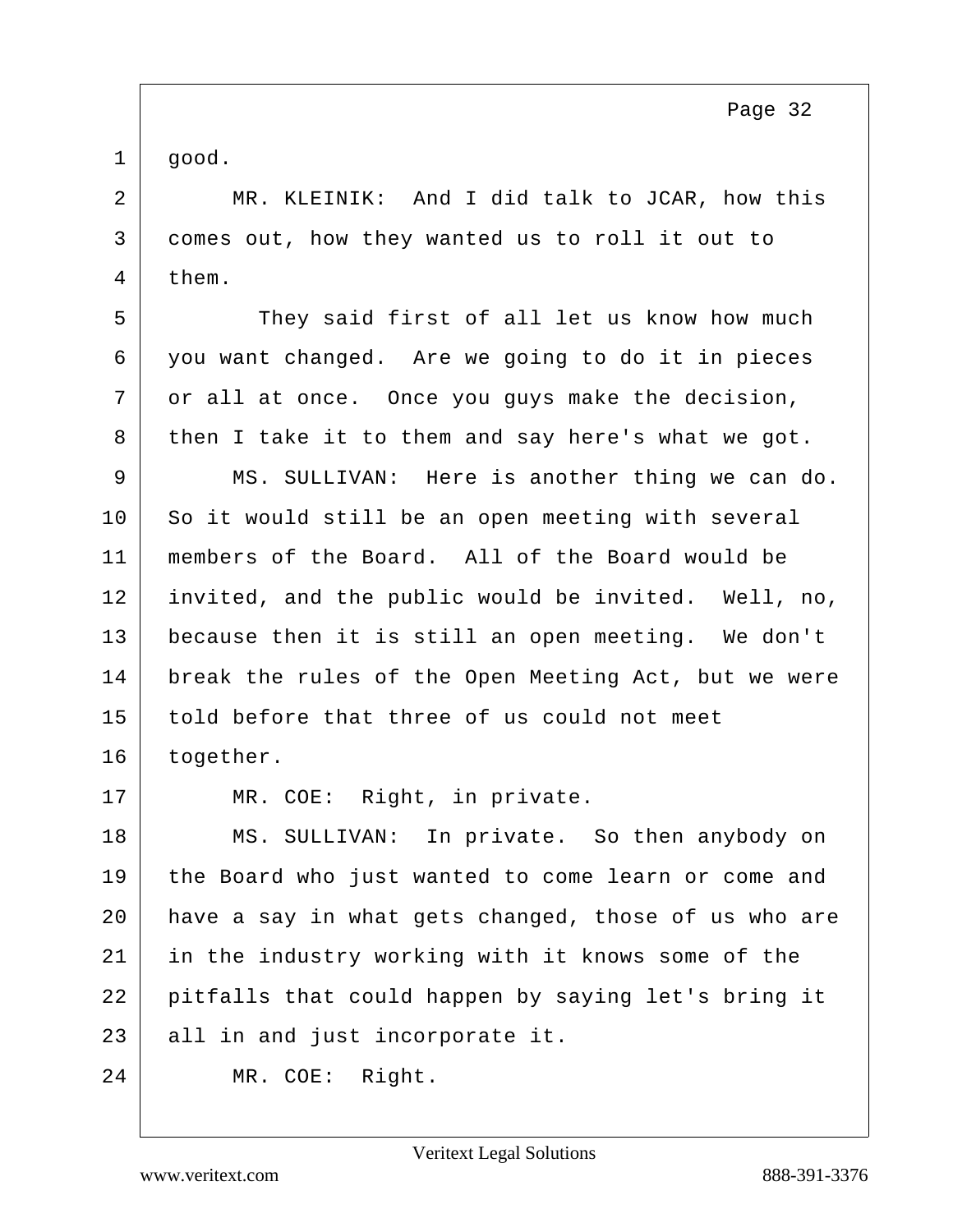1 | MS. SULLIVAN: Because fortunately Wes is very 2 well schooled on all this stuff. 3 MR. SPARKS: Thanks for the reminder. 4 MR. KLEINIK: I think that as long as -- the 5 people can correct me, but I think that as long as 6 there's not a quorum of Board members you could have 7 a phone call, have a discussion about it. Is that 8 correct? 9 MR. COE: We were told we couldn't do it. 10 MS. SULLIVAN: We were told in no uncertain 11 terms that we could not do that. 12 MS.VAHLING: Did they reference specifically? 13 MS. SULLIVAN: The Open Meetings Act. 14 MR. COE: They said we have to go through the 15 Open Meetings Act. 16 MS. SULLIVAN: They were very specific about 17 | that. I don't see the problem with it because if 18 you have a Board, then why not get subcommittees to 19 get some work done on what the Board needs to do. 20 Then we bring it to the Board because it's 21 nothing that is going to pass without the whole 22 board involved. 23 MR. KLEINIK: In my past experience in 24 government with the Sheriff and other departments, Page 33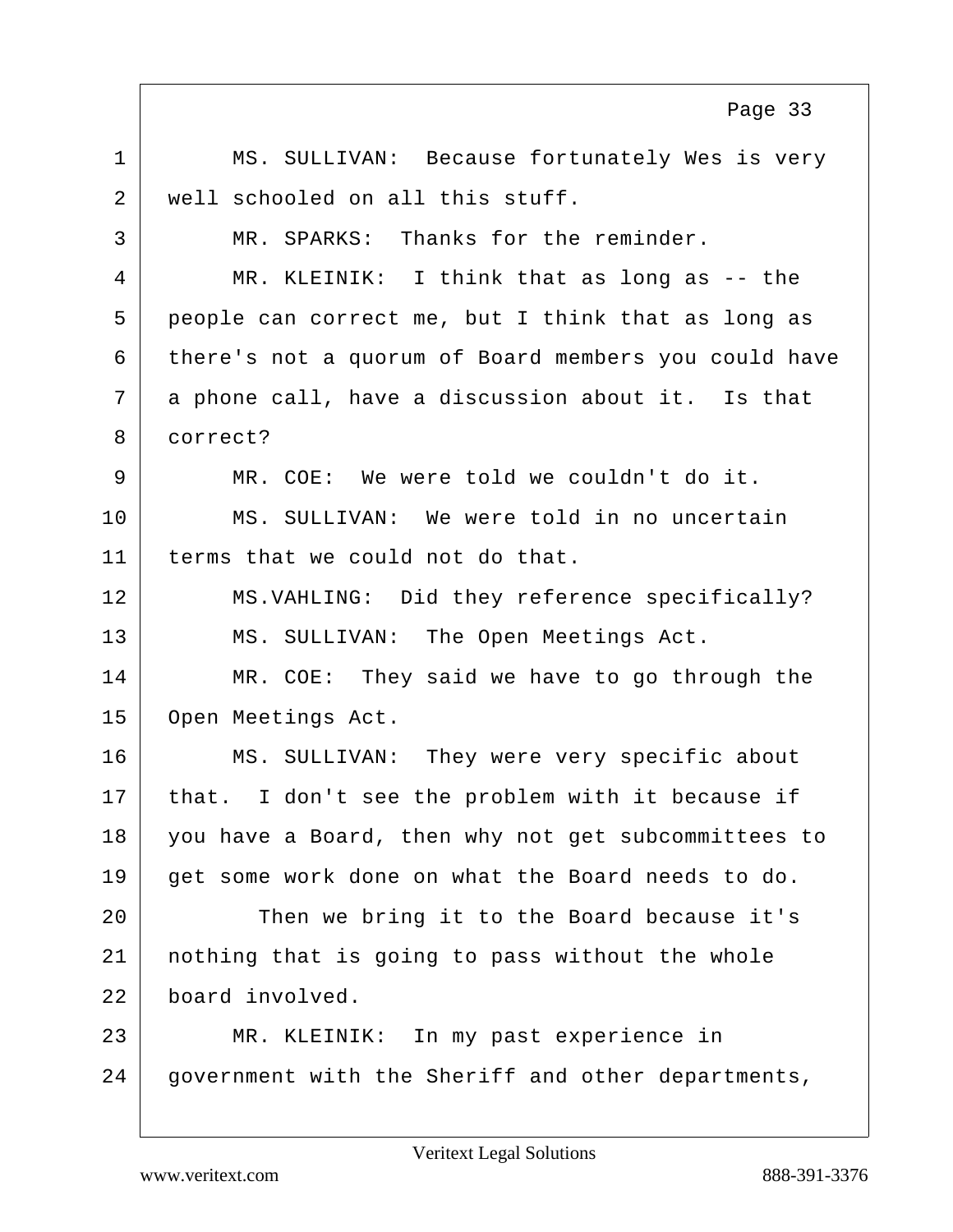1 | we all had committees to bring it back. 2 MS. SULLIVAN: And we all agree with that. 3 MR. COE: I completely agree the committee 4 portion of it was because it took me four and a half 5 or five months to come up to speed on everything. 6 And I don't know if I remember it all now. 7 MS. SULLIVAN: No, you won't. There's too 8 much. 9 MR. COE: For us to have a meeting like this if 10 you didn't have a couple of months to review the 11 information, there's so much of it in there. 12 MS. SULLIVAN: And some of our newer Board 13 members may not know the workings of a ride or all 14 those things, and they may want to come and just 15 listen and learn. 16 MR. COE: Right. 17 MS. SULLIVAN: We're not trying to hide 18 anything from them. But you have to have the people 19 there who know well, and Brad is an engineer, and 20 Dan works at a park. So he is around rides. 21 Especially if we get the people who work with 22 rides and all these things at the meeting, then 23 we'll have the best chance of coming up with good 24 recommendations. And it's not like that is how it's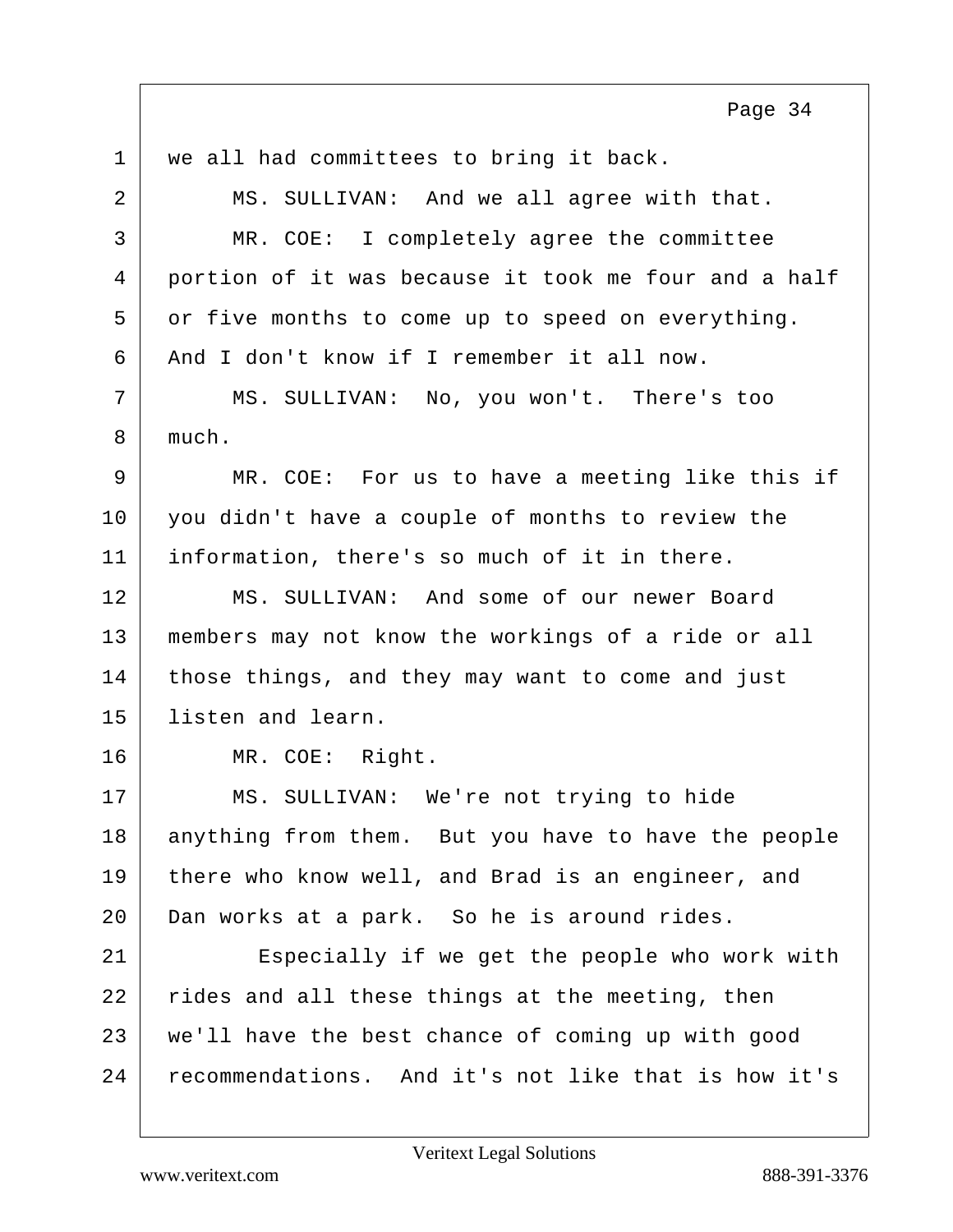1 | going to be. They are going to make recommendations 2 so that the whole Board can understand what we're 3 doing. 4 MR. COE: So we'll get that meeting, look into 5 it and get it planned and get it set up. 6 MS. SULLIVAN: She's not looking happy. 7 | MR. COE: She's researching. 8 | MS. CARRERO: I'm researching. 9 | MS. SULLIVAN: We're happy to have a different 10 opinion on that. 11 MS. CARRERO: A formal opinion will come after. 12 | As long as there's no quorum that is meeting. So 13 it's a smaller group than five in this case, then I 14 | think it may be okay, but we will follow up. 15 MR. SOLETTI: And open to the public or you 16 don't have to have it open. 17 MS. CARRERO: They are not going to make 18 decisions at that point. We will look into whether 19 | that's a possibility. 20 MS. SULLIVAN: I would be happy to have it open 21 to the public because Bill works with these every 22 day. I only build what I build, and somebody else 23 might have some better ideas. 24 Or if they're just interested in how is this Page 35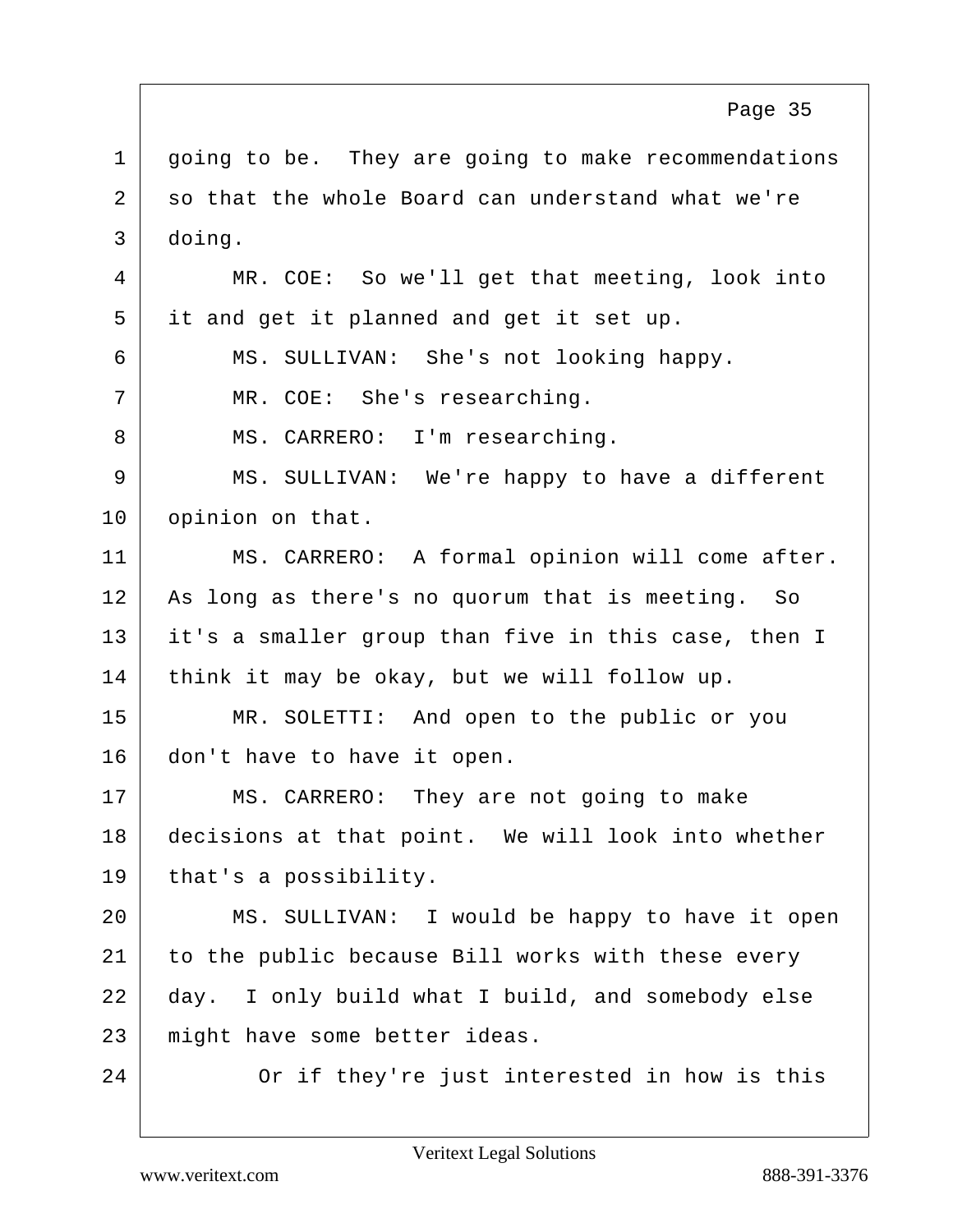1 | going and why aren't we just bringing in the whole 2 thing, oh, my gosh. I would have had to change all 3 my rides.

4 MR. SOLETTI: That is why Dan is here, and I 5 don't know how many people are familiar with ASTM. 6 The OABA has people on the ASTM that attend the ASTM 7 meetings, and Patty used to all the time, and we had 8 another man that always attended it.

9 I attended one time possibly, and I can't do 10 it. There's so much going on and a lot of times I 11 ask Patty for her opinion. She can't tell me how to 12 vote, but I want her opinion.

13 I think that everybody should be a member of 14 the ASTM because you never know what they are going 15 to come up with. So it's an idea that the OABA on a 16 board or past chairman. My wife is on the Board. 17 We always tell people to be a member so you could be 18 involved in it.

19 Unfortunately, I get ten emails a week from 20 ASTM.

21 MS. SULLIVAN: And if it's on parasailing, you 22 just vote abstain. You don't have to know all about 23 parasailing.

24 MR. SOLETTI: Right. So some people should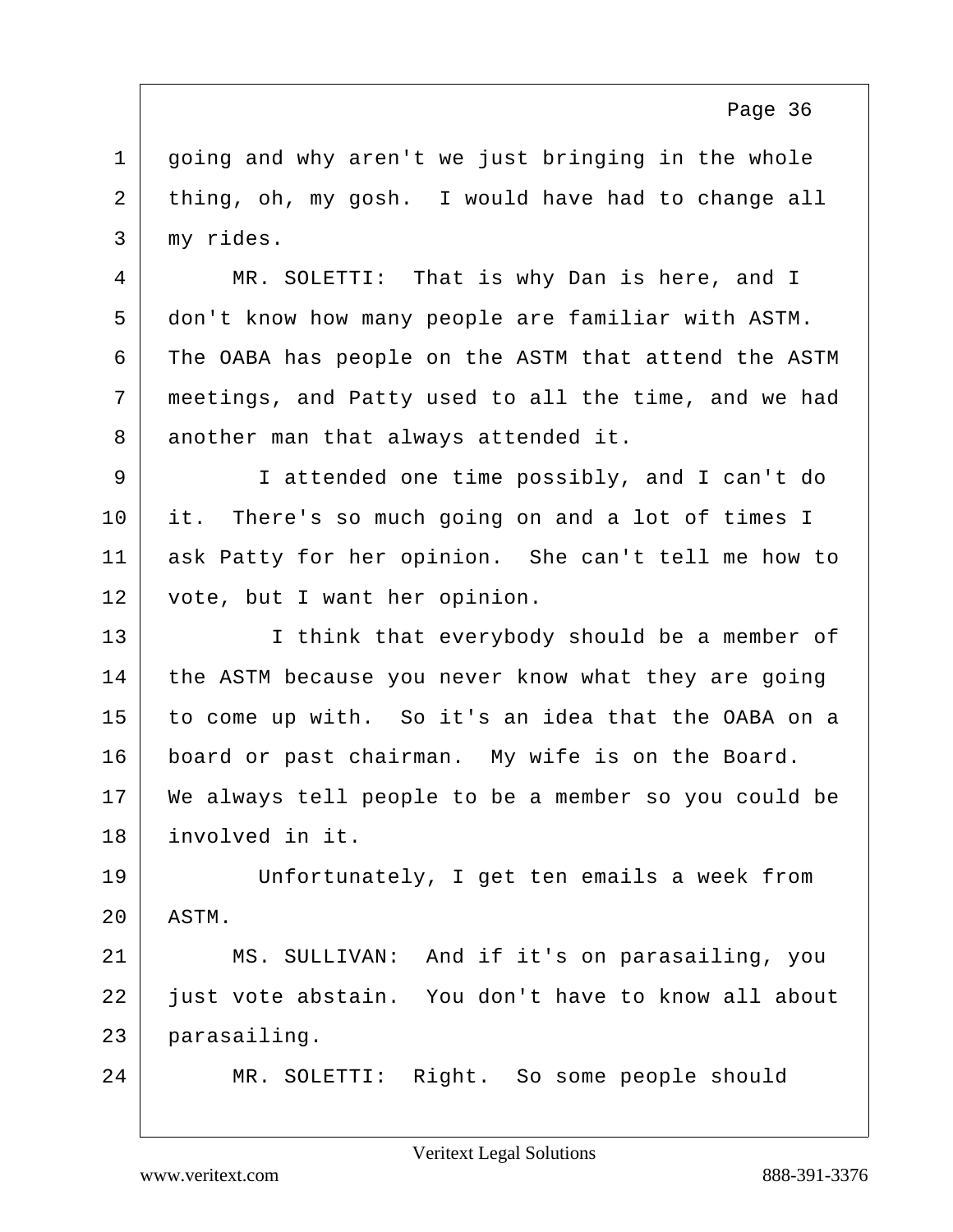1 look at ASTM as far as joining. 2 MR. BROWN: I agree. I belong to the committee, 3 and it's hard to keep up with all that stuff. I try 4 to make an effort on it, but you're right. 5 It's ten emails a week, and there's a fair 6 amount of depth to them. 7 MS. SULLIVAN: And the ballots are sometimes 8 very difficult to follow sometimes. I'm sure that 9 Tom has found that too. 10 MR. COE: I'll be truthful. I just kind of 11 ignored the recent ASTM stuff. 12 MS. SULLIVAN: It's a lot. You could make that 13 your job. 14 MR. COE: It would be a full time job to keep  $15$  ahead. 16 MS. SULLIVAN: You won't get anything else 17 done. 18 MR. JENNINGS: The OABA is looking for people 19 to attend those meetings if you are interested. 20 MR. COE: I wouldn't volunteer. 21 MR. JENNINGS: One of our past chairmen, he is 22 like 82 years old, and he tries to make it a point  $23$  to always go to them, and I said good luck. 24 MS. SULLIVAN: God love him. He's a fountain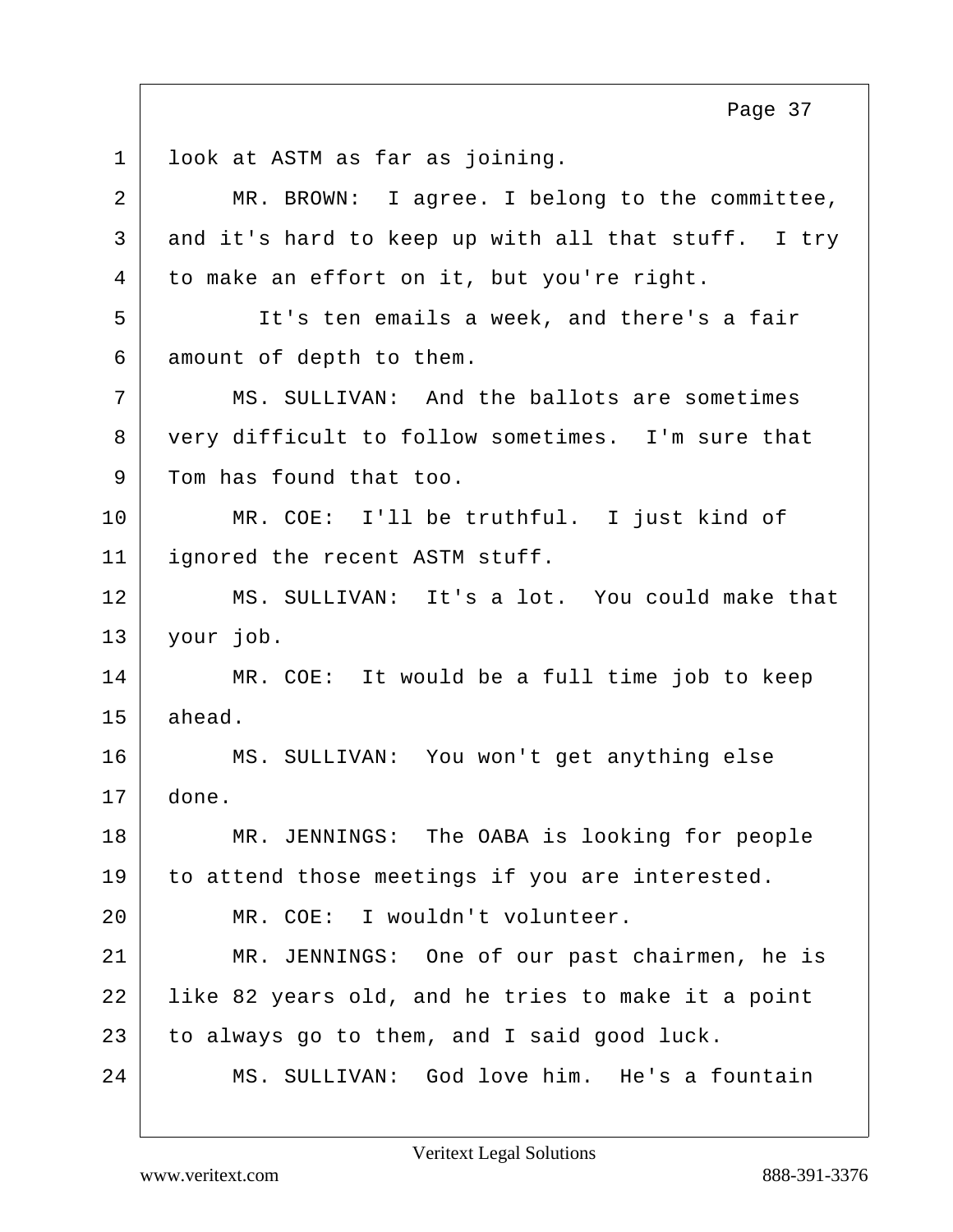1 of information.

2 MR. JENNINGS: He's trying to pass the 3 something.

4 MS. SULLIVAN: So what we are deciding with 5 this if I am understanding correctly is, and I 6 apologize. I don't know your name.

7 MS. CARRERO: Yolanda.

8 MS. SULLIVAN: Yolanda is going to check on the 9 legal part of it and what we can and can't do with 10 the subcommittee, and they will let the director 11 | know. And he will have Tim call us together or say 12 no, we can't do that. And we will go from there. I  $13$  think that it does need to be done.

14 We did hash through all of the changes at the January meeting one time, and we were there until -- I think it started 8:00 or 9:00, maybe 10:00. We were still hashing through it at 4:00 or 5:00 in 18 The afternoon. And that maybe what we have to do if we can't have the smaller group --

20 MR. COE: When we have the committee meeting, 21 it may not be necessary to do all four. There are 22 | some of the smaller standards. There's just minor, 23 very minor changes.

24 MS. SULLIVAN: We may have to pick and choose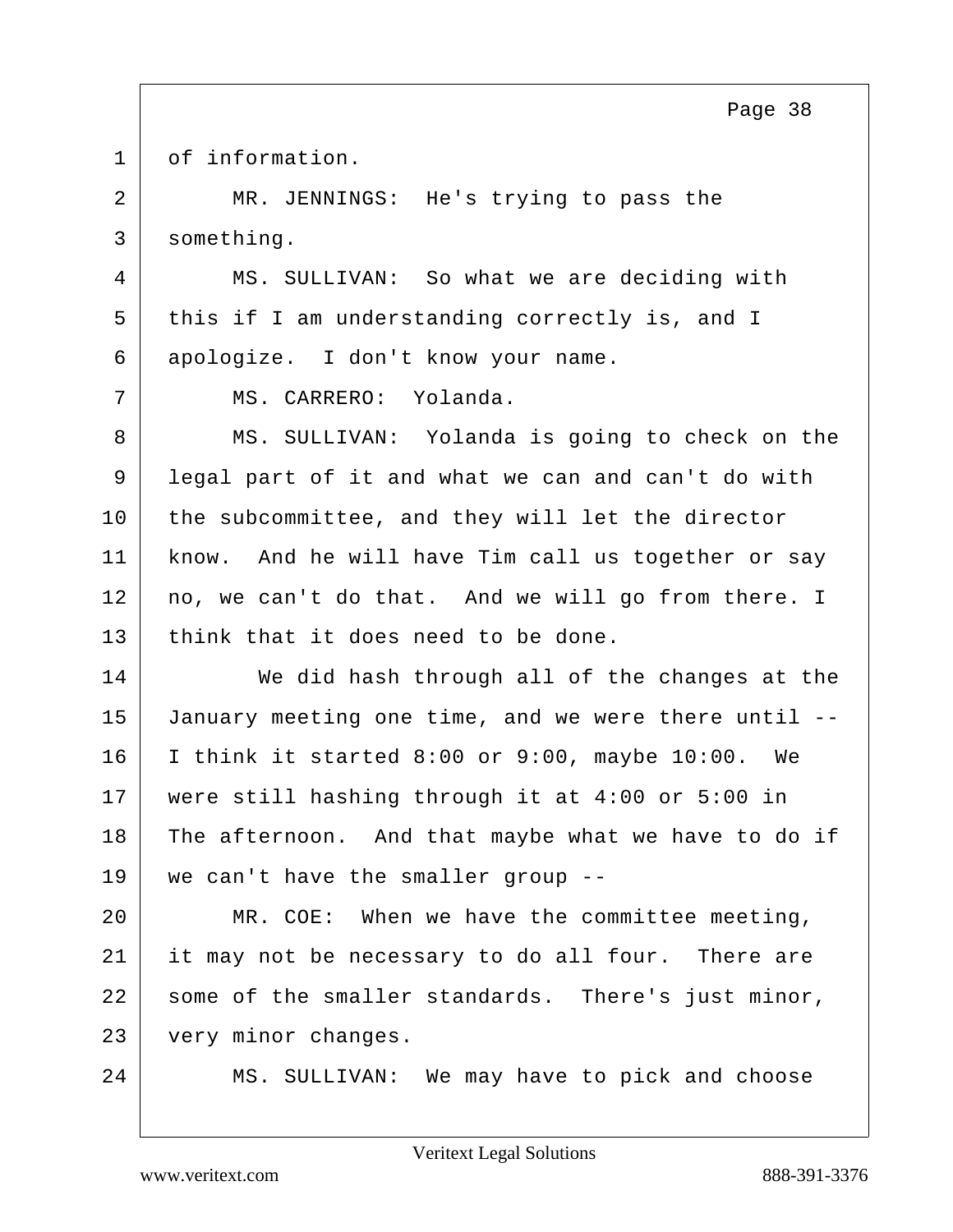1 how much of a bite we want to take. 2 | MR. COE: 2291 is a big bite. 3 MS. SULLIVAN: It's a mouthful. 4 MR. COE: We'll check on the meeting, and I 5 will get something set up with that so we could move 6 forward on some of the updates. With the new 7 business we're going to hold off on, Board Chairman. 8 MS. SULLIVAN: Why? 9 | MR. COE: Elections. 10 MS. SULLIVAN: We could go ahead and do that if 11 | you want. I have a nomination. 12 | MR. COE: We were going to nominate you. 13 MS. SULLIVAN: Well, I don't have to still sit 14 here. I am more than happy to do this, but there are 15 other people on here who could handle it as well. 16 MR. KLEINIK: Here is the reason why I want to 17 hold off. 18 MS. SULLIVAN: I understand. So January is a 19 better time. 20 MR. COE: Yes. 21 MS. SULLIVAN: So we won't do that. Other new 22 business? 23 MR. COE: Again, we called it new business, but 24 this did occur at the last meeting. Last year we Page 39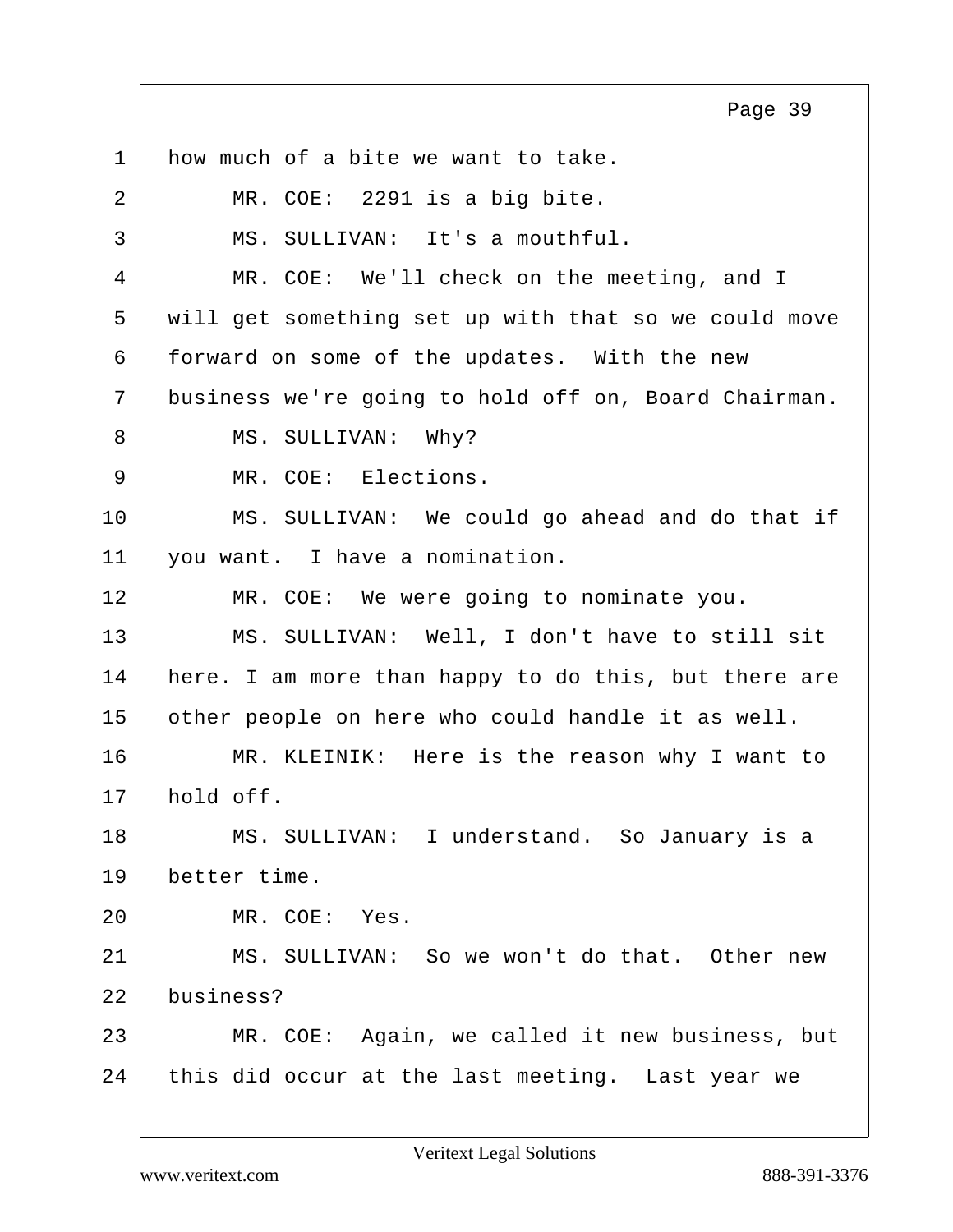1 had two terrible incidents.

| 2  | We had one death and one severe injury. The          |
|----|------------------------------------------------------|
| 3  | death occurred at a daycare at an illegally operated |
| 4  | zip line. The severe injury occurred at an aerial    |
| 5  | adventure course, an indoor course. The teenager     |
| 6  | fell 25 feet, and she was accidentally not clipped   |
| 7  | into the carriage. Amazingly, she survived with      |
| 8  | fairly minor injuries.                               |
| 9  | MS. SULLIVAN: But it was still horrible.             |
| 10 | MR. COE: That was completely amazing that she        |
| 11 | lived through that. Under the rules as they exist    |
| 12 | now we have no jurisdiction over the indoor courses, |
| 13 | what we're calling aerial adventure courses.         |
| 14 | The courses that we have been to, the only           |
| 15 | reason we've been there is because usually those     |
| 16 | courses are attached to a zip line. We could make    |
| 17 | recommendations to things that are directly related  |
| 18 | to the zip line, but on the outdoor course is where  |
| 19 | we have been.                                        |
| 20 | We don't have jurisdiction over all the              |
| 21 | jungle gym type stuff that leads up to the zip       |
| 22 | lines.                                               |
| 23 | MS. SULLIVAN: Could I ask a question. As far         |
| 24 | as the zip line indoor, do we specifically say it's  |
|    |                                                      |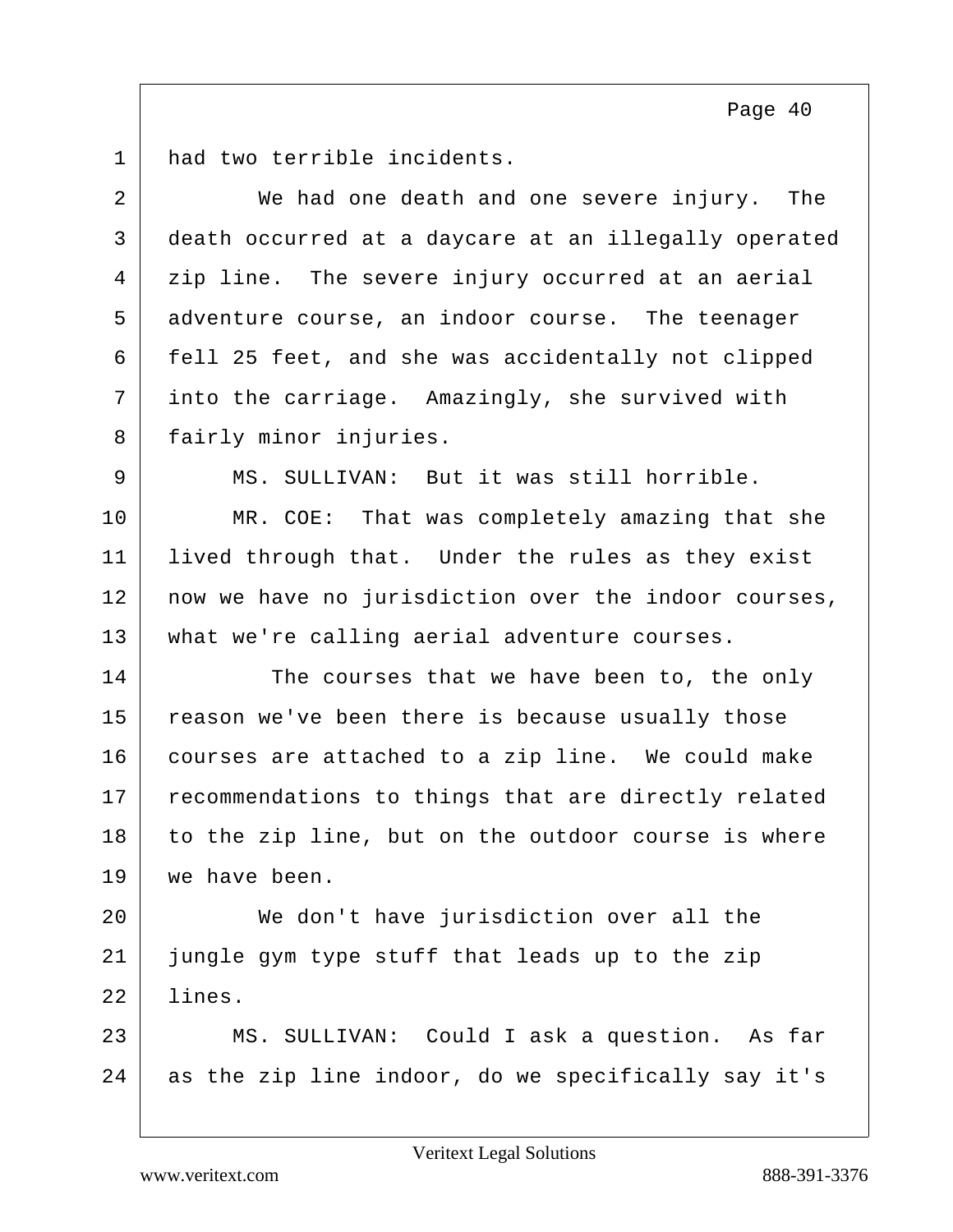1 an outdoor zip line that we are responsible for? 2 MR. COE: The zip line definition basically it 3 has to be a cable with a height differential. 4 How far you want to get into it, there was an 5 exclusion for playground equipment. 6 MS. SULLIVAN: That is not really playground 7 equipment. 8 MR. COE: That would be like a legal 9 interpretation of how far we could go, but this one 10 | was definitely -- it was set up. It was very small. 11 MS. SULLIVAN: And it was open to the public? 12 | MR. COE: Well, it was in a learning center. 13 So it was basically a paid daycare, but they did 14 open it to parties. 15 MS. SULLIVAN: So open to the public? 16 MR. COE: Well, our legal department at that 17 time did not view it that way. 18 | MS. SULLIVAN: Somebody got hurt badly. 19 MR. COE: The child died. 20 MS. SULLIVAN: Yes, and wasn't there another 21 child who got hurt badly? 22 MR. COE: That was the one on the indoor 23 adventure course that ran on a tract. It's a zip 24 | line, but it runs on a trolley, on a track is Page 41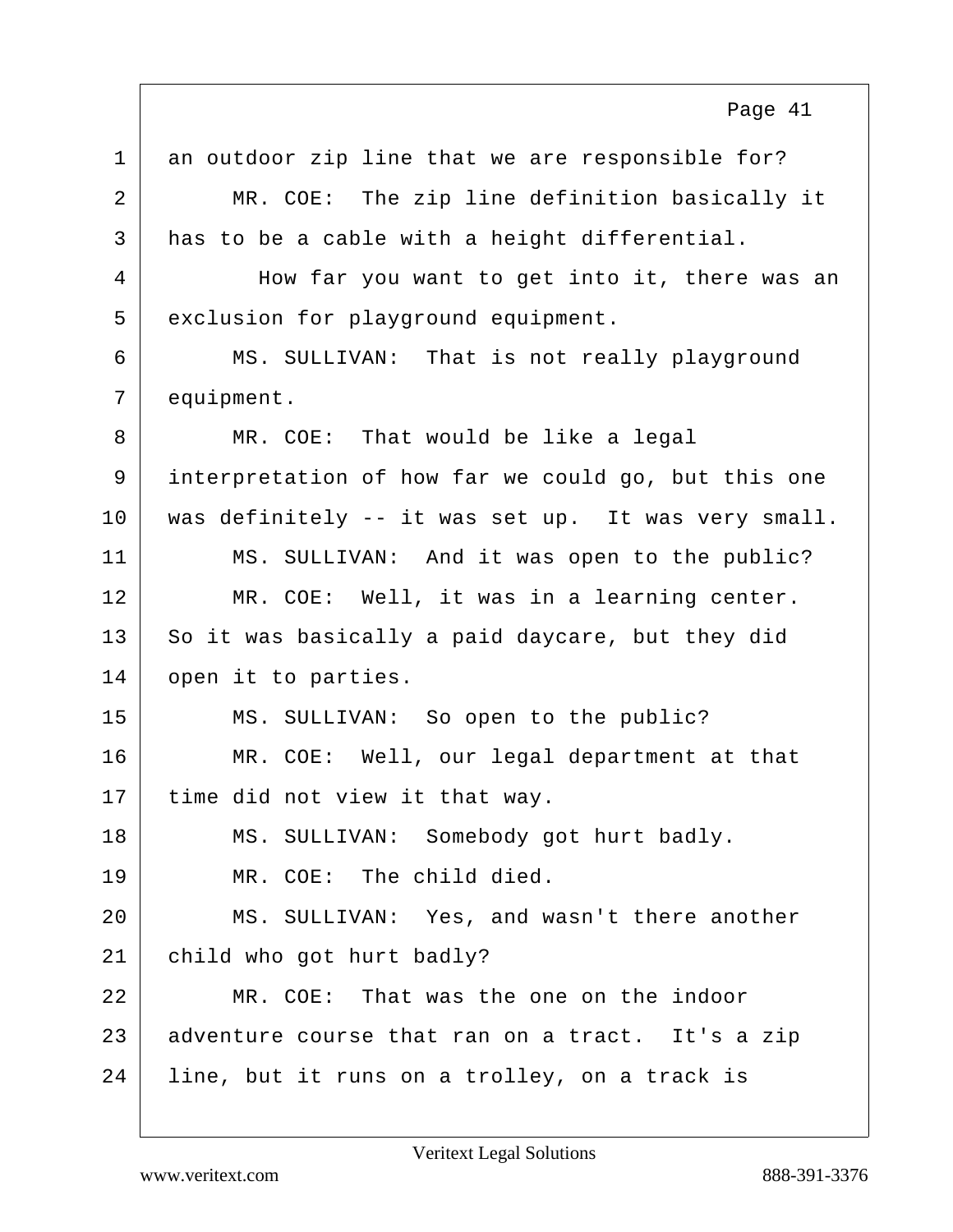1 basically what it is. And our rules exclude a pipe 2 or channel type line. 3 So the question is do we move forward with 4 bringing them into regulation. 5 MR. SOLETTI: Yes. 6 MS. SULLIVAN: I think if it's going to make it 7 safer for the public, and these do come under 8 amusement rides and devices, then I think that we  $9$  have a duty to the public to try to  $-$  I mean the 10 parents of the child who died. 11 Everybody has got to be thinking how could 12 this have happened. How could this have been 13 allowed to happen. 14 MR. COE: We did inspect that zip line, and we 15 would never have permitted it. It would not have 16 been allowed to operate. 17 MS. SULLIVAN: So it could have saved the 18 child's life? 19 MR. JENNINGS: Right. 20 MR. COE: Yes. 21 MS. SULLIVAN: Why would we not want to bring  $22$  that into the fold? 23 MR. JENNINGS: Remember the slide incident? 24 Because you guys weren't inspecting slides under Page 42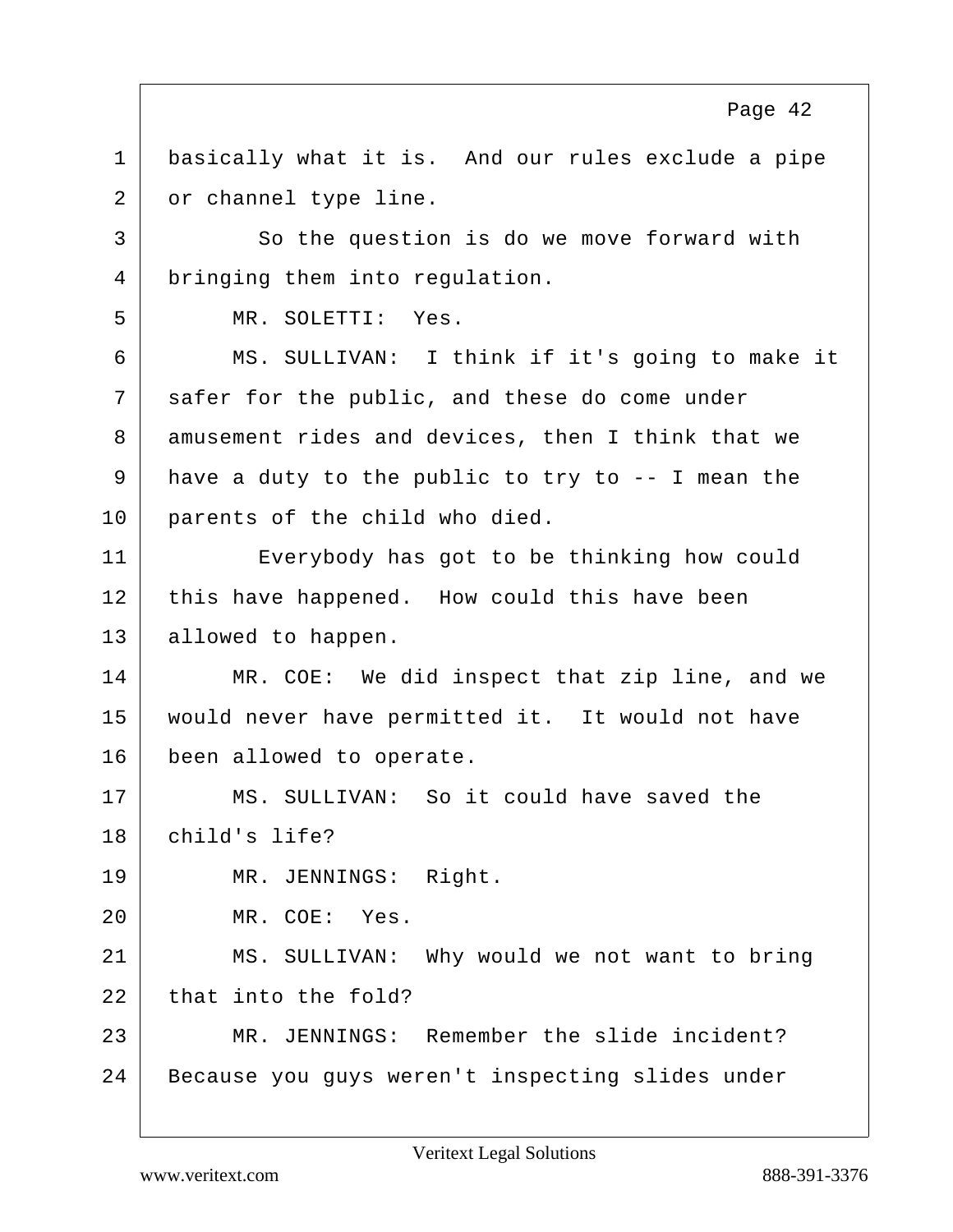1 20 feet because of the parks that have the 2 playgrounds that have slides. And they had a big 3 accident on that. 4 MS. SULLIVAN: A girl got hurt very badly. So 5 we brought those in. 6 MR. JENNINGS: Forget the playground, worry 7 about public safety. That is what we're all talking 8 about. 9 MR. COE: The biggest point on the adventure 10 course is there is no regulation, period. The 11 building inspectors, the fire department they don't 12 care. It's not their business. 13 They don't want anything to do with it. So 14 that was why the parent came to the Board is he 15 could get no answers. 16 MS. SULLIVAN: He wanted somebody to care about  $17$  this. 18 MR. COE: Yes. Something to have some 19 | oversight or somebody who was responsible for 20 overseeing how these were operated and installed. 21 MR. BENNETT: Is there an ASTM guideline on  $22$  these? 23 MR. BROWN: Yes. 24 MR. COE: Other states. It varies. Some of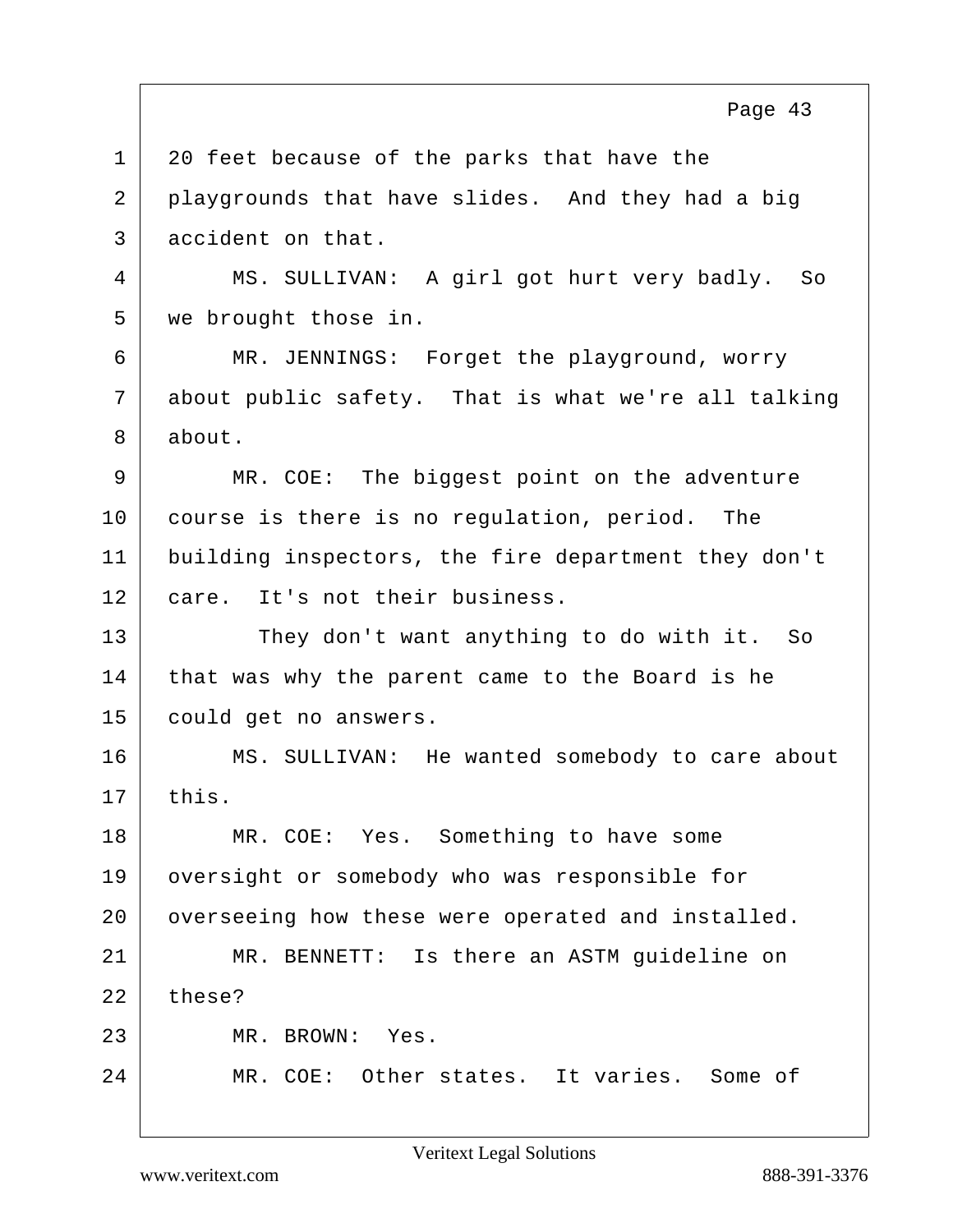1 them do. Some of them don't. One of the reasons we 2 research other states for a different reason, one of 3 the states basically said the rule was very simple. 4 If you are 4 feet off the ground, that piece of 5 equipment is inspected.

6 MS. SULLIVAN: That would be a lot of 7 | playground equipment.

8 MR. COE: I believe in our rules or in the law 9 the playground equipment is specifically exempted. 10 I would have to check that.

11 MS. SULLIVAN: I think it is, but they're 12 getting more and more bold these days with 13 playground equipment.

14 MR. COE: Yes. We have seen parks. We have a 15 park down south that has a zip line in them. It's 16 just there.

17 MR. SOLETTI: The playground, the park? 18 MR. COE: Yes.

19 MR. SOLETTI: They don't have a supervisor 20 there. They have somebody running it.

21 MR. COE: They do only have it open at certain 22 times, and we do permit it. But that just existed 23 in just the park. Somebody got an idea they wanted 24 to put one in, it's 50 feet long.

Page 44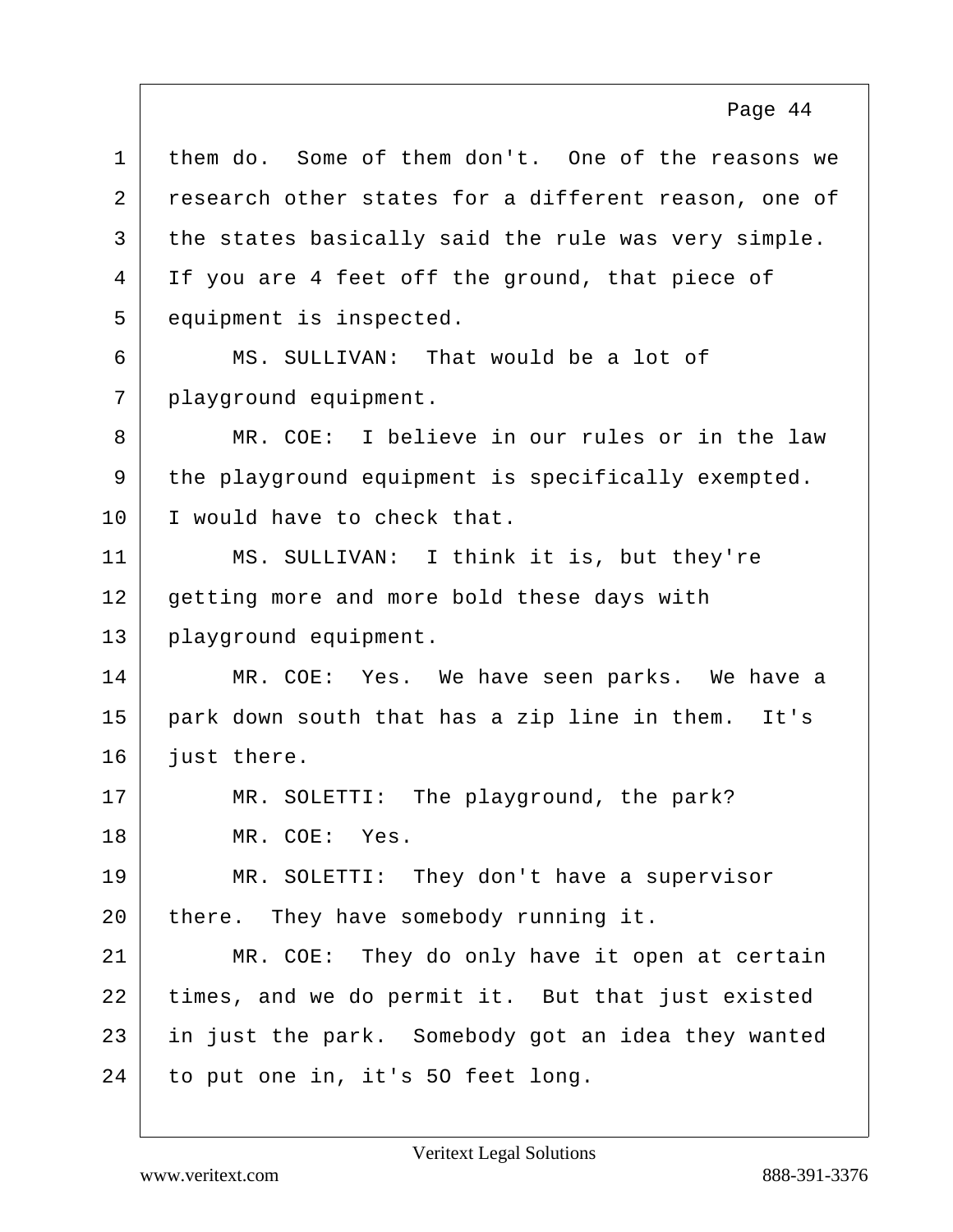1 MS. SULLIVAN: I think that it's incumbent on 2 us to do as much as we can for public safety. 3 MR. BENNETT: I am new to the Board, but I 4 agree, it's a big part of the industry. We 5 definitely should be involved in this. 6 MR. COE: One of the biggest things, and I am 7 | bringing this up. I am kind of biased. But we have 8 dealt with a couple of them. The stuff comes from 9 Yugoslavia. Do I need to say more? 10 MS. SULLIVAN: No. It's less than wonderful. 11 MR. COE: Yes. I have actually had to deal 12 with an engineering issue on their actually 13 constructing a go cart track. 14 MS. SULLIVAN: Do they have any engineers on 15 | some of that stuff -- probably not. 16 MR. COE: We require them -- well, specifically 17 for these new companies that came in, they will have 18 go carts and bumper cars and aerial adventure course 19 games and things. It is a package deal. 20 We do require them for the rides that we have 21 jurisdiction over with bumper cars, and the go carts 22 that they do have an engineer sign off on the design 23 that it meet ASTM standards, which is the minimum  $24$  requirement. I mean -- yes, in a way they have Page 45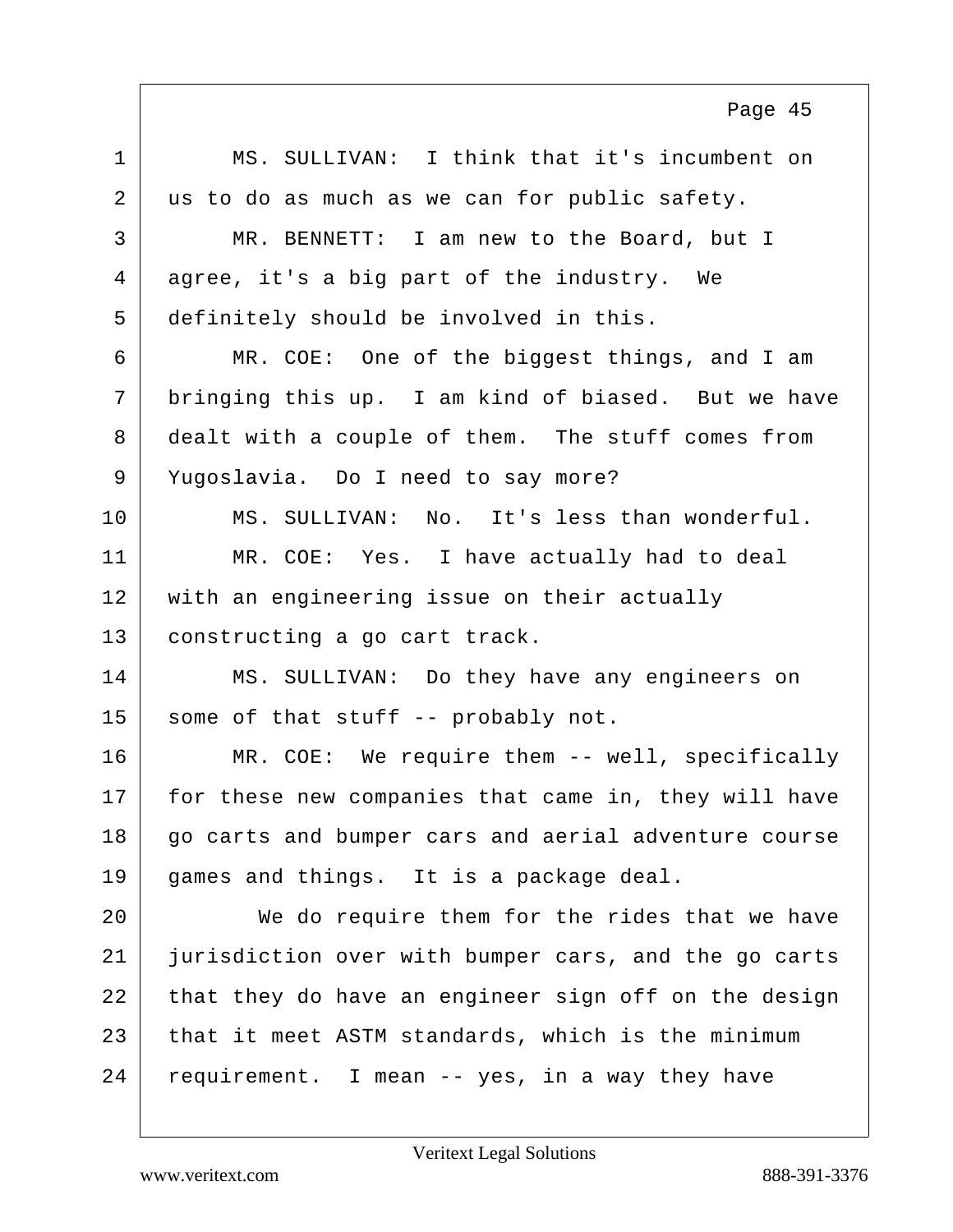1 engineering. Is it stamped by a U.S. engineer which 2 we require when it comes over, no. 3 | MS. SULLIVAN: Are they a registered 4 professional engineer? 5 MR. COE: As a secondary inspection, that's 6 what we require, that they have a U.S. registered 7 engineer review all of the documents and stamp a 8 letter that says yes, and it complies. 9 MS. SULLIVAN: Good, because I am not sure that 10 Yugoslavia or some other countries have the same 11 requirements of their engineers that we do for a PE. 12 | MR. COE: Their designs are general references. 13 MS. SULLIVAN: Like designed it in the back 14 yard and built it. 15 MR. COE: Occasionally, there are some pretty 16 descent drawings that come with them. Without that  $17$  stamp, it's a drawing. There is nothing to go back 18 on. 19 MR. BROWN: I agree with David's comment. If 20 there is nobody that is covering these units and 21 | there's a severe risk of injury and death, which has 22 already been exhibited. 23 MS. SULLIVAN: I agree. And realistically for 24 your inspectors, we may have to bring some of them

Veritext Legal Solutions

Page 46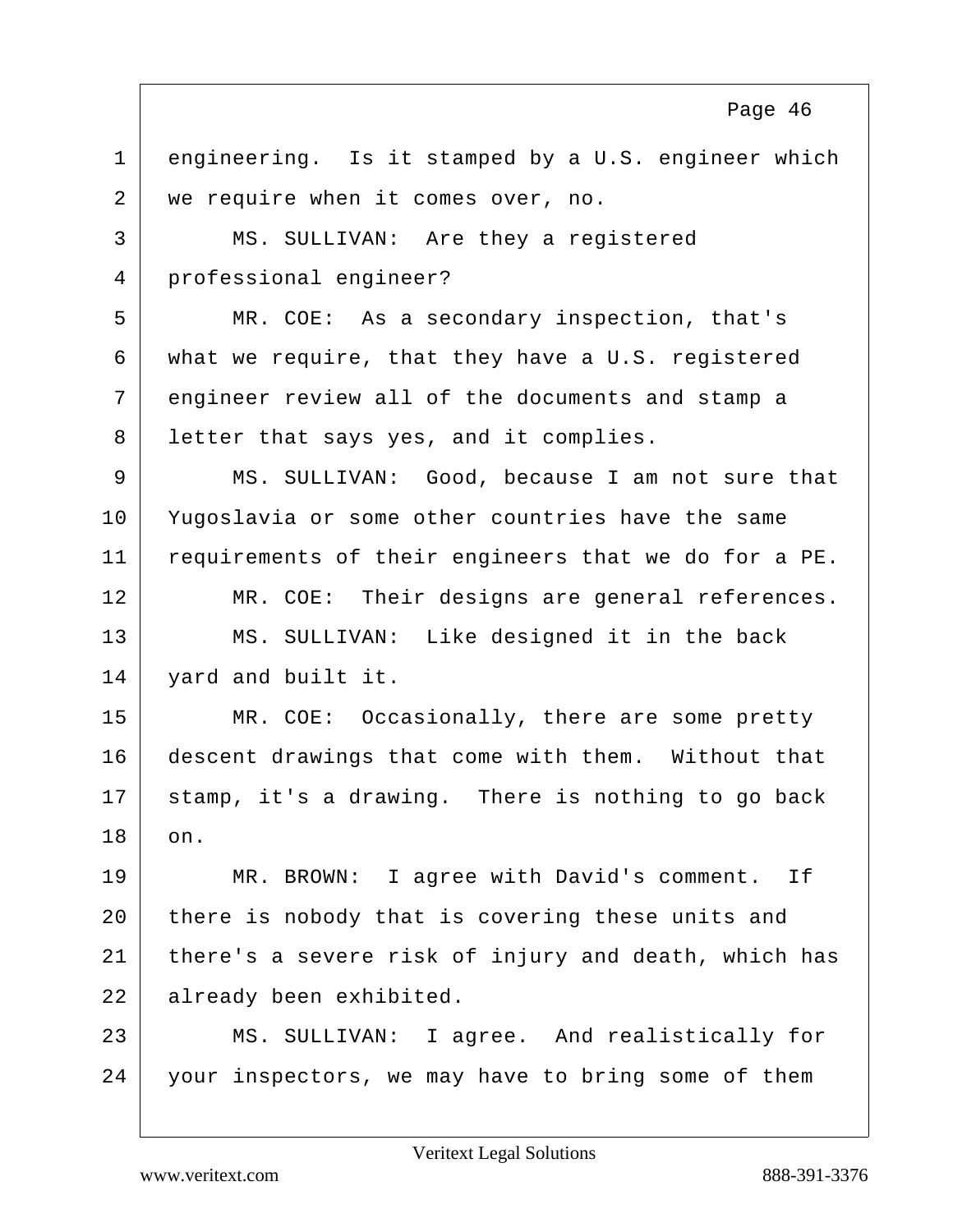1 in bit by bit so that they know what things they're 2 looking for.

3 MR. COE: We could look into the rules on how we do it, but we could run it one of two ways. We could do us as a department as the fully responsible inspections or we could do like we do with ski lifts where we have a trained professional as a third 8 party come in and give their review.

9 And we could out and kind of double check 10 things that we want to look at.

11 MS. SULLIVAN: I am good with that too because 12 | I think that there's some things that we should be 13 expecting of our inspectors because they haven't had 14 the training and sometimes it gets to be a lot.

15 MS. VAHLING: Is there a study being done to 16 see what entities this would cover in Illinois? Do 17 | we know how much?

18 MR. COE: There's not a huge amount. I would  $19$  say that there's probably under 15 of the  $-$ - well, 20 the problem is that some of the smaller stuff you 21 are not going to know about.

22 There are some like I won't pick on him, but 23 gymnastics places. And in the past we have had a 24 couple of those that have had equipment in there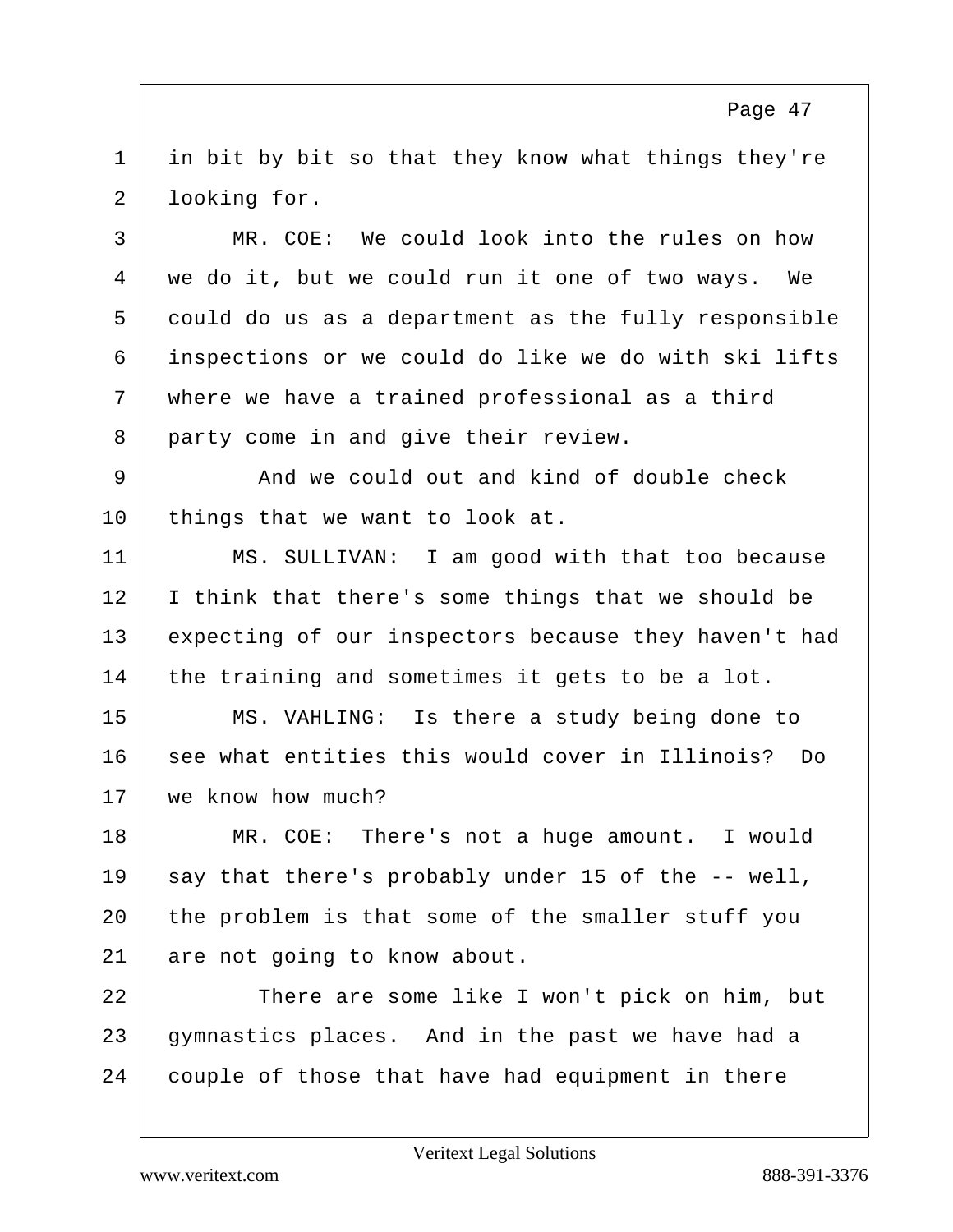| $\mathbf 1$ | that would come under our purview and how much of    |
|-------------|------------------------------------------------------|
| 2           | that just piece of equipment here and there is out   |
| 3           | there, I don't know, but for the large companies,    |
| 4           | the large indoor franchises, I would say in the      |
| 5           | ballpark there's 15 companies.                       |
| 6           | MS. SULLIVAN: And growing.                           |
| 7           | MR. COE: We have one that is going to open up        |
| 8           | here shortly and another one following it.           |
| 9           | MS. SULLIVAN: Well, a new way to make money.         |
| 10          | MR. COE: They have a signature flaw in their         |
| 11          | designs. They fly people over the go carts, and we   |
| 12          | don't allow that.                                    |
| 13          | MS. SULLIVAN: So I think that we should be           |
| 14          | bringing this into the fold to protect the public.   |
| 15          | MR. COE: We want to do an official vote as far       |
| 16          | as everybody in agreement to move forward to look at |
| 17          | regulations?                                         |
| 18          | MS. SULLIVAN: Yes.                                   |
| 19          | MR. COE: Put something together for that.            |
| 20          | MR. KLEINIK: Who wants to make that?                 |
| 21          | MR. BROWN: I will make the recommendation that       |
| 22          | we look at the rules and regulations to move them    |
| 23          | forward.                                             |
| 24          | MR. JENNINGS: Seconded.                              |
|             |                                                      |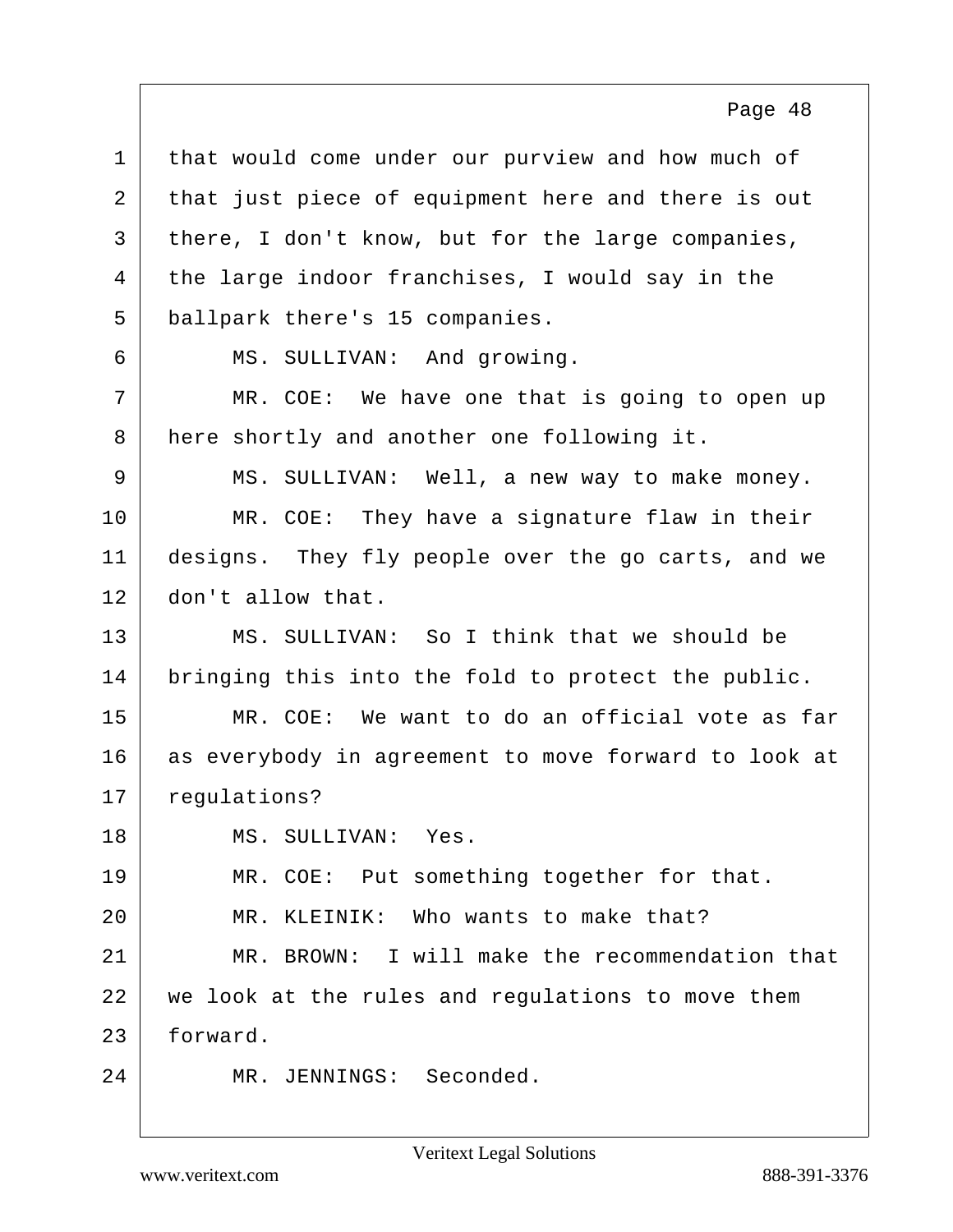1 MS. SULLIVAN: Good. Is there any more 2 discussion? Then I will call for the vote. Those  $3$  in favor say aye. Those opposed, nay. 4 MR. BROWN: Aye. 5 MR. BENNETT: Aye. 6 MR. REDSHAW: Aye. 7 | MR. SPARKS: Aye. 8 MS. SULLIVAN: The ayes have it and that 9 passes. We thank you for your work on that because 10 we know how much there is, and you could use it to 11 probably go to sleep sometimes. 12 | MR. COE: It's a good read. 13 MS. SULLIVAN: It is a good read, but there's a 14 lot of technical stuff in there, and it's not always  $15$  easy. 16 MR. COE: Our next meeting date will be as we 17 did last year, right before the IAAF convention. So 18 it will be January 17, 2020. 19 MS. SULLIVAN: This says 16. 20 MR. COE: Sixteenth, all right. 21 MR. JENNINGS: January 16, 2020. 22 MR. SOLETTI: Is that at the Crown Plaza? 23 MR. COE: Yes, the same room. The winter 24 garden room by the pool. Page 49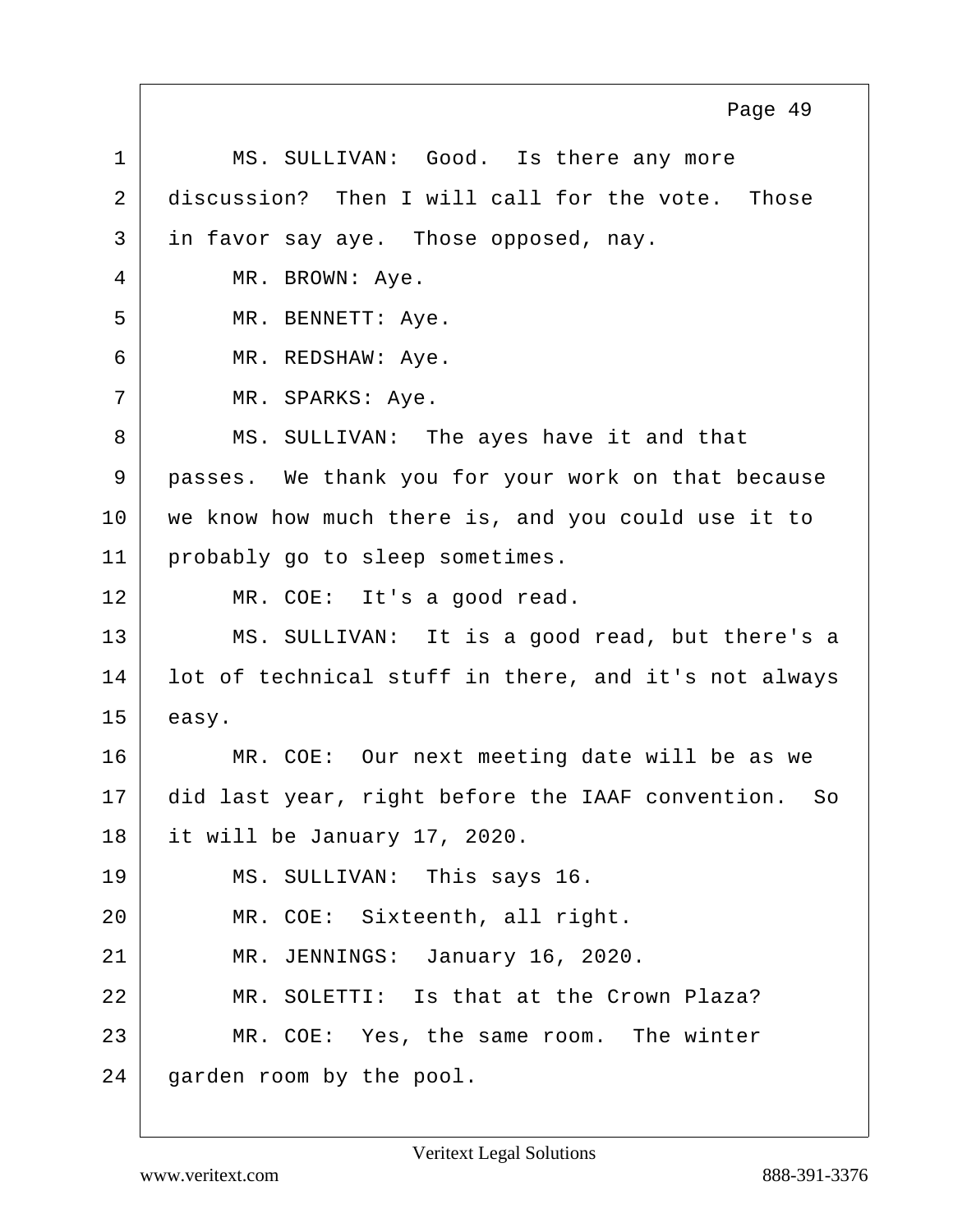1 That's the best attendance that we've had at 2 any meetings, and it was good because we went over a  $3$  lot of stuff. This has the front end of the ASTM 4 update. I don't think anybody wants to go through  $5$  that. 6 MS. SULLIVAN: Look at that. Who did that?  $7$   $\parallel$  MR. COE: I can't take credit for that. I 8 copied it off of something. 9 | MS. SULLIVAN: One of Bill's things. 10 | MR. COE: Statistics, we ran this to date so 11 it's basically 10-23. We're on course to have a 12 typical year. 13 For those of you who don't know, last year 14 was very difficult. We had one inspector that was  $15$  out for the entire year. He had just came back in 16 time for the fair and the 1st of August. And we had 17 another inspector that had some family issues that 18 really didn't take a lot of time off and thank God 19 he didn't. 20 MS. SULLIVAN: Bless his heart. 21 | MS. VAHLING: We were under a huge crunch, 22 which means we were down 20 percent on our 23 employees. We only have five. So when you lose 24 one. That is why the follow-up inspections kind of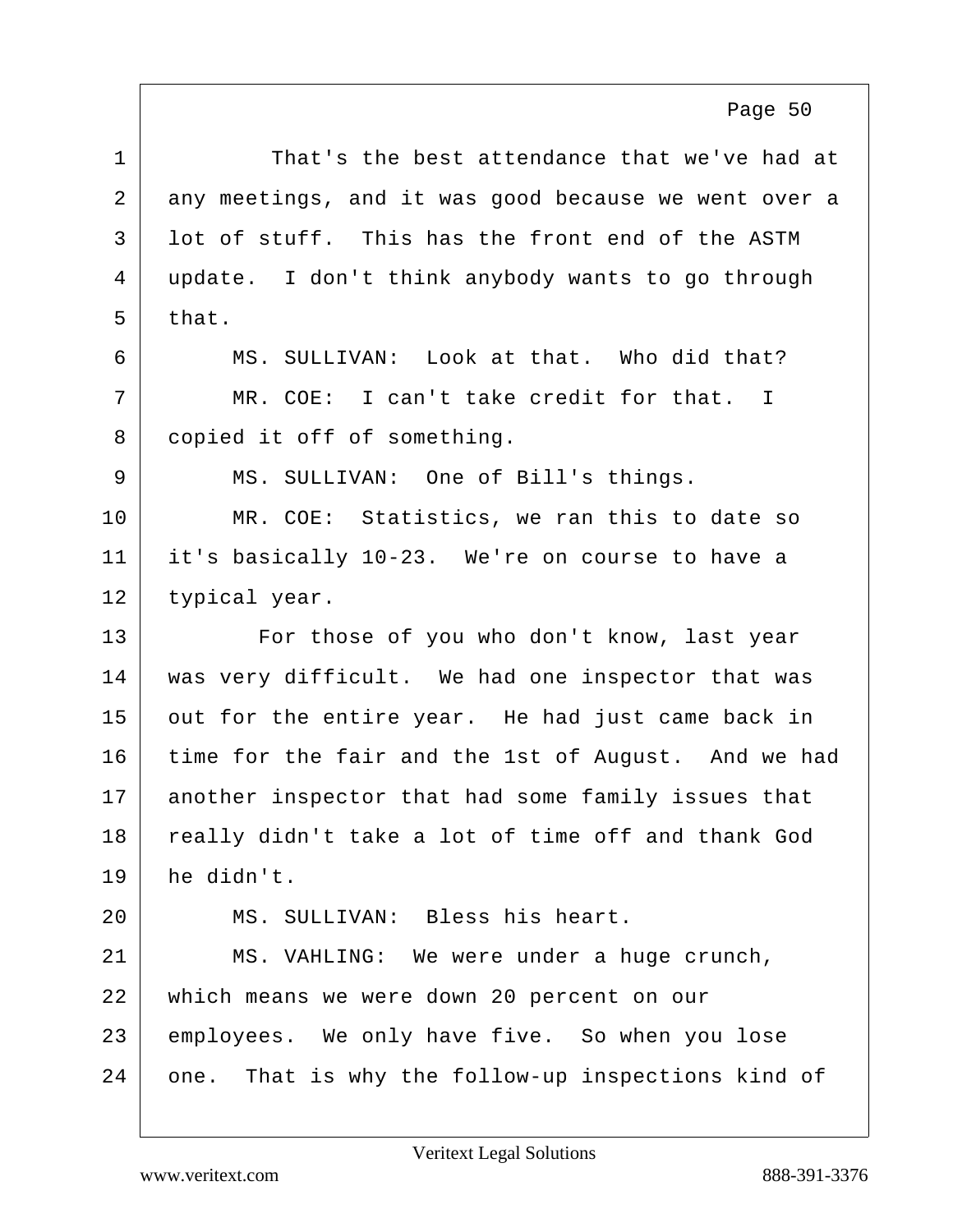| $\mathbf{1}$ | severely dropped off because we were covered the     |
|--------------|------------------------------------------------------|
| 2            | initial inspections, and there wasn't a lot of time  |
| 3            | in that opening season period until about the end of |
| 4            | June. We were pretty much solid.                     |
| 5            | MS. SULLIVAN: Slam dunked. The 575 is way            |
| 6            | less than all of these. Did that mean that maybe     |
| 7            | there weren't as many things that needed to be       |
| 8            | followed up on?                                      |
| 9            | MR. COE: No, follow-up inspections are just          |
| 10           | done. They should remain fairly constant from year   |
| 11           | to year except in this case because basically we had |
| 12           | two inspectors covering and another inspector's      |
| 13           | entire territory.                                    |
| 14           | So those two had no opportunity to do a              |
| 15           | visit. He's up in Chicago when he should have been   |
| 16           | in Quincy.                                           |
| 17           | MS. SULLIVAN: So are followups done when there       |
| 18           | was something that was found lacking or was          |
| 19           |                                                      |
| 20           | something shut down?                                 |
|              | MR. COE: I don't know.                               |
| 21           | MS. SULLIVAN: Did that accident cause anything       |
| 22           | to be shut down?                                     |
| 23           | MR. COE: Right. We typically will have               |
| 24           | follow-up inspections if we have to come back in a   |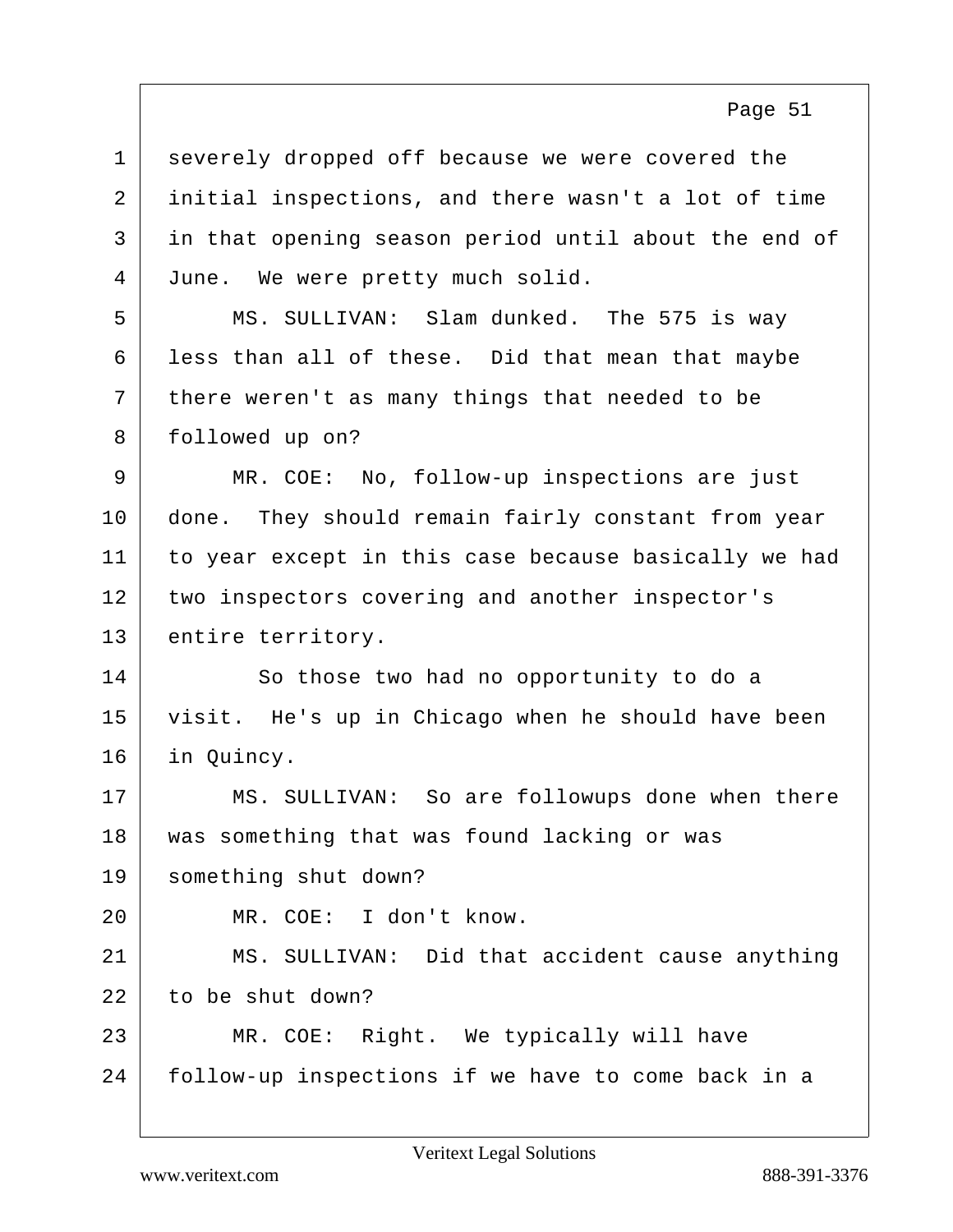ready is not ready, and we have to come back that will show up in the system as a followup inspection. Generally speaking, we look at the show dates if we don't have an initial permit inspection on that 5 date.

6 We will go to one of the companies in another 7 location, just to give him a quick once over. And 8 you will see in the following slide we have also 9 expanded that into doing followups on Friday nights 10 and Saturdays on the weekends.

11 We found that to be very helpful. Like I 12 said, those numbers right now do not include the 13 yearly operators which those inspections are going 14 to start coming, usually it's after Thanksgiving. 15 So from Thanksgiving to December 31st, we do a bunch 16 of inspections for the year round. 17 | MS. SULLIVAN: For the following year? 18 MR. COE: For the following year, 2020, but 19 there are still some 2019s.

20 MS. SULLIVAN: The number, the total companies 21 is down significantly.

22 MR. COE: Yes. We had two large companies down 23 south that went out of business this year.

24 MS. SULLIVAN: That went --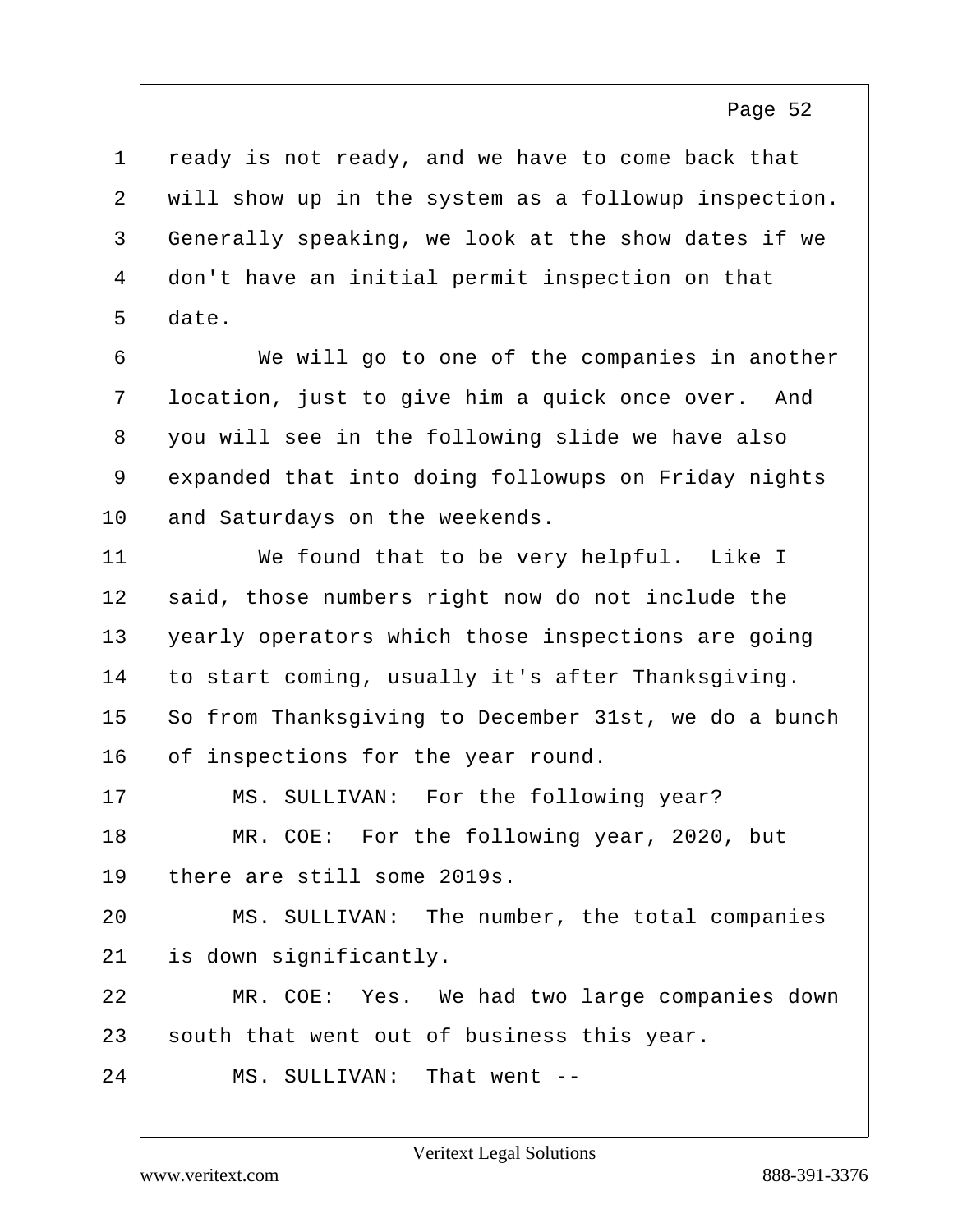1 | MR. COE: They went out of business this year. 2 MS. SULLIVAN: Folded? 3 MR. COE: They just had enough. 4 MS. SULLIVAN: I could understand that. 5 MR. COE: And a lot of looking through our 6 database, there's a lot of smaller companies that I 7 don't know whether they went out of business or they 8 just changed their business profile and don't  $9$  have  $-$ 10 MS. SULLIVAN: Dad wanted to retire, and the 11 | kids didn't want to take it over? 12 MR. COE: Right. 13 MS. SULLIVAN: I think it's excellent for being 14 first down. 15 MR. COE: 2019. So officially that number 16 should be 12. I double counted one, and one was not 17 reportable even though it came in. And for everyone 18 to know, a reportable incident requires a hospital 19 visit or a ride in an ambulance. 20 So if someone is injured and they leave, that 21 doesn't count or in some of the bigger parks you 22 have in house medics. If they see the in house 23 people and they walk off, that is not in that 24 | number. These are strictly ones that have gone to Page 53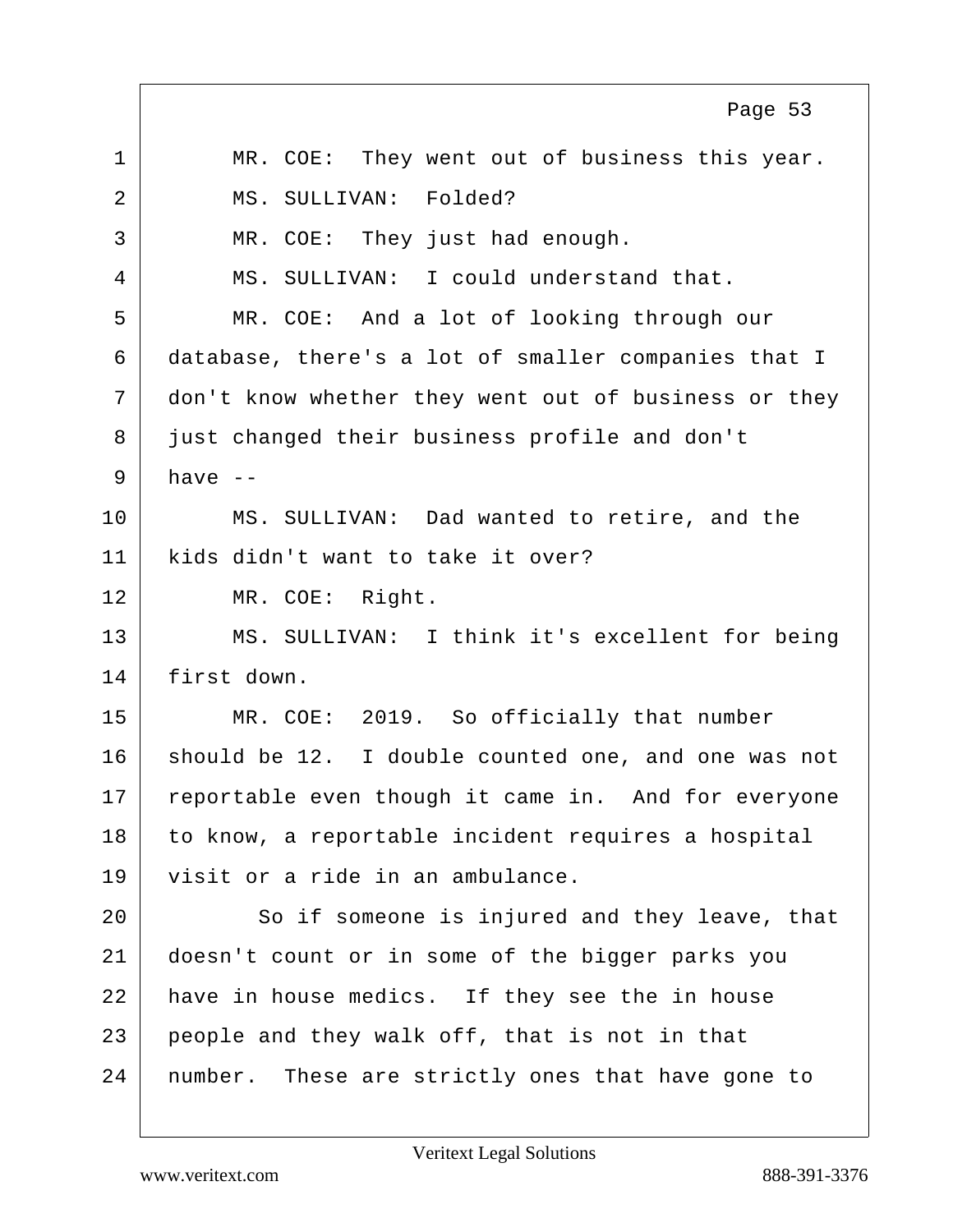1 the doctor and take an ambulance ride. So there's 2 | officially 12 reportable. 3 | MS. SULLIVAN: That is pretty good. 4 | MR. COE: They were all classified as non-5 mechanical. 6 MS. SULLIVAN: So we're not using operator or 7 patron or mechanical anymore? 8 MR. COE: It's just in the past we have lumped 9 it into mechanical or nonmechanical. 10 MS. SULLIVAN: That was only since a couple of 11 years ago. 12 MR. COE: I didn't know any better, but we 13 could go back. The list will tell you what 14 happened. 15 MR. BENNETT: You could make a judgment call 16 from that. 17 MR. COE: Make your judgment call there. 18 MS. SULLIVAN: Well, I mean nonmechanical is 19 pretty nonspecific. 20 MR. COE: Nonmechanical is going to fall under 21 it's the patron's fault or the operator's fault. 22 MS. SULLIVAN: I think it would be beneficial 23 to know those things and are we requiring, was 24 | somebody not doing their due diligence on training Page 54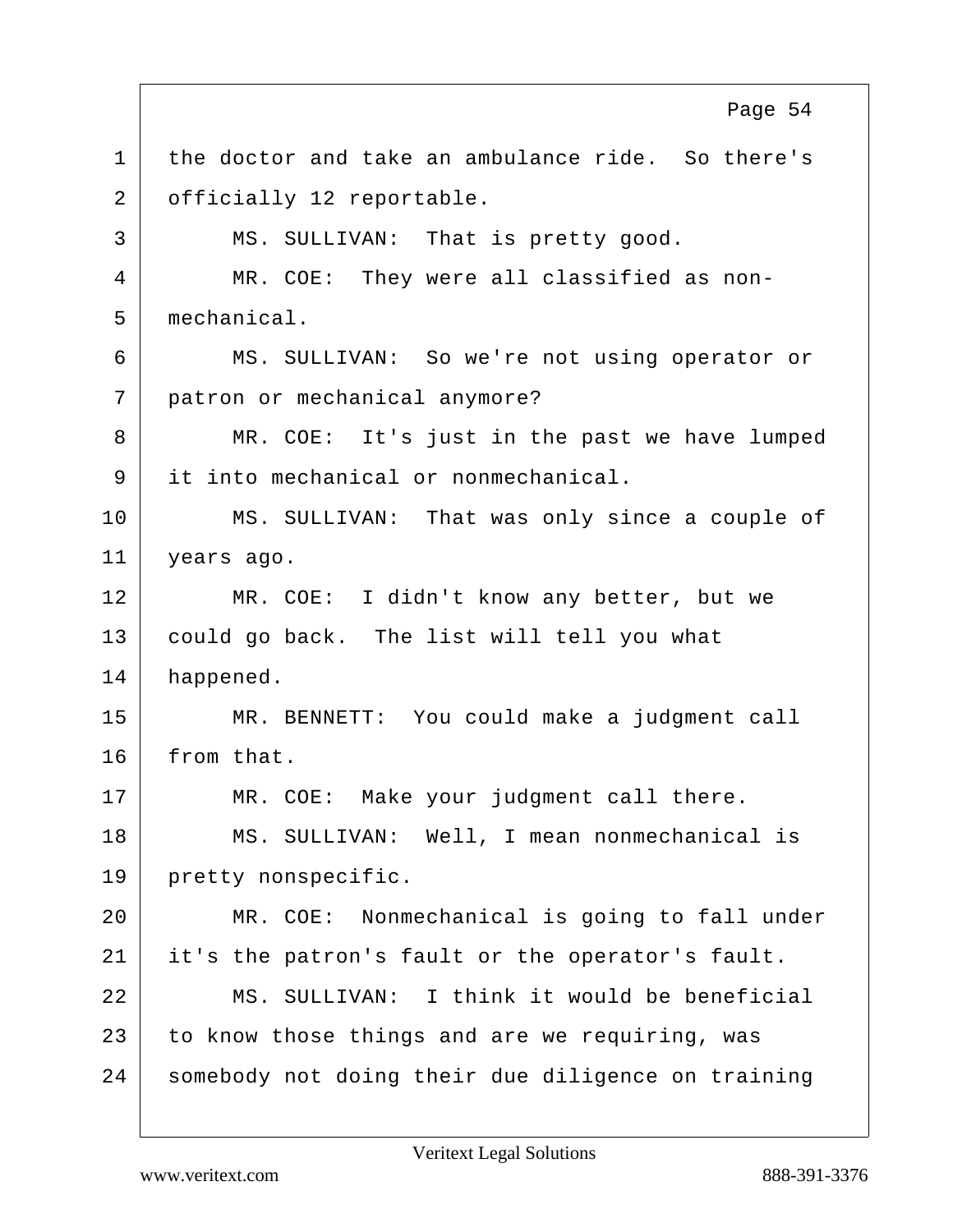1 their employees?

| $\overline{a}$ | MR. COE:<br>In cases where we see an accident        |
|----------------|------------------------------------------------------|
| 3              | come in where definitely where we know it was        |
| 4              | operator error, that it was a huge error we'll send  |
| 5              | an inspector out and revisit them and make sure that |
| 6              | retraining is part of the procedure.                 |
| 7              | MS. SULLIVAN: Because if it's nonspecific I am       |
| 8              | not sure we're doing our job.                        |
| 9              | MR. COE: It is in the list.                          |
| 10             | MS. SULLIVAN: Go ahead. I'll ask questions.          |
| 11             | MR. COE: It definitely defines each one, what        |
| 12             | happened. There's a description of accidents. You    |
| 13             | could make -- like Wes said, you could make the      |
| 14             | call.                                                |
| 15             | MS. SULLIVAN: For instance, the third one down       |
| 16             | seizure during the ride cycle. That is pretty hard   |
| 17             | to identify whether -- I mean if the parents or the  |
| 18             | child did not know that this was going to cause a    |
| 19             | seizure, although a lot of times the parents should  |
| 20             | have known.                                          |
| 21             | MR. COE: I will just tell you in that case,          |
| 22             | yes, they knew she had seizures. And yes, they did   |
| 23             | put her on the ride even though the sign said not    |
| 24             | to.                                                  |
|                |                                                      |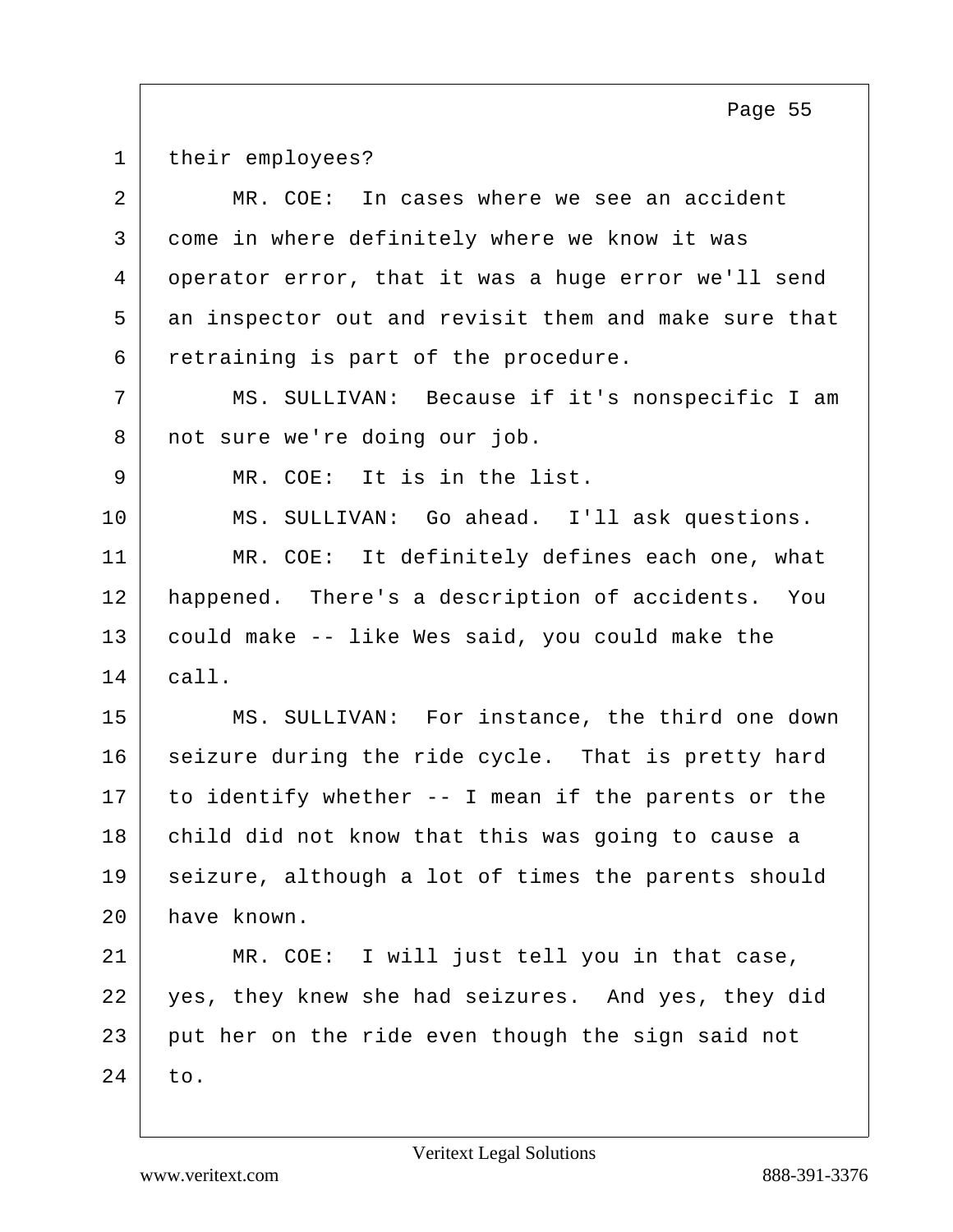1 | MS. SULLIVAN: In that case, I think that is 2 definitely a patron error. 3 MR. COE: Correct. 4 MS. SULLIVAN: And it should be assigned as a 5 patron error. 6 MR. COE: I didn't know there was a policy one 7 way or another. We were just following what was 8 done in the past. 9 MS. SULLIVAN: For most of the years since this 10 | Board has been active, there have always between 11 | three options, patron error, operator error or 12 mechanical error. 13 | It wasn't until just a couple of years ago 14 that that got changed. 15 MR. COE: It got narrowed down. 16 MS. SULLIVAN: Yes, it was due to a specific 17 troublemaker. 18 | MS. SULLIVAN: Did I phrase that okay? 19 MR. SOLETTI: Yes. 20 MR. BENNETT: Sometimes it's just an accident. 21 It doesn't mean that it was someone's fault. 22 MR. COE: I agree if we can't determine the 23 cause. 24 MR. BENNETT: One of the reasons I just read Page 56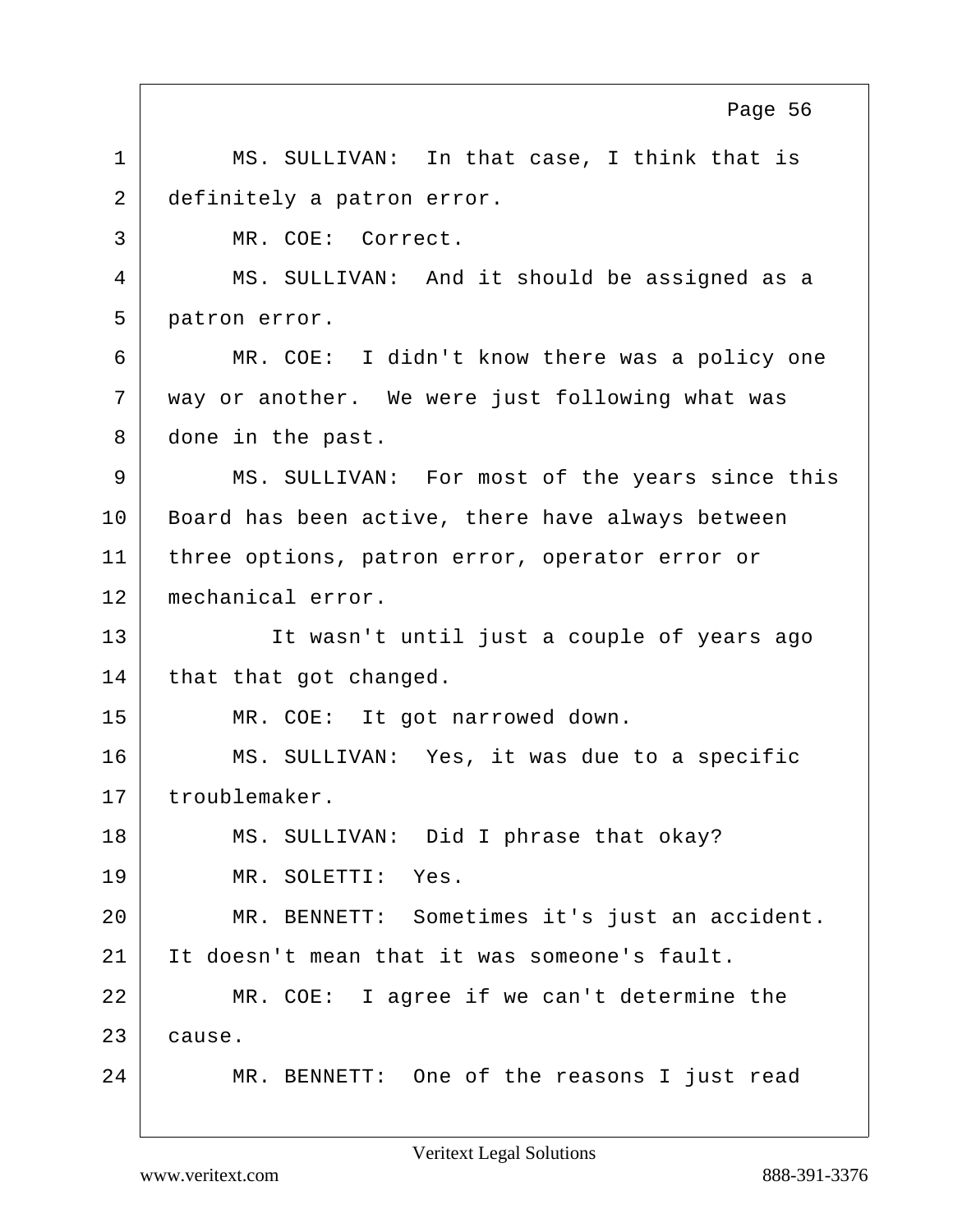1 | the bottom one, climbing through obstactle course 2 and felt a pop in the shoulder. That doesn't mean 3 it's someone's fault.

4 MS. VAHLING: If you read the file, you will 5 know that she had dislocated her shoulder a year 6 before and should have known better.

7 | MR. JENNINGS: That is patron error.

8 MS. SULLIVAN: Yes, but I think you have a good 9 point where it could just be an accident because 10 accidents happen.

11 Just because I trip over something doesn't 12 mean that it was somebody's fault. It's like some  $13$  of us are just clumsy. I think that we should go 14 back to that. That is only my opinion. I don't 15 know what the rest of the Board thinks.

16 MR. BROWN: I like the incident idea. A patron 17 gets struck by a tree branch because it rained or 18 the wind blew it hard. How would you categorize  $19$  that?

20 MR. COE: If it wasn't associated with the 21 ride? 22 MS. SULLIVAN: Act of God.

23 MR. BROWN: In the process of the ride being 24 struck by a tree branch.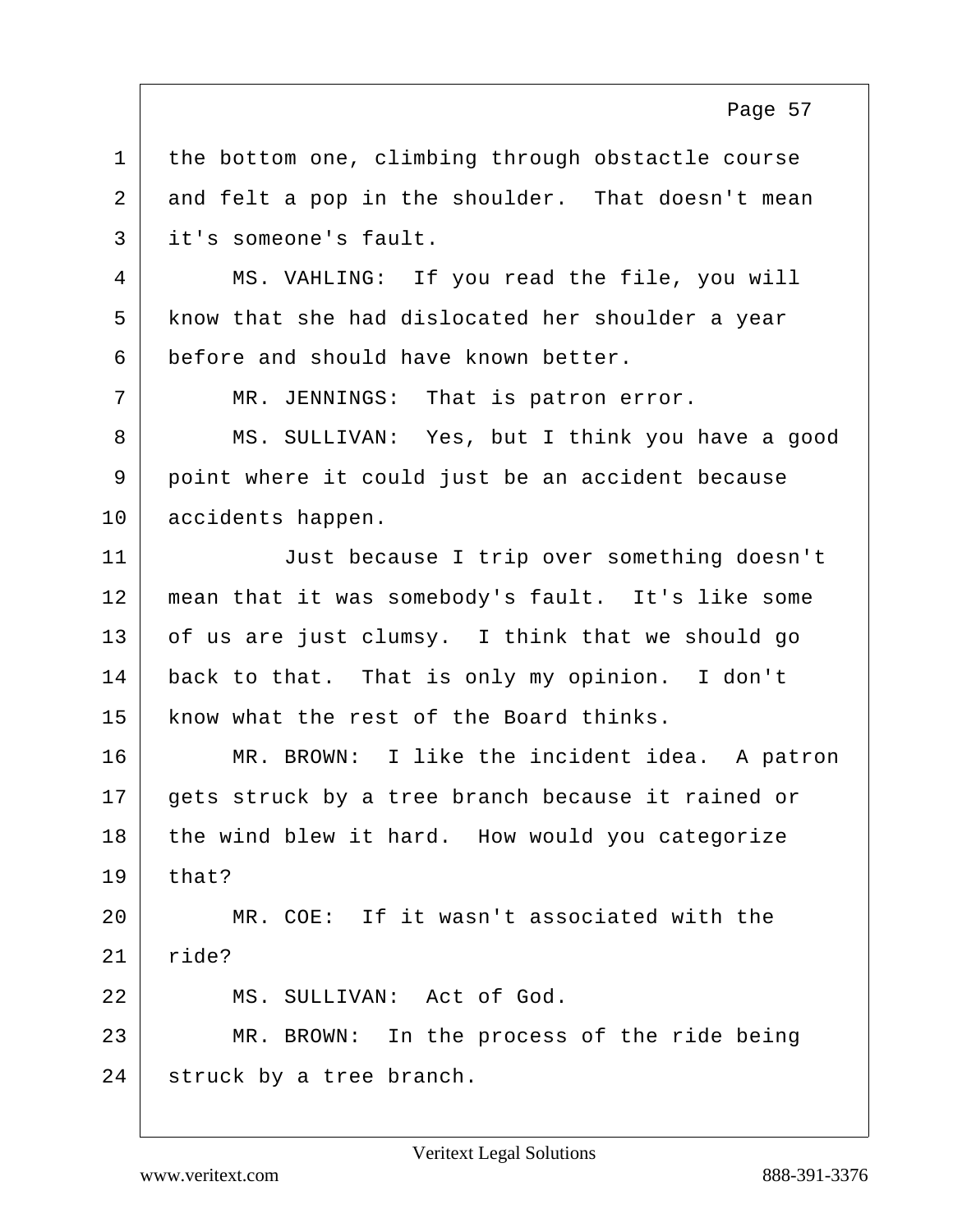1 MR. BENNETT: I don't think you have to assign 2 fault, I think three categories at least. Sometimes 3 it's just an accident happened. 4 | MS. SULLIVAN: That just happened. 5 MR. BENNETT: In cases it's an accident 6 sometimes. 7 | MR. JENNINGS: There's four categories. 8 MS. SULLIVAN: Four categories. Accidents 9 happen. 10 MR. BENNETT: Due to unknown. 11 MR. COE: Unknown or? 12 MR. SOLETTI: Some of them you wouldn't know, 13 | like that adventure in Western Springs, a broken 14 ankle. You don't know who is at fault on that. 15 It's an accident. You don't know how did they break 16 it, what did they do. 17 MR. COE: Well, if you will read the report,  $18$  the lady had broke her ankle the year before. 19 MR. SOLETTI: Yes. 20 MR. COE: And then went on the ride. 21 MR. SOLETTI: It's all about lawsuits. They 22 have to figure out a way to get the ankle taken care  $23$  of. 24 MS. SULLIVAN: Well, you can't fix stupid. Page 58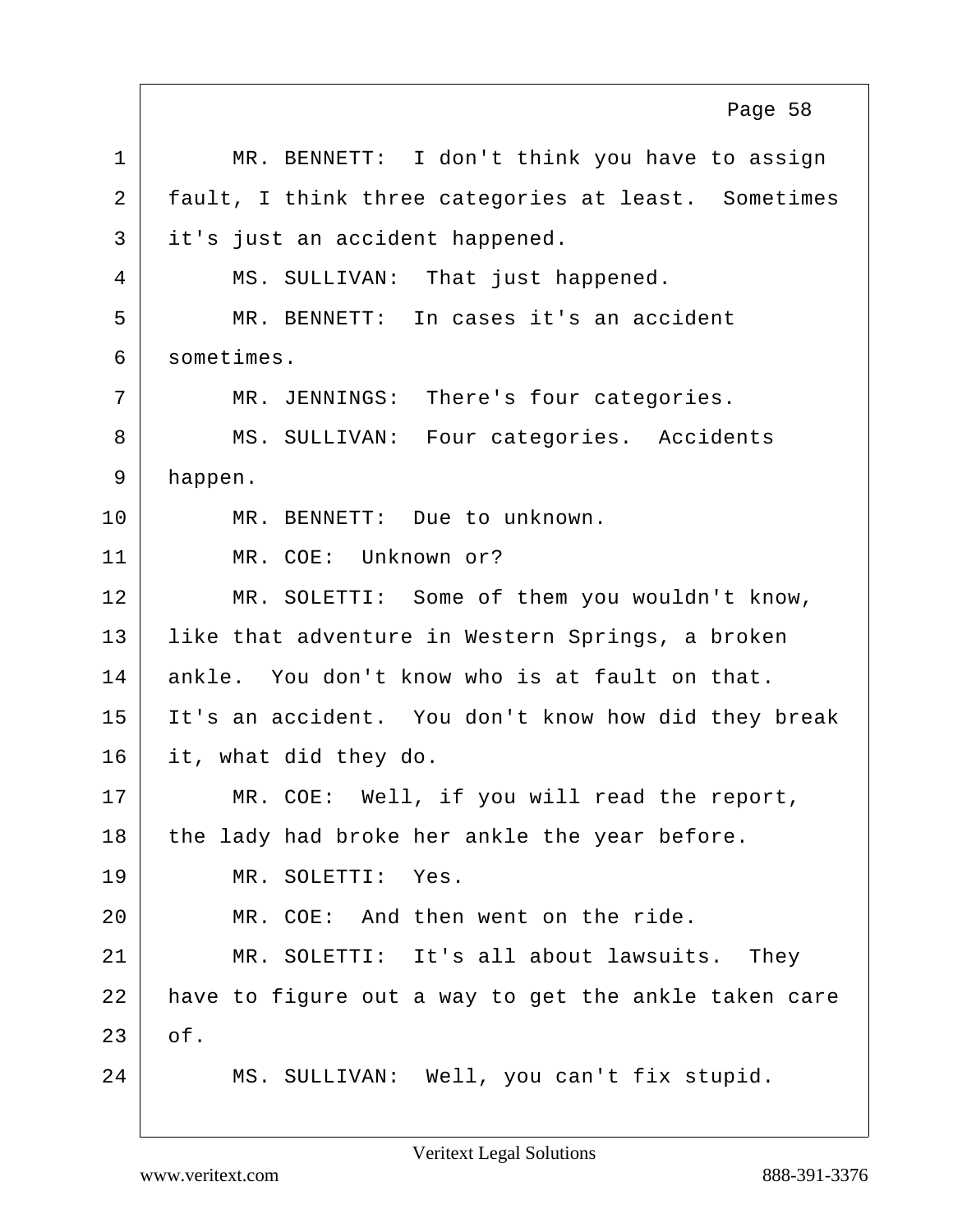1 | MR. COE: That is definitely patron error. She 2 should have heeded the warnings on the ride. 3 MS. SULLIVAN: Those signs are not free. You 4 go through a lot of trouble to put them out there to 5 help people discern what they should and should not  $6 \mid$  do. 7 MR. REDSHAW: We are also told we didn't come 8 to read. You should tell us. 9 MS. SULLIVAN: Do we need to read to you. I 10 think that, you know, there still has to be some 11 personal responsibility. 12 MR. JENNINGS: That is hard to sell. 13 MR. SOLETTI: I agree. 14 MS. SULLIVAN: Well, that is just because of 15 trial lawyers. I didn't really say that. Are we 16 ready to go on to the next one? 17 MR. COE: That is it. 18 MS. SULLIVAN: That is all? 19 MR. COE: Yes. 20 MS. SULLIVAN: How is a car derailment 21 nonmechanical, can you explain that to me? 22 MR. COE: The car left the track because either 23 not proper installation or not proper setup. It was 24 one of those two scenarios. Page 59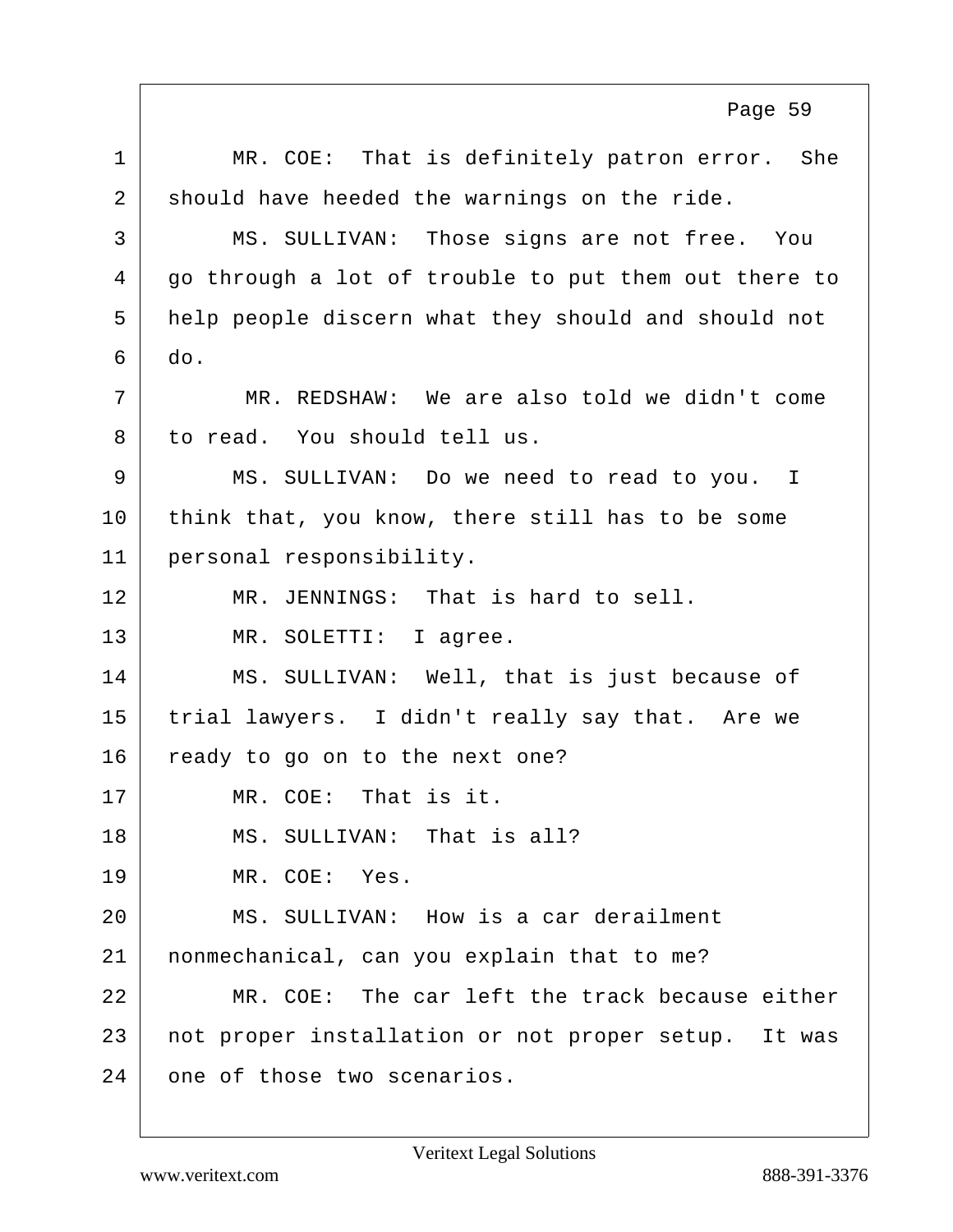| 1              | MS. SULLIVAN: Okay.                                 |
|----------------|-----------------------------------------------------|
| $\overline{2}$ | MR. COE: So it truly wasn't a mechanical            |
| 3              | failure.                                            |
| 4              | MS. SULLIVAN: It was a failure to read the          |
| 5              | manual and put it together right, perhaps?          |
| 6              | MR. COE: Perhaps. And if you notice, two of         |
| 7              | them happened on the same day within 15 minutes of  |
| 8              | each other.                                         |
| 9              | MR. SOLETTI: The other one got more news.           |
| 10             | MS. SULLIVAN: What is hit by debris after           |
| 11             | rides collided, is that a bumper car?               |
| 12             | MR. COE: No. That is a ferris wheel in a            |
| 13             | blackout. They were testing it. It was under their  |
| 14             | opening operator. The Pharaoh had a partial load in |
| 15             | it on the back side of the boat, and they were too  |
| 16             | close                                               |
| 17             | When they come up to the top of the swings          |
| 18             | the spread out, knocked the head off. And then      |
| 19             | debris was scattered on the ground and hit one      |
| 20             | child.                                              |
| 21             | MS. SULLIVAN: I think that is the person who        |
| 22             | lays out the lots fault.                            |
| 23             | MR. COE: That would be an operator.                 |
| 24             | MR. JENNINGS: It wasn't on location.<br>They        |
|                |                                                     |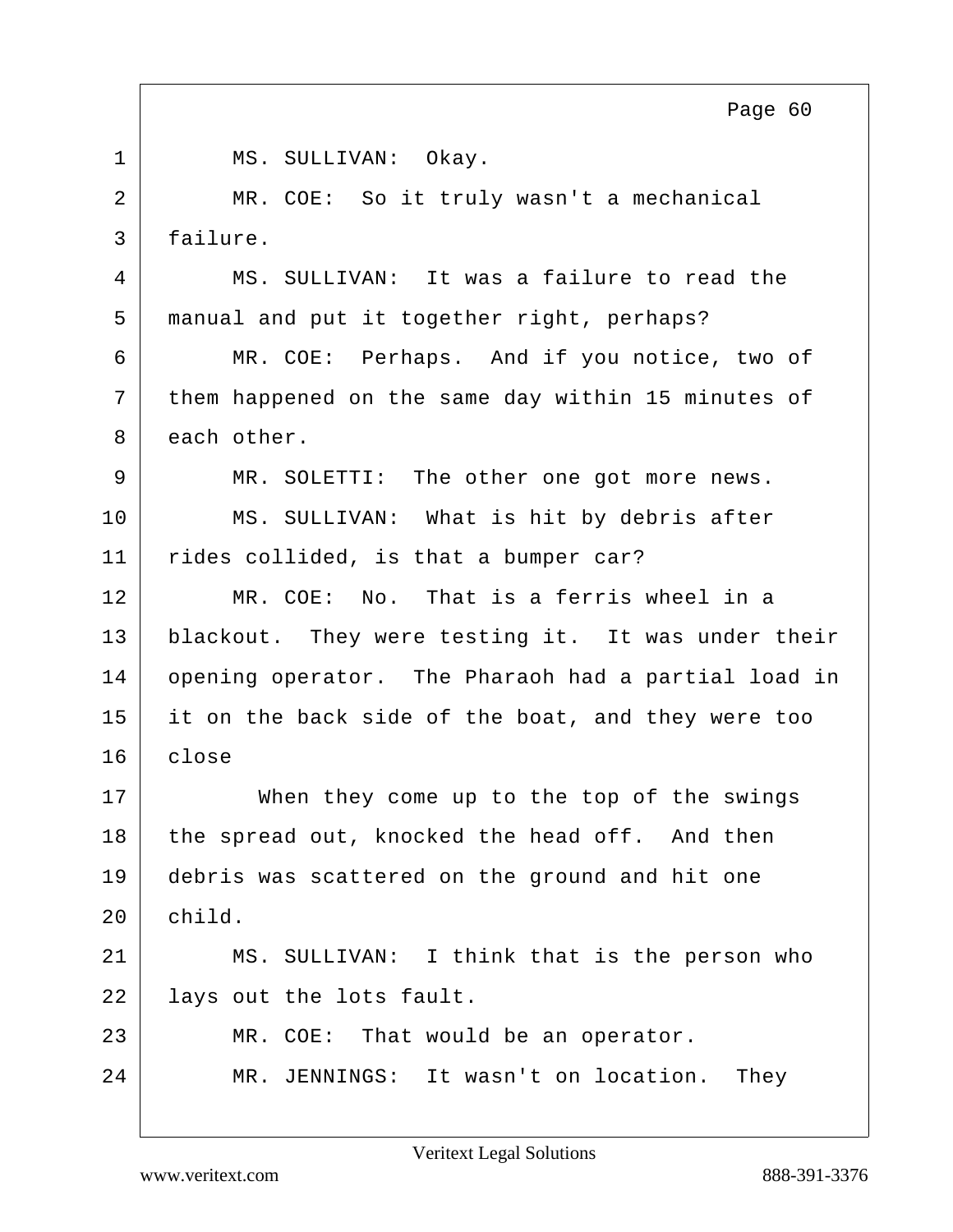1 started setting up, and it wasn't on location. 2 | MS. SULLIVAN: Well, that is not an accident. 3 That is somebody did the wrong thing. 4 MR. COE: It was a mistake, yes. The giant 5 swing operated for two days. 6 MS. SULLIVAN: Really, and that was it? 7 | MR. COE: But before it had its first major 8 incident. 9 MR. SPARKS: I never heard of that. 10 MS. SULLIVAN: Where is that? 11 MR. COE: Shawnee National. 12 MR. BENNETT: About 70 miles from me. 13 MR. COE: It's a zip line company, and they put 14 this in. We talked about this a little bit under 15 the follow-up inspections. 16 Again, we started this a few years back and 17 continued it through this season. It will probably 18 remain in effect for the next season. It's what we 19 call operational inspections that is outside the 20 normal working hours of our inspectors. So the 21 agency is accruing overtime to have the guys go out 22 there. It's been very positive. 23 MS. SULLIVAN: I think it's an excellent idea 24 because lots of time you can't know if they're being Page 61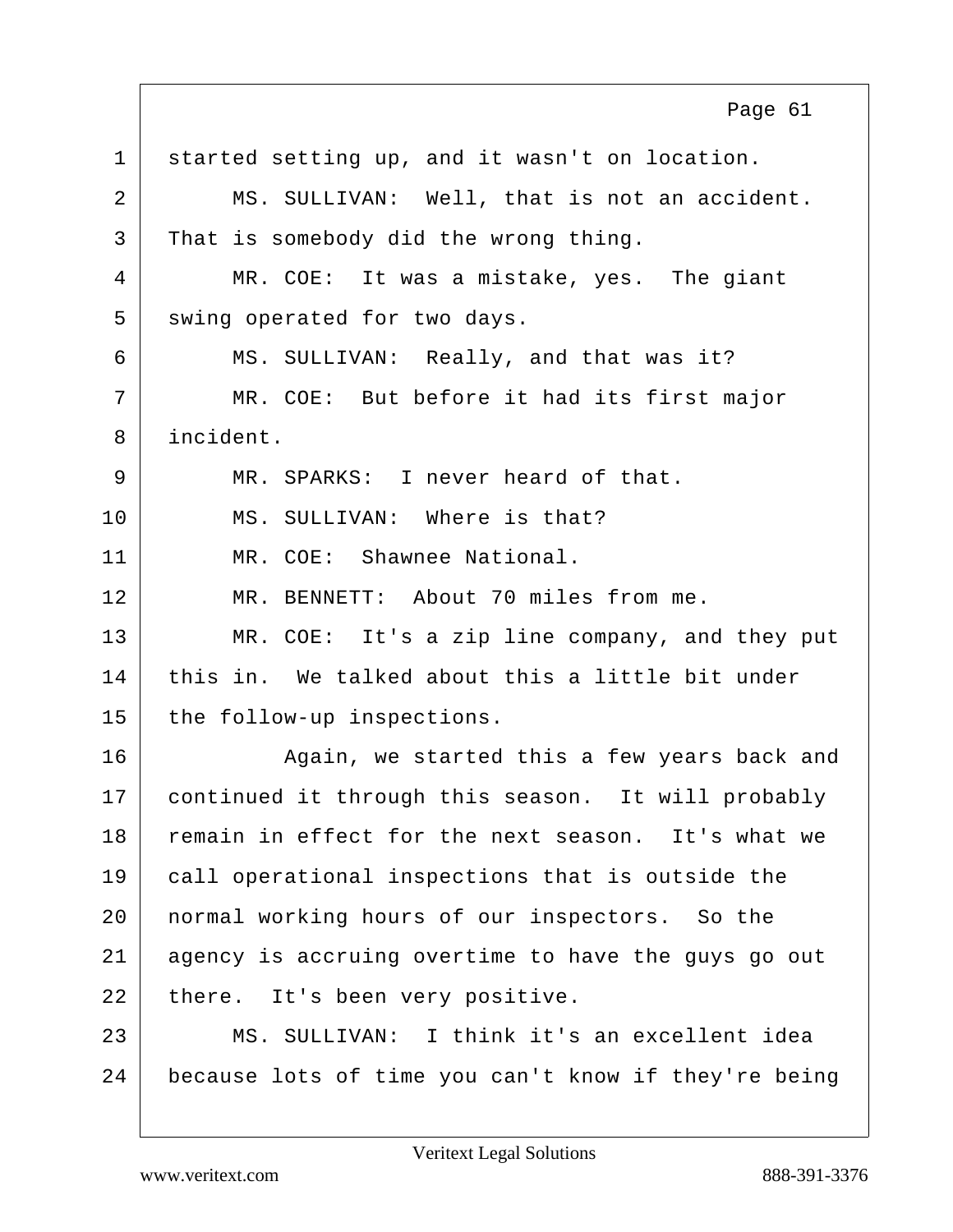1 | operated correctly, where if an inspector may see 2 something right off the bat. They don't know why  $3$  they shouldn't do that. 4 MR. COE: Right, on operations except for the 5 | large fairs where they are there for setup and 6 initial testing. 7 We are typically not there when they're in 8 full operation with people present, and this allows 9 us to get a second look at how things are actually 10 working. 11 | MS. SULLIVAN: Well, and help them understand 12 | how they might do something. 13 MR. COE: Like I said, it's been very positive. 14 MR. JENNINGS: Another set of eyes is always  $15$  qood. 16 MS. SULLIVAN: Exactly. 17 MR. COE: Safety bulletins. We throw this up 18 | there. I don't know how much you guys want to go 19 through it. Ali Baba had a system upgrade that is 20 supposed to be followed up on. 21 | Ali Baba did a visual inspection of their 22 seats. This is new on the tilts that they require a 23 weekly pivot inspection, pivot pin and annually do 24 have to pull the vehicle and clean everything you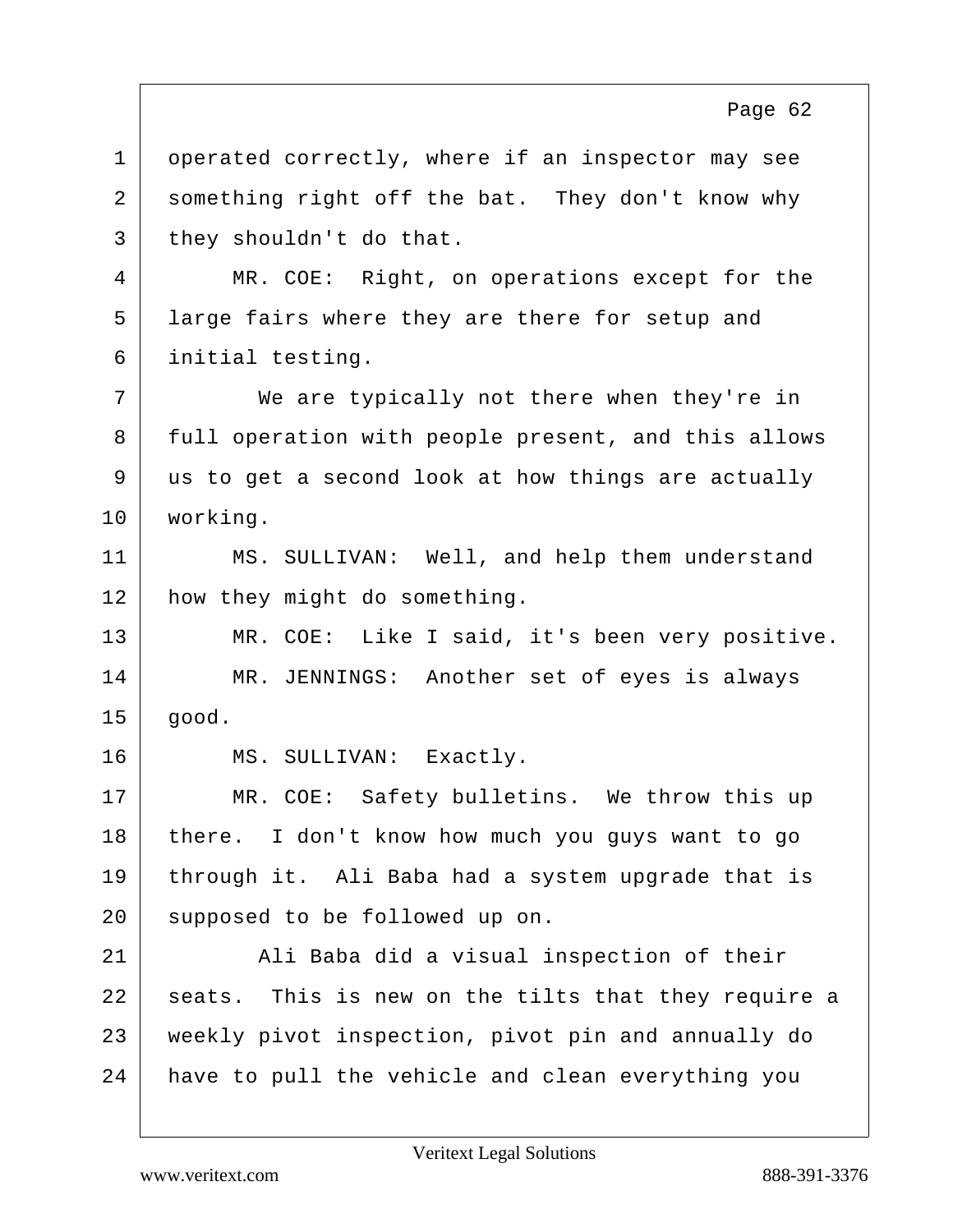$1$  and look at it. Then they found some cracking, and 2 they wanted to make sure. 3 MR. SOLETTI: Those clearances, you had to be 4 within a certain clearance? 5 MR. COE: Right. That is typically what they 6 wanted for that weekly inspection was to check the 7 car to make sure that there's no excessive slope in 8 | the vehicle to indicate, check the carousels on 9 certain models and welded crank shafts. 10 They required annual NDT and a monthly 11 inspection, weld the cracks. In 2018, Zamperta 12 balloon. 13 MR. SPARKS: I'm redoing it, \$20,000 worth of 14 of parts ordered other that to do that. 15 MR. COE: That requires that ride to be 16 completely taken apart, every nut and bolt and every 17 nut and piece checked. 18 And there's additional requirements, a 19 mandatory replacement of some of the pins with  $20$  shafts. 21 MR. SPARKS: Some of those six month intervals  $22$  too. 23 MR. COE: This is one of the biggest NVD on a 24 small ride I have ever seen. Page 63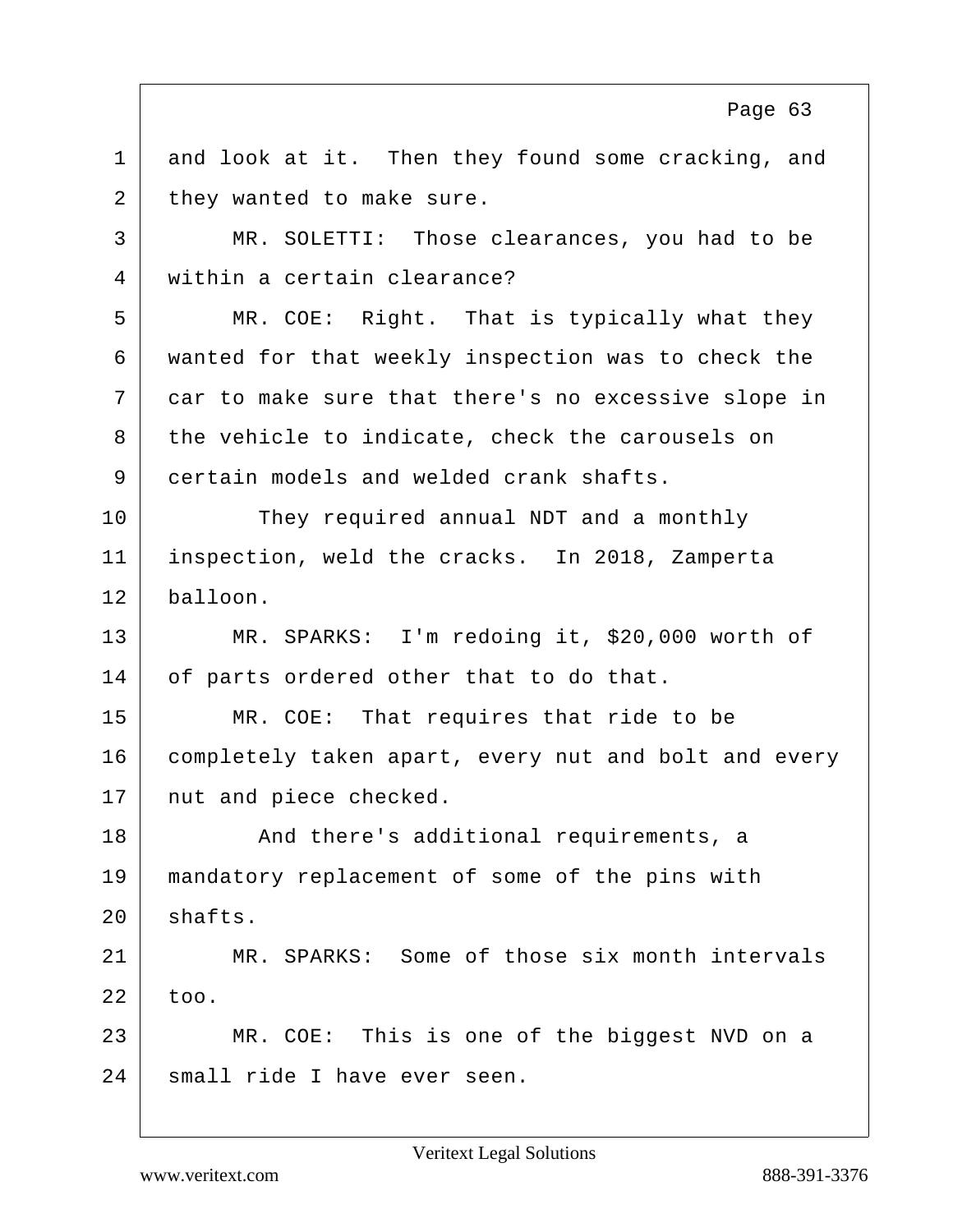1 | MR. SOLETTI: They passed the booklet out.  $2$  It's 30 pages. 3 MR. SPARKS: 33 pages. I've been studying 4 studying them. 5 MR. COE: Once you do all the updates on it, so 6 you will get it through 2020. Then it is six 7 months, four years and eight years. 8 And then it goes back to ten years you have 9 to replace all the pins, and 20 years it's the car 10 shafts. 11 MR. SPARKS: Car shafts are 20 years. 12 MR. COE: So it's significant. 13 MR. SPARKS: I didn't have to buy those because 14 | we bought those four years ago so we're okay. This 15 is not all inclusive. The skymasters have certain 16 serial numbers, someone caught an error in the 17 attachment poles. 18 MS. SULLIVAN: Or got a bad lot. 19 MR. COE: But they require passenger 20 attachment bolt replacement on certain serial 21 numbers. 22 MS. SULLIVAN: You have to be careful from who 23 you buy your bolts too because there are a lot of 24 them coming over from foreign sources, and they do Page 64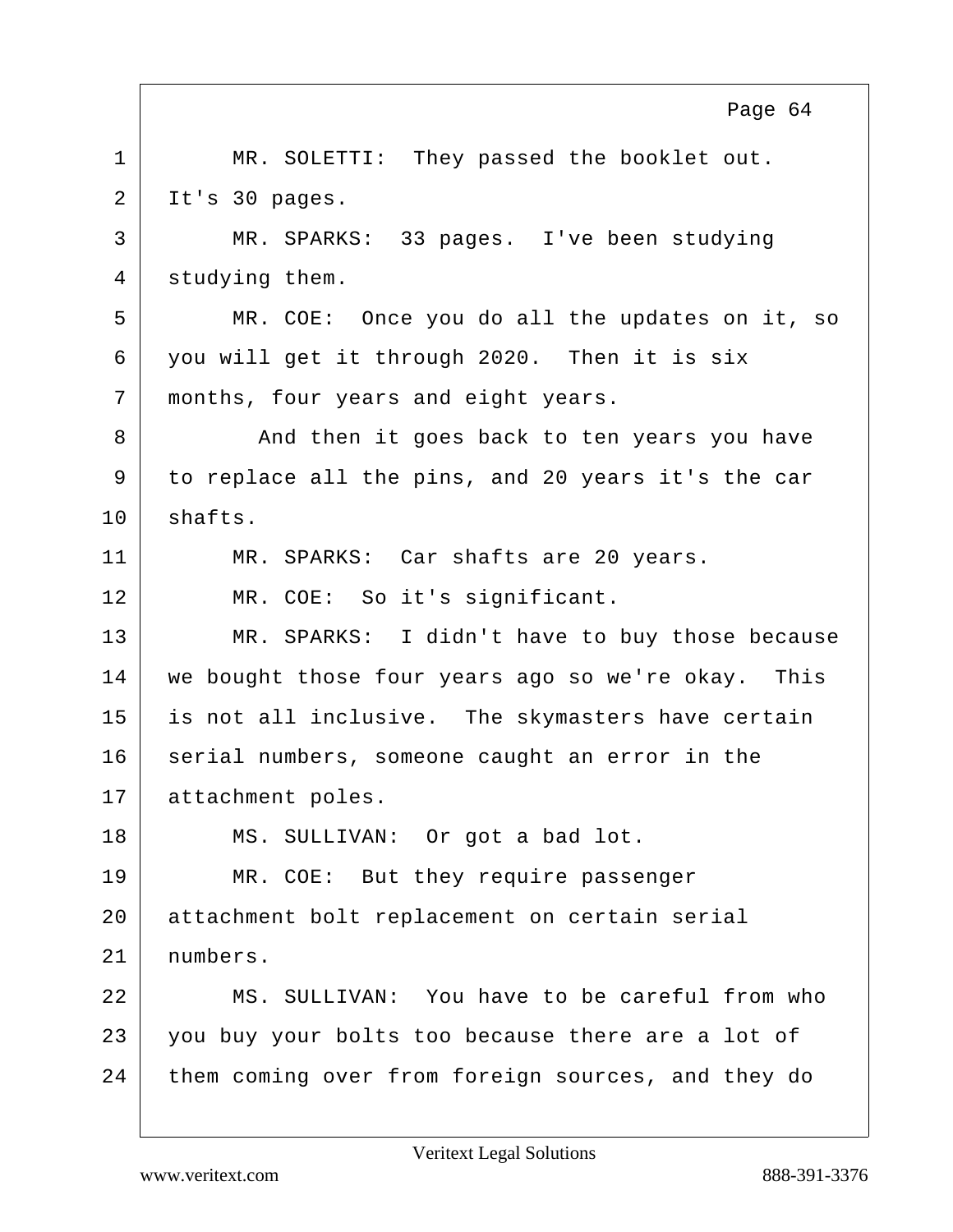1 not meet ASTM standards.

2 They might have the right stamp on them, but 3 | still know your vendor.

4 MR. COE: This is one we got in -- it's not a 5 safety bulletin. This was produced from an accident  $6$  that occurred in which a fatality happened. I don't 7 | know if it applies to the century.

8 MR. SPARKS: I don't know how close they pin to 9 the bearing block.

10 MR. COE: What it came down to is there was 11 some back and forth about in the assembly manual, 12 the R-key on the pin faces inward to the bearing 13 block.

14 Everyone thought that they should have the  $15$  pin go from the inside out so the R-key is on the 16 outside, and there's no chance of interference. And 17 they have conflicting information from Chance. So I 18 wanted to leave that out there.

19 MS. SULLIVAN: Point out the places.

20 MR. COE: This is how the manual wants you to 21 assemble this. What happened is that the R-key is 22 so close to the top of the bearing block.

23 If the R-key is bad, it has a chance to spit  $24$  the pin out. That is what happened in this case,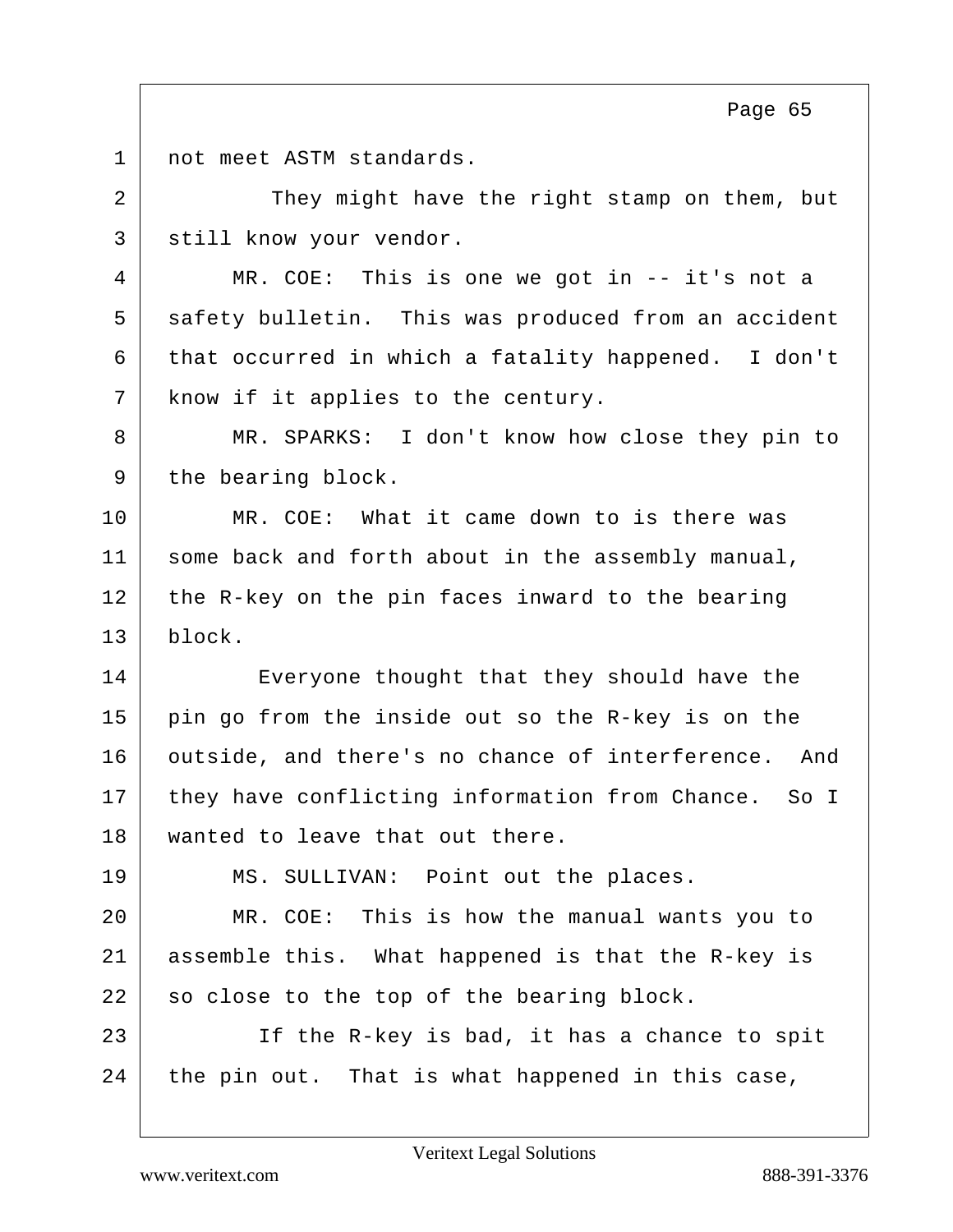$1$  the pin came out. The spreader arm slipped down, 2 and it jammed the gondola when it spun around. 3 | MS. SULLIVAN: It went upside down. 4 MR. COE: Correct. There was an extenuating 5 circumstance. 6 And then this is the last communication we 7 | got from Chance as far as the assembly where the pin 8 is put in from the inside and faces outward, and the 9 | R-key is on the outside. So there's no chance of 10 the block spitting the R-key out. 11 MS. SULLIVAN: The one we're looking at, you 12 turn it around and so the pin goes in from that 13 direction and comes out. 14 MR. COE: This picture, and this picture 15 (indicating). 16 MS. SULLIVAN: So now the pin goes in this way 17 and the R-key is on the other side. Okay. I don't 18 | like to be a bore. I want to understand. That's a  $19$  qood idea. 20 MR. COE: In the manual it gives you a 21 dimension on that R-key that you are supposed to 22 measure that that R-key when it's in that position  $23$  has to be an 8th of an inch clearance on that 24 bearing block. I will say that probably doesn't Page 66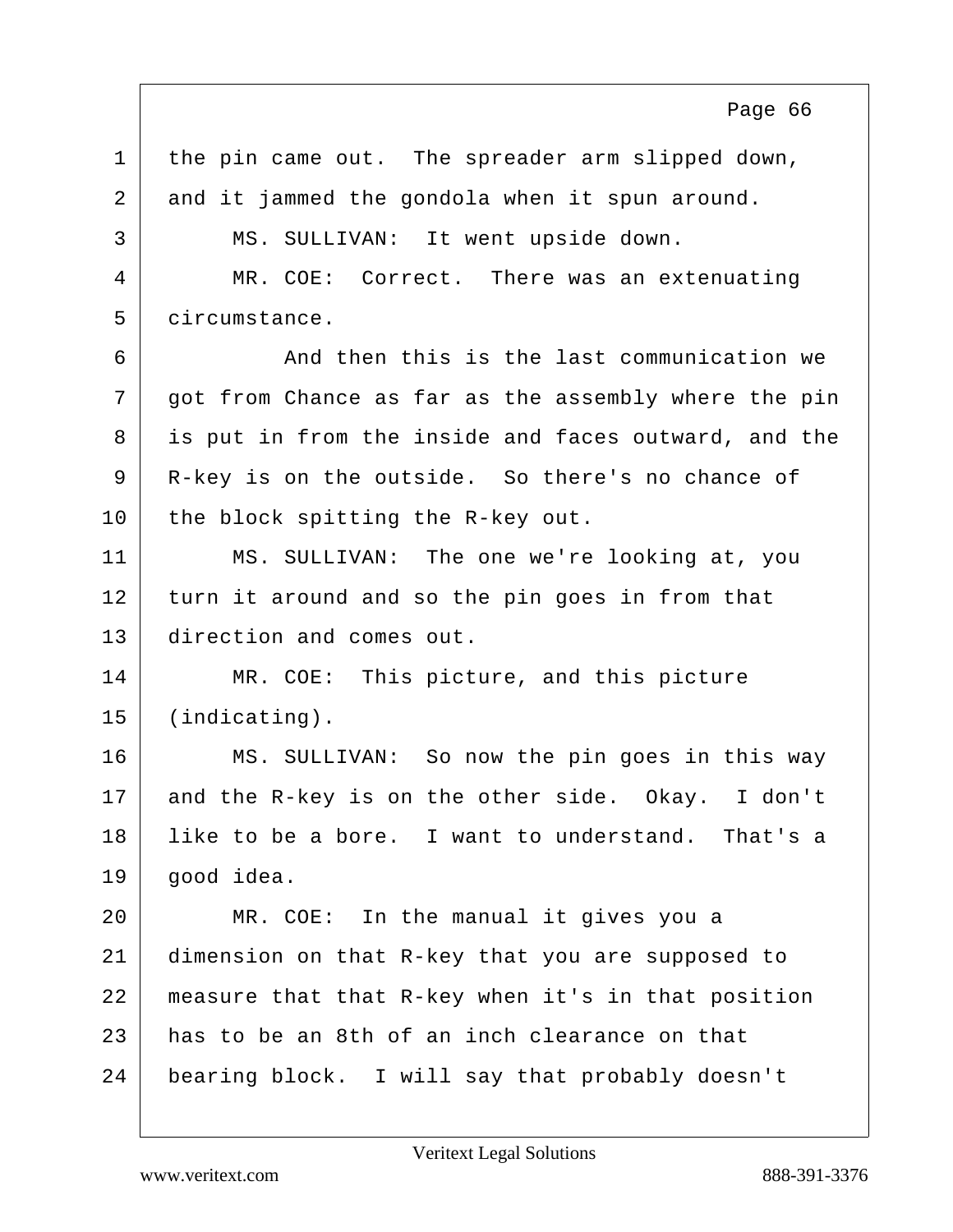1 happen. 2 | MS. SULLIVAN: When it comes from the 3 manufacturer. 4 MR. COE: It probably is when it's brand new, 5 but every time you stick an R-key in there you have  $6$  to make sure it's the exact specified R-key, which 7 is tough. 8 MS. SULLIVAN: And it's not sprung. 9 MR. COE: And it's not sprung, and it has that 10 exact clearance on it. 11 | MR. SOLETTI: Century Wheel doesn't have 12 R-keys. It all has a lynch pin. 13 MR. SPARKS: It should on the sucker rods. You 14 may use a lynch pin, but ours has R-keys. That is 15 the sucker rod going up. 16 MR. JENNINGS: I have only had lynch pins. 17 MR. COE: He's safe. So that is something that 18 may come out shortly. 19 MS. SULLIVAN: In general, lynch pins are a lot  $20$  safer than R-keys. 21 MR. COE: Again, we hope to get it updated. 22 | It's always available on our side. 23 Now, this is something that -- we never 24 recommend changes to the rules, but this is one that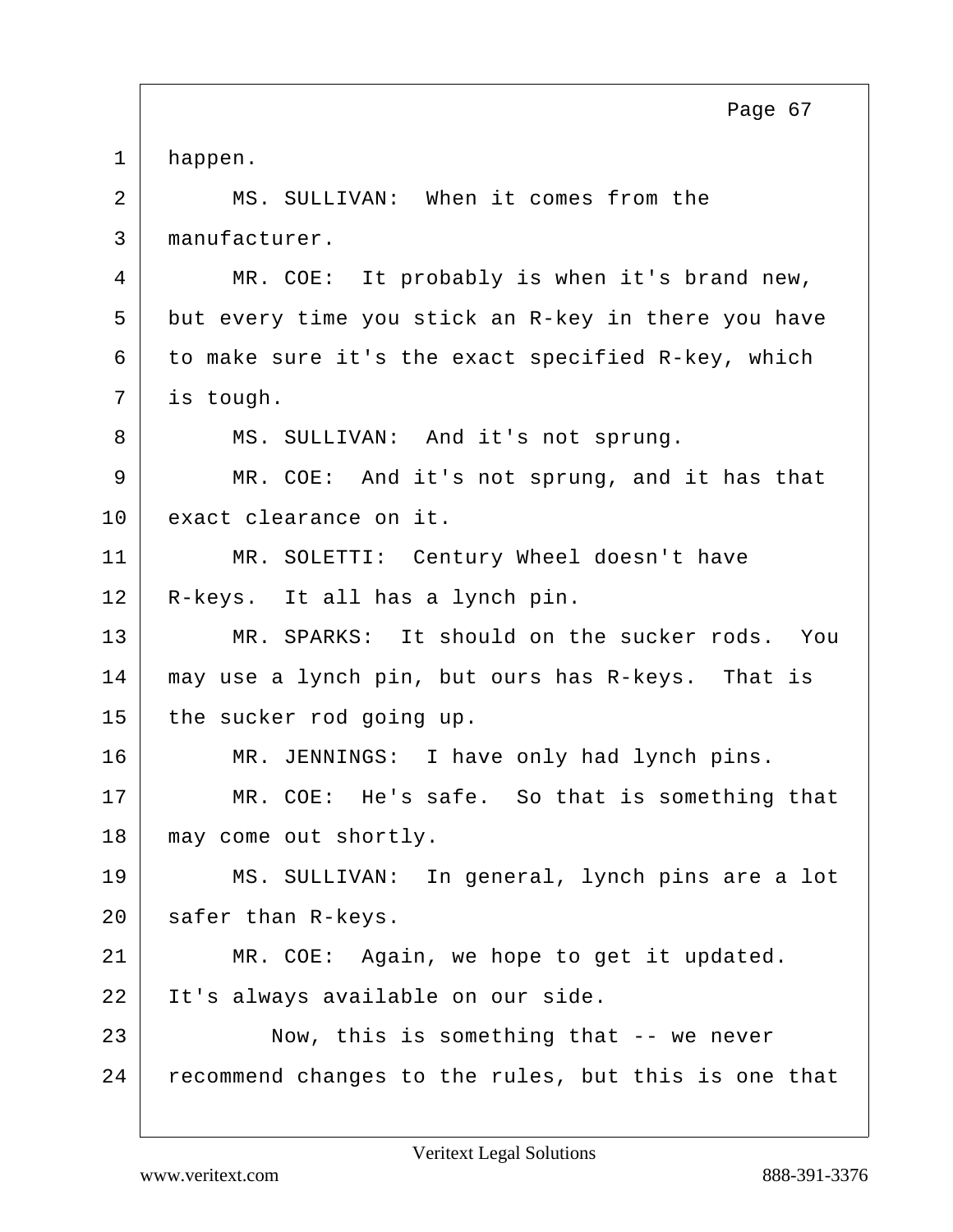1 | we came across the training requirements. It's a 2 | very loose statement in our rules and doesn't have 3 any defined specifics that says you must do this at 4 this interval. So this is something that we thought  $5$  of. I thought we could add it in.

6 The annual requirement for seasonal workers 7 must have the signed off training sheet. Almost 8 everybody does it. We always got the one person 9 that show me where it says that. And we couldn't 10 do it because it doesn't say it.

11 And if you are a permanent employee that was just a number I pulled out. You could change that 13 and make it anything you wanted, but I figured five years was pretty good. If you are keeping paperwork you update it. Most guys are going to update it when they get a new ride.

17 MS. SULLIVAN: I am not even convinced that it 18 should be five years, two or three years because you 19 | know if they're a long term employee they may start 20 getting sometimers.

21 MR. SPARKS: We do ours every year. Even our 22 | long term are every year.

23 MS. SULLIVAN: People forget things.

24 MR. COE: Generally speaking, we never run into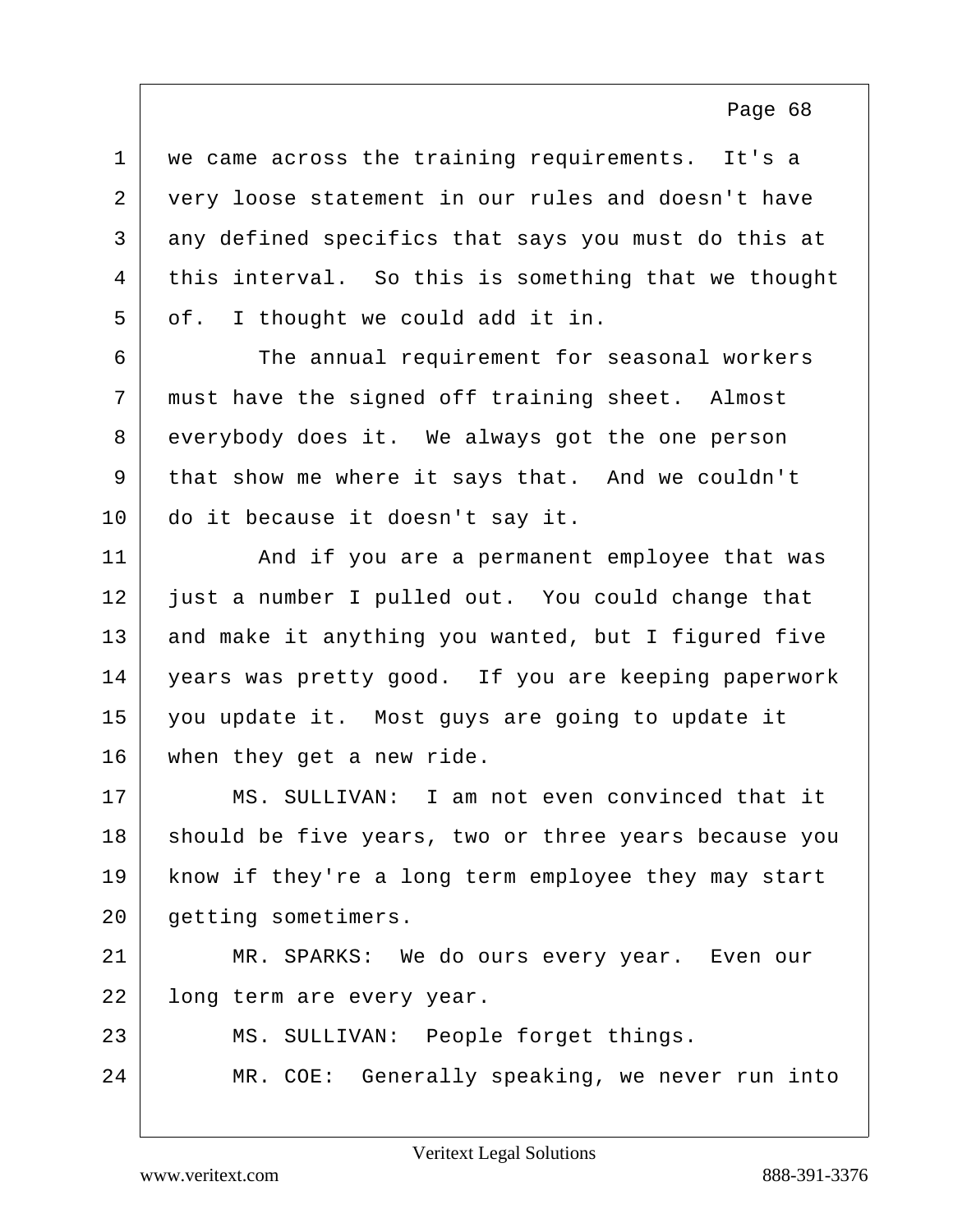1 a problem. The one time we did we couldn't back it 2 up. So that is why I wanted to add a little bit of 3 additional wording.

4 MS. SULLIVAN: I'm glad to hear that from you 5 because I think that there are some things you 6 should have new training every year because people 7 | forget things.

8 MR. SOLETTI: Our quys are every year. We have 9 a big meeting. We provide pizza. So of course the 10 old timers are going to be there. They want to get  $11$  the free pizza. It gives them the incentive to be 12 there.

13 MR. BENNETT: Five years is a long time, one,  $14$  two, three.

15 MR. JENNINGS: Yes. Even in health care. Some 16 are annual or two. To go beyond two years is 17 unheard of. Everyone needs a refresher even if it's 18 the same.

19 MS. SULLIVAN: Sometimes they need a reminder. 20 MS. CARRERO: It is more complicated to have it  $21$  annual.

22 MR. COE: I left that open ended because I 23 didn't want to step on any -- I hate telling an 24 owner that's been running the ride for 35 years, you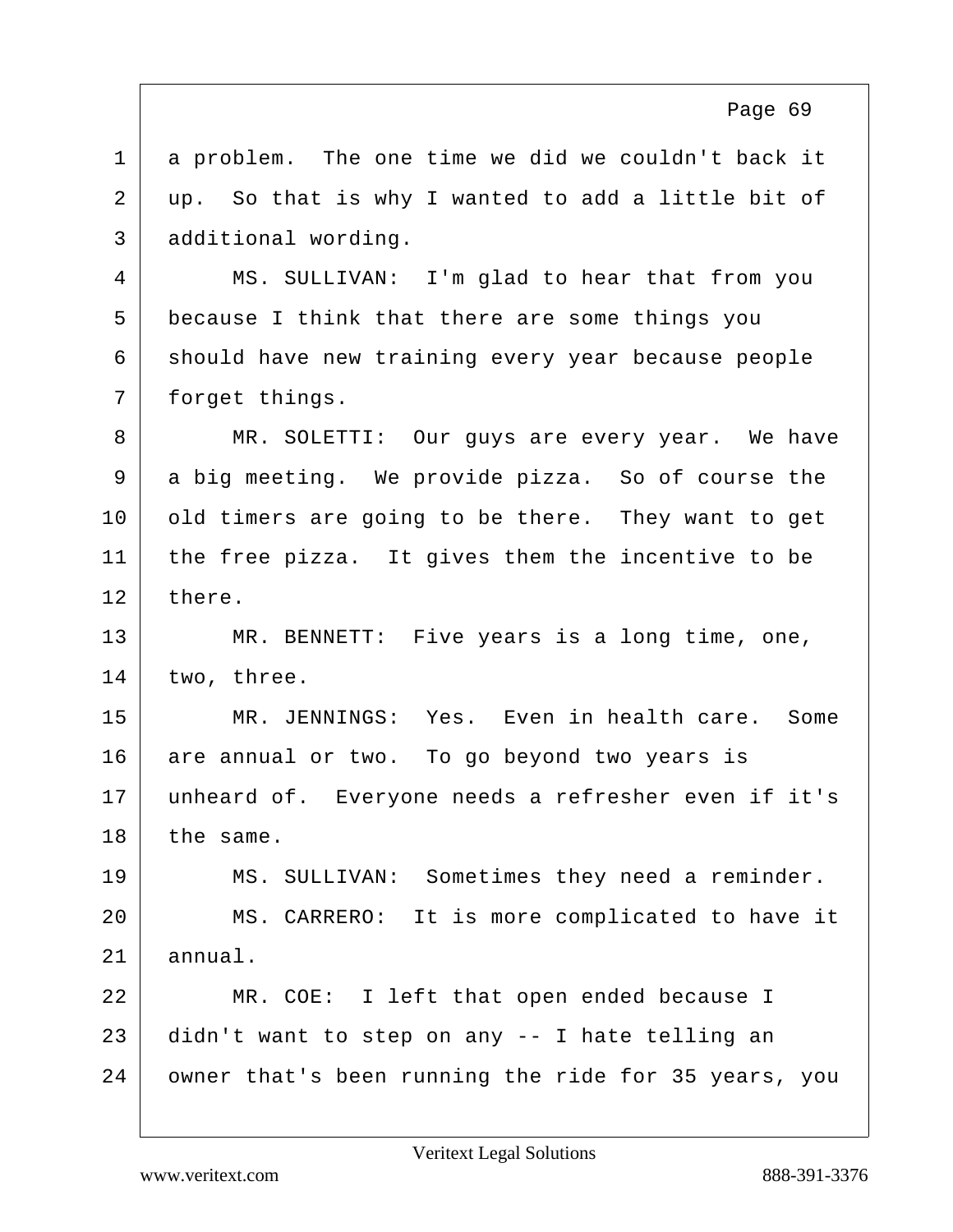1 are going to have official training every year on  $2$  that ride.

3 MR. BENNETT: He's been running it 35 years. He 4 could teach the course, which becomes the next 5 problem. Who do you certify for their annual 6 refresher.

7 | MS. SULLIVAN: The problem is I go in and do 8 some onsite observations of some of our wheels, and 9 people who have been trained and have been there a 10 couple of years they're making more mistakes than 11 the new kids sometimes.

12 And they just need -- I don't think that 13 there is anything wrong with a refresher course 14 every year. Human beings forget things.

15 MR. COE: We could put it in that way or do you 16 want to bring it up in the January meeting? Think 17 about it for a while.

18 MR. SOLETTI: Put two years in there and see 19 | what they say in January is what I would do.

20 MS. SULLIVAN: We could ask what they do now. 21 MR. BENNETT: At least two years. My concern 22 | is every year it's too difficult for companies. 23 They don't feel that they are subject to issue a 24 lawsuit. Well, you didn't meet this guideline. It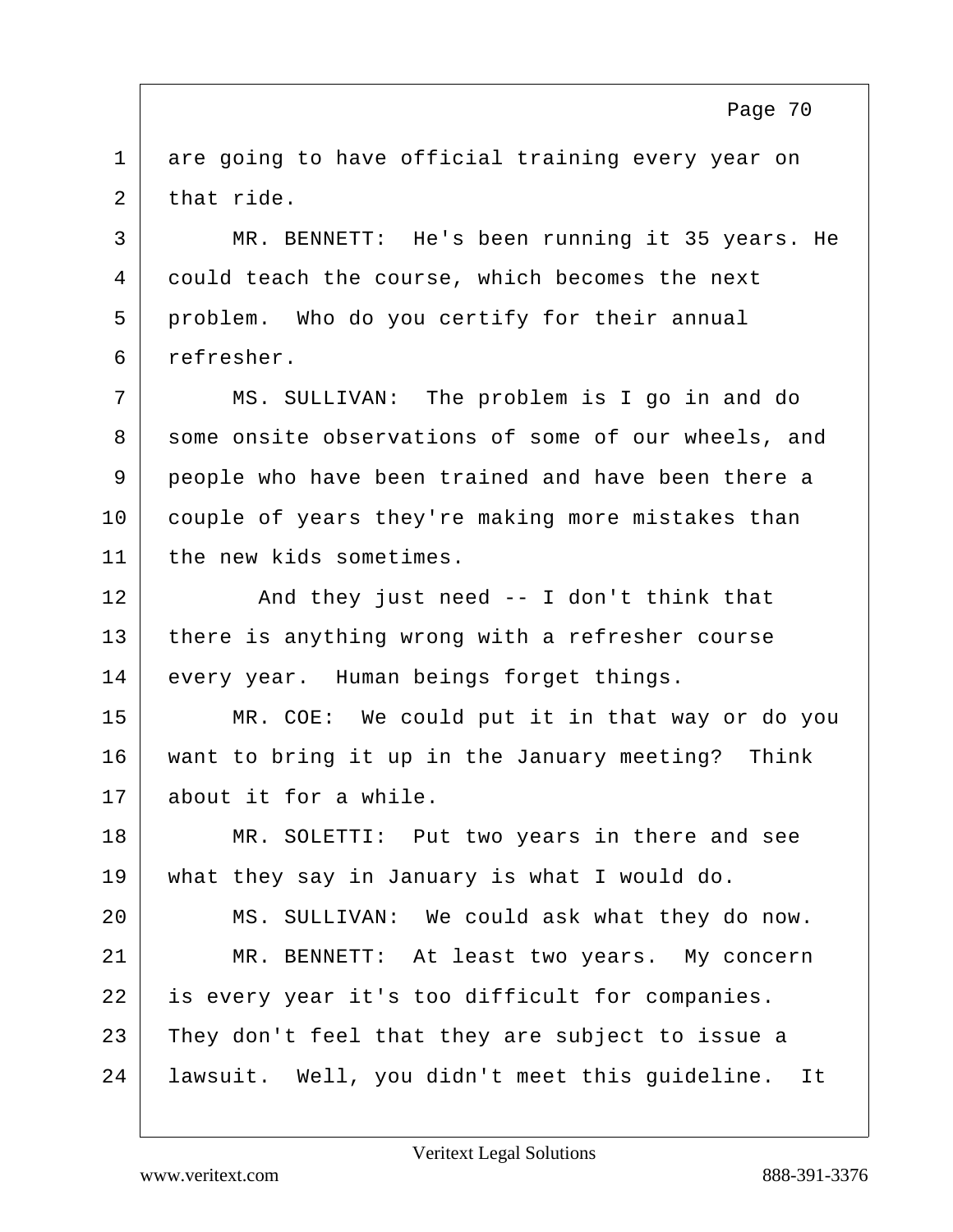1 could be too strict.

2 MS. SULLIVAN: So you think two years? 3 MR. BENNETT: At least two years, one or two 4 years. More than two years, you have to talk to the 5 companies more. 6 MR. SOLETTI: I don't know if you want to say 7 permanent employees because our employees are 8 seasonal. We have seasonal employees. My tilt a 9 whirl foreman, he's been working for me 33 years. 10 | He is not permanent because he only works six months 11 out of the year. 12 MR. COE: Right. He would be considered under 13 our rules if he doesn't stay in your permanent 14 employment, he's a seasonal worker. 15 MR. SOLETTI: You have to try to word that 16 because we have a lot of people that have been 17 | working on rides for over ten years. To me they're 18 a long time employee. 19 So I don't know if you want to say instead of 20 a permanent employee, long term. 21 MR. SOLETTI: Go with something like all 22 employees have to have some kind of annual training 23 and other employees at least every two years. 24 MR. COE: I am going to tell you we have to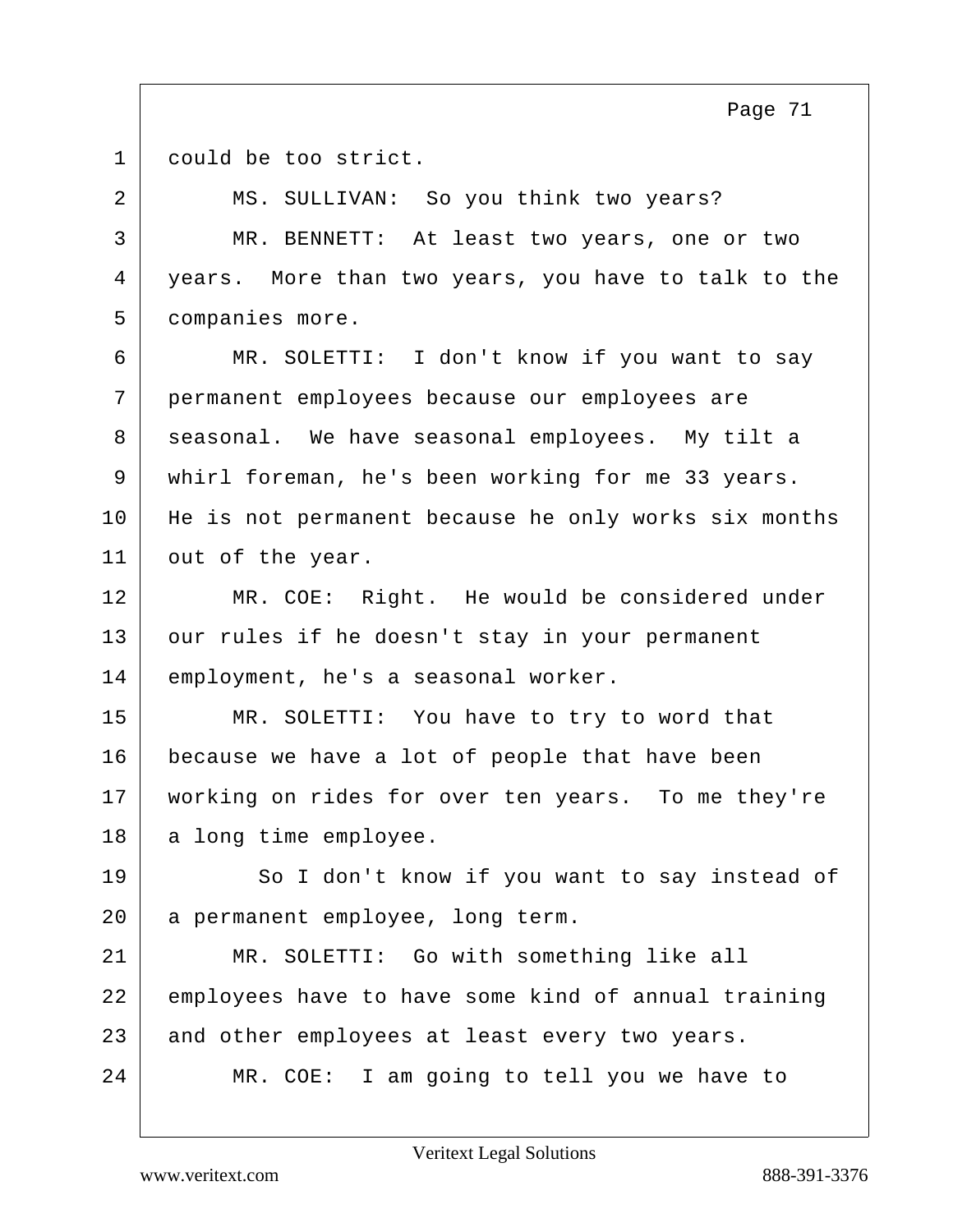$1$  leave the annual requirement for seasonal employees. 2 | MS. SULLIVAN: Absolutely. 3 MR. JENNINGS: No problem. 4 MS. SULLIVAN: But I would also say we don't 5 ever want to use the permanent employee. The 6 Illinois Department of Labor won't support that 7 because an employee can be fired. So nobody is 8 really permanent. 9 MR. COE: We could work on the wording to get  $10$  that right. 11 MS. SULLIVAN: I would say long term employee. 12 MRS. SPARKS: As our season starts. So 13 seasonal is everything. 14 MR. COE: Wes would be a permanent employee. 15 | MR. SOLETTI: But there's only so much 16 permanent employees for every carnival. I have 17 probably six guys all winter. They get six weeks 18 off. Is that permanent, but they have had six weeks 19 off, but they're still seasonal. 20 MR. JENNINGS: Can you change that from 21 permanent to full time? 22 MR. SOLETTI: I don't think you want to say 23 seasonal. 24 MR. SPARKS: Can you leave seasonal out and go Page 72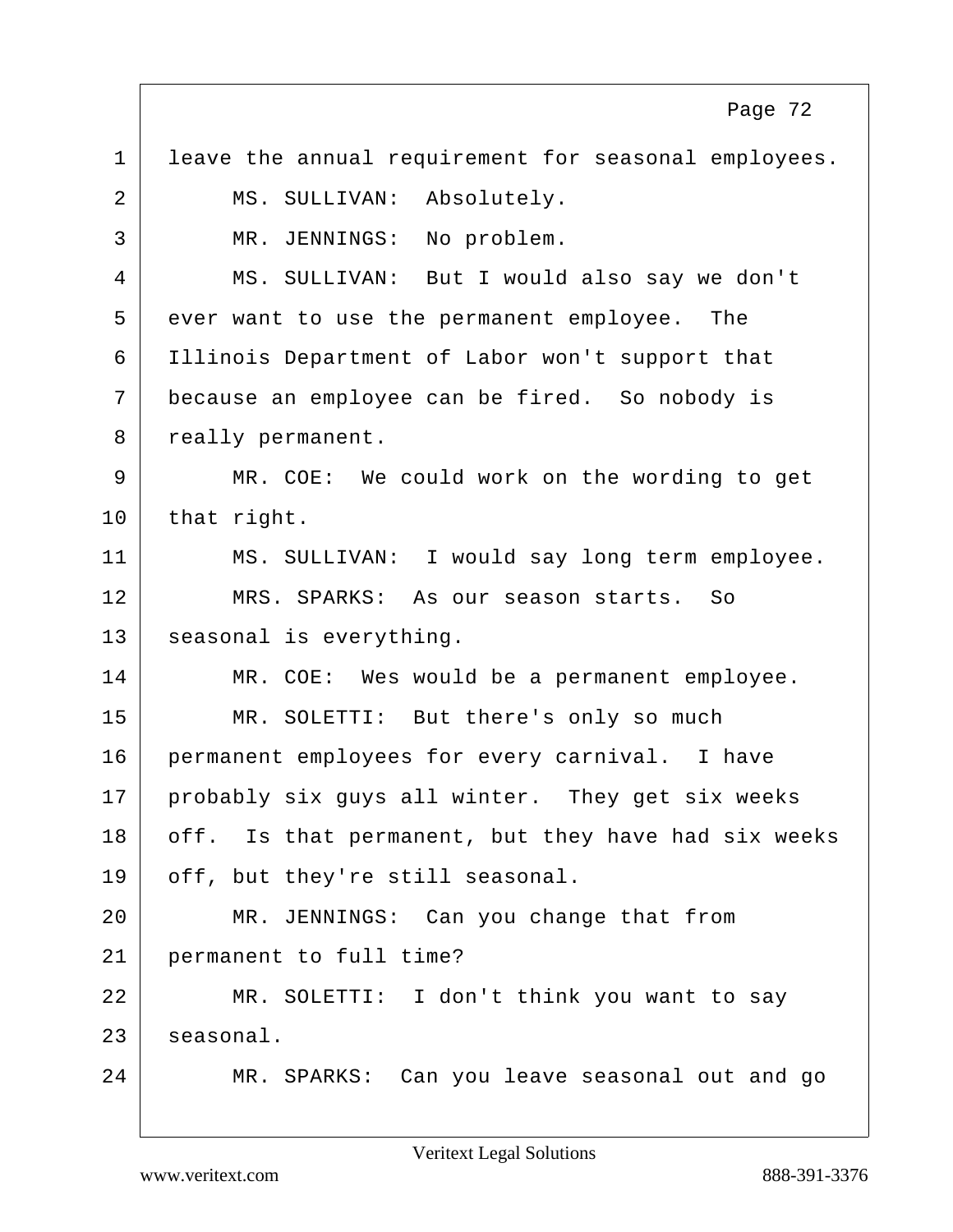| $\overline{2}$<br>MS. SULLIVAN: I would just say all employees.<br>$\mathsf{3}$<br>MR. COE: Then all employees have to have<br>4<br>annual training.<br>5<br>MR. SPARKS: We do, yes.<br>6<br>MR. BROWN: I don't think that this is<br>7<br>debatable. There's a lot of things we do in life<br>with less risk factors.<br>8<br>9<br>MS. CARRERO: Mrs. Sparks, in a month you get<br>10<br>background checked again because I don't know what<br>11<br>you've done in a month.<br>12<br>13<br>14<br>I'm not sure what everyone else does.<br>15<br>MRS. SPARKS: That's true.<br>16<br>17<br>annual safety training is?<br>18<br>19<br>MR. COE: You know, there's an understanding.<br>20<br>There's no written rule that says this is what we<br>21<br>want to see your training contain.<br>22<br>MS. SULLIVAN: ASTM does. | $\mathbf 1$ | with all employees.                                 |
|----------------------------------------------------------------------------------------------------------------------------------------------------------------------------------------------------------------------------------------------------------------------------------------------------------------------------------------------------------------------------------------------------------------------------------------------------------------------------------------------------------------------------------------------------------------------------------------------------------------------------------------------------------------------------------------------------------------------------------------------------------------------------------------------------------------------------|-------------|-----------------------------------------------------|
|                                                                                                                                                                                                                                                                                                                                                                                                                                                                                                                                                                                                                                                                                                                                                                                                                            |             |                                                     |
|                                                                                                                                                                                                                                                                                                                                                                                                                                                                                                                                                                                                                                                                                                                                                                                                                            |             |                                                     |
|                                                                                                                                                                                                                                                                                                                                                                                                                                                                                                                                                                                                                                                                                                                                                                                                                            |             |                                                     |
|                                                                                                                                                                                                                                                                                                                                                                                                                                                                                                                                                                                                                                                                                                                                                                                                                            |             |                                                     |
|                                                                                                                                                                                                                                                                                                                                                                                                                                                                                                                                                                                                                                                                                                                                                                                                                            |             |                                                     |
|                                                                                                                                                                                                                                                                                                                                                                                                                                                                                                                                                                                                                                                                                                                                                                                                                            |             |                                                     |
|                                                                                                                                                                                                                                                                                                                                                                                                                                                                                                                                                                                                                                                                                                                                                                                                                            |             |                                                     |
|                                                                                                                                                                                                                                                                                                                                                                                                                                                                                                                                                                                                                                                                                                                                                                                                                            |             |                                                     |
|                                                                                                                                                                                                                                                                                                                                                                                                                                                                                                                                                                                                                                                                                                                                                                                                                            |             |                                                     |
|                                                                                                                                                                                                                                                                                                                                                                                                                                                                                                                                                                                                                                                                                                                                                                                                                            |             |                                                     |
|                                                                                                                                                                                                                                                                                                                                                                                                                                                                                                                                                                                                                                                                                                                                                                                                                            |             | MR. SOLETTI: I don't know if all the different      |
|                                                                                                                                                                                                                                                                                                                                                                                                                                                                                                                                                                                                                                                                                                                                                                                                                            |             | carnivals are going to do it. A long time employee, |
|                                                                                                                                                                                                                                                                                                                                                                                                                                                                                                                                                                                                                                                                                                                                                                                                                            |             |                                                     |
|                                                                                                                                                                                                                                                                                                                                                                                                                                                                                                                                                                                                                                                                                                                                                                                                                            |             |                                                     |
|                                                                                                                                                                                                                                                                                                                                                                                                                                                                                                                                                                                                                                                                                                                                                                                                                            |             | MR. BROWN: Are there requirements on what the       |
|                                                                                                                                                                                                                                                                                                                                                                                                                                                                                                                                                                                                                                                                                                                                                                                                                            |             |                                                     |
|                                                                                                                                                                                                                                                                                                                                                                                                                                                                                                                                                                                                                                                                                                                                                                                                                            |             | MR. SOLETTI: That's what they're trying to do.      |
|                                                                                                                                                                                                                                                                                                                                                                                                                                                                                                                                                                                                                                                                                                                                                                                                                            |             |                                                     |
|                                                                                                                                                                                                                                                                                                                                                                                                                                                                                                                                                                                                                                                                                                                                                                                                                            |             |                                                     |
|                                                                                                                                                                                                                                                                                                                                                                                                                                                                                                                                                                                                                                                                                                                                                                                                                            |             |                                                     |
|                                                                                                                                                                                                                                                                                                                                                                                                                                                                                                                                                                                                                                                                                                                                                                                                                            |             |                                                     |
| 23<br>MR. COE: Right. We assume that they're                                                                                                                                                                                                                                                                                                                                                                                                                                                                                                                                                                                                                                                                                                                                                                               |             |                                                     |
| 24<br>following the manufacturer's recommendation on the                                                                                                                                                                                                                                                                                                                                                                                                                                                                                                                                                                                                                                                                                                                                                                   |             |                                                     |
|                                                                                                                                                                                                                                                                                                                                                                                                                                                                                                                                                                                                                                                                                                                                                                                                                            |             |                                                     |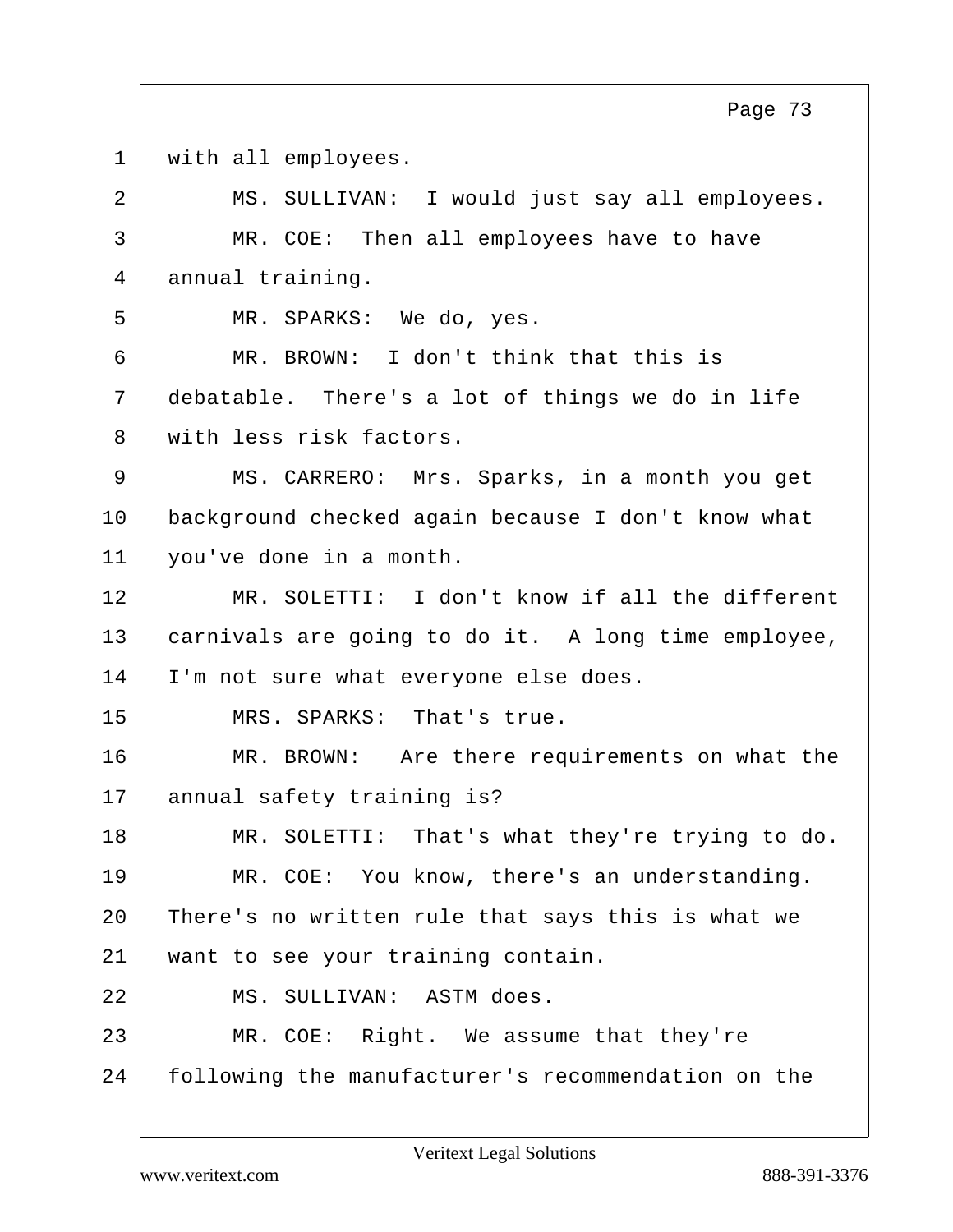1 operation. And that is what they're getting trained  $2 \mid$  on.

3 | MS. SULLIVAN: But you don't know. 4 MR. COE: We don't actually mandate that. They 5 actually say that they have received proper 6 training. Everything I have ever looked at I have 7 been properly trained to operate this ride on this 8 date, and it is signed by the employee and trainer. 9 MS. SULLIVAN: How does the employee know if 10 it's proper training? 11 MR. COE: Well, yes. We trust you quys. 12 MS. SULLIVAN: I write what they need to learn. 13 Does that mean that somebody who is going to teach  $14$  that? 15 MR. COE: If we did an investigation and there 16 was an accident, what did your training entail, 17 started asking questions to the operator, he didn't 18 | know what was up. 19 MS. VAUGHN: You have the carnival people 20 operating the rides. 21 MS. SULLIVAN: The ASTM has specific 22 requirements for training, what should be trained. 23 MR. COE: Right. 24 MS. SULLIVAN: I would say it has to be trained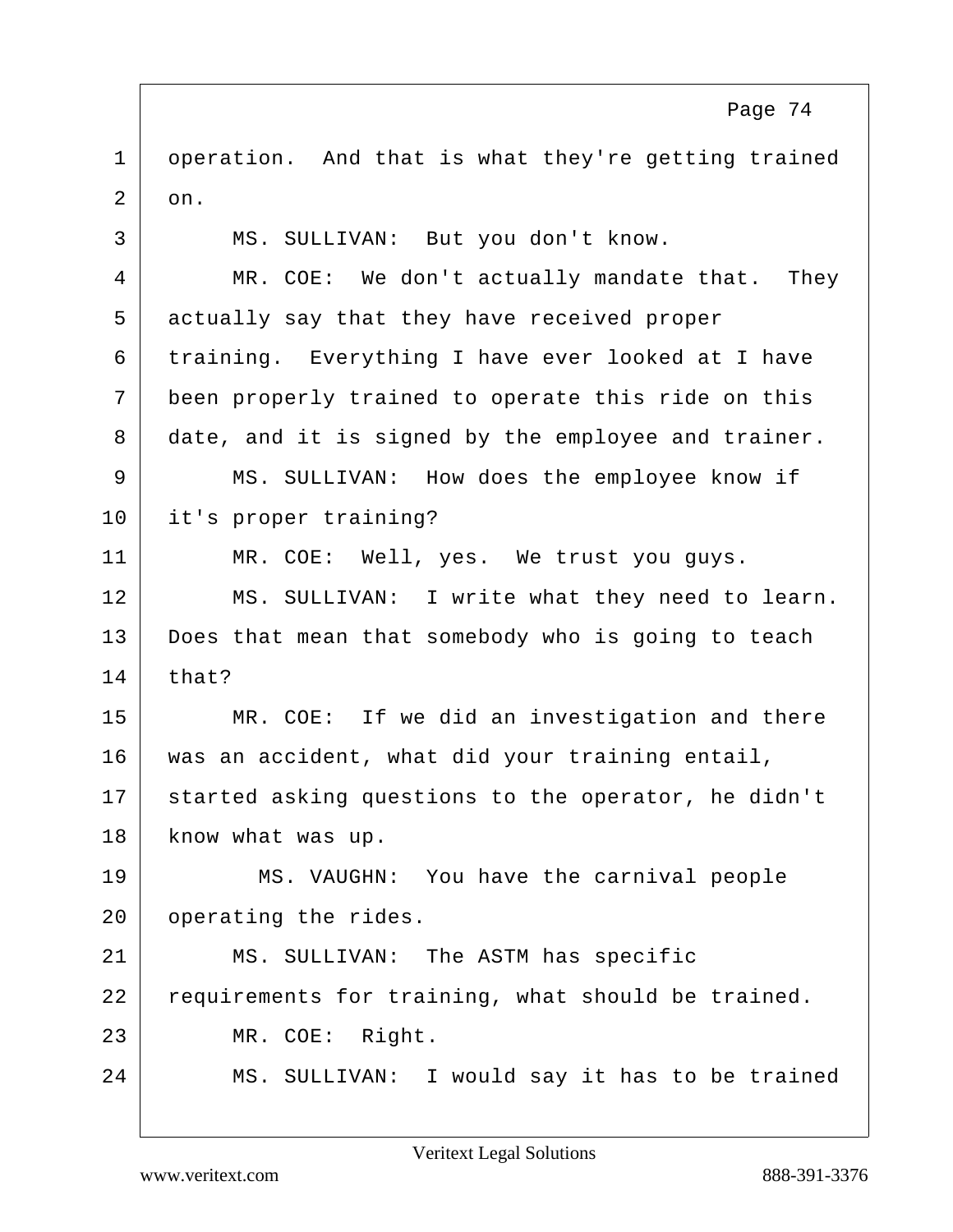1 according to ASTM, the 770.

| 2  | MR. JENNINGS: That will be our subcommittee           |
|----|-------------------------------------------------------|
| 3  | meeting, talk about that. I think that is a better    |
| 4  | thing to do.                                          |
| 5  | MR. BROWN: Initial training because your              |
| 6  | initial training is probably at a little higher       |
| 7  | level and then your annual training for everybody     |
| 8  | could be a refresher. So those types of things in     |
| 9  | our industry.                                         |
| 10 | MS. SULLIVAN: Like initial training. If a             |
| 11 | little kid is screaming that they don't want to ride  |
| 12 | don't put them on.                                    |
| 13 | MR. JENNINGS: They bought the wrist bands.            |
| 14 | MR. SPARKS: They're separate tiers. You don't         |
| 15 | learn everything in one shot, and we have training    |
| 16 | for just an attendant. This one that doesn't run      |
| 17 | the ride he has specific training and that's all he   |
| 18 | signed off on.                                        |
| 19 | MS. SULLIVAN: That's good.                            |
| 20 | MR. COE: So bring it up for more discussion at        |
| 21 | the January meeting.                                  |
| 22 | MS. SULLIVAN: Yes.                                    |
| 23 | MR. COE: The last one, we don't want to show          |
| 24 | up and have to be the person to ask for this.<br>That |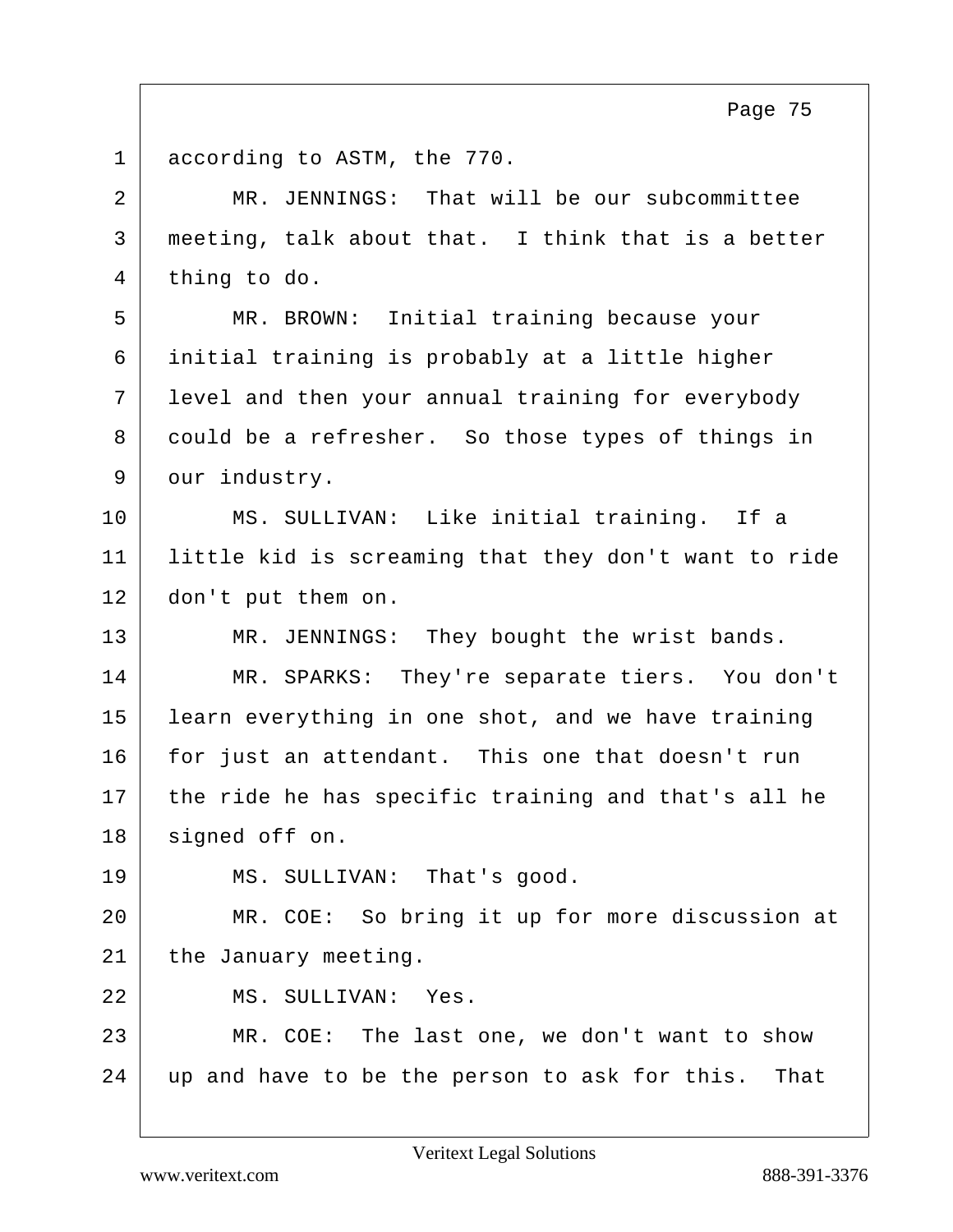1 is why we're looking at this.

| 2  | MS. SULLIVAN: Why not?                             |
|----|----------------------------------------------------|
| 3  | MR. SPARKS: That is a huge can of worms.           |
| 4  | MR. COE: We're there for an accident               |
| 5  | investigation. If you start dealing with employees |
| 6  | and that was the issue that we had. We just wanted |
| 7  | to clarify it.                                     |
| 8  | We do not have per se a mandatory drug             |
| 9  | testing. It is random. Random means you can apply  |
| 10 | it any time. It doesn't necessarily mean you have  |
| 11 | to do it when somebody kills somebody or someone   |
| 12 | injures somebody.                                  |
| 13 | MS. SULLIVAN: Isn't it required before a           |
| 14 | person can become an employee, a ride person?      |
| 15 | MR. JENNINGS:<br>No.                               |
| 16 | MRS. SPARKS: You have to have the policy.          |
| 17 | MR. COE: In every company that is different.       |
| 18 | I know that there's some companies that they drug  |
| 19 | test everyone before we bring them on.             |
| 20 | Then there's others that they have the random      |
| 21 | drug policy. They'll do one here and there.        |
| 22 | MS. SULLIVAN: But I think that is a good idea.     |
| 23 | We definitely have that one too, testing after a   |
| 24 | serious accident.                                  |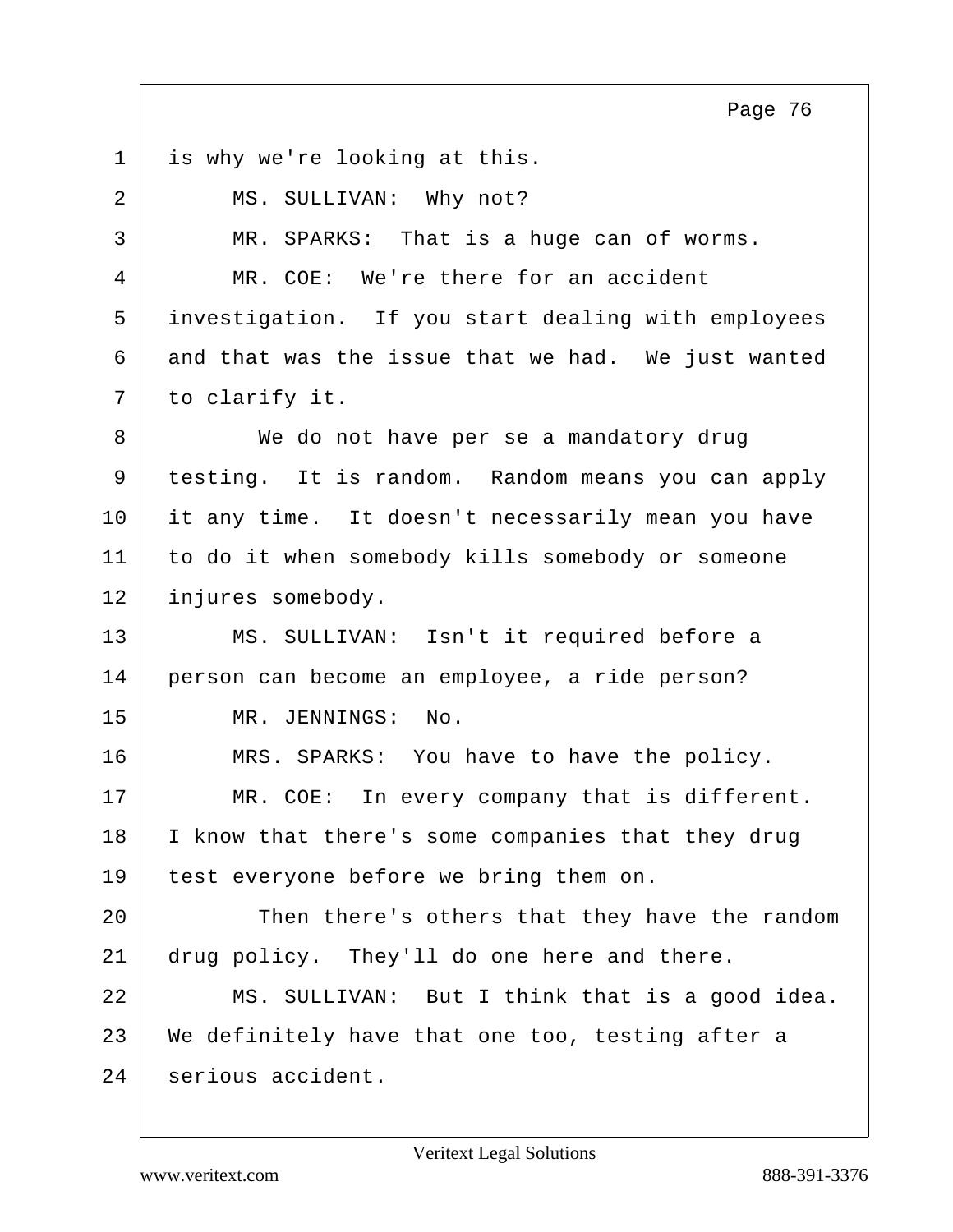1 MR. SOLETTI: Define serious. 2 MR. COE: That is a good point. 3 MR. SPARKS: Who pays for it? Chain of 4 custody. Where does it go? It has to be within 5 four hours like DOT. 6 MS. SULLIVAN: If it's a reportable accident, 7 it's a serious accident. If it's something that the 8 operator did that caused a reportable accident. 9 MR. SPARKS: Do you have the answer? Was it 10 the operator? Do you have that answer right away? 11 MR. BENNETT: Exactly. 12 MR. SPARKS: DOT accidents, you have four hours 13 to get to a drug testing facility to be tested for 14 it to be valid. 15 MR. COE: I'm not actually defining the type of 16 test, that something is done and results are  $17$  submitted. 18 MR. SPARKS: Where do you go when marijuana is 19 legal in Illinois? 20 MR. SOLETTI: That's the next question. 21 MR. COE: Marijuana is 100 percent not legal 22 | for us. If he's operating that ride and there's an 23 accident and he tests positive, he's under the 24 influence. Page 77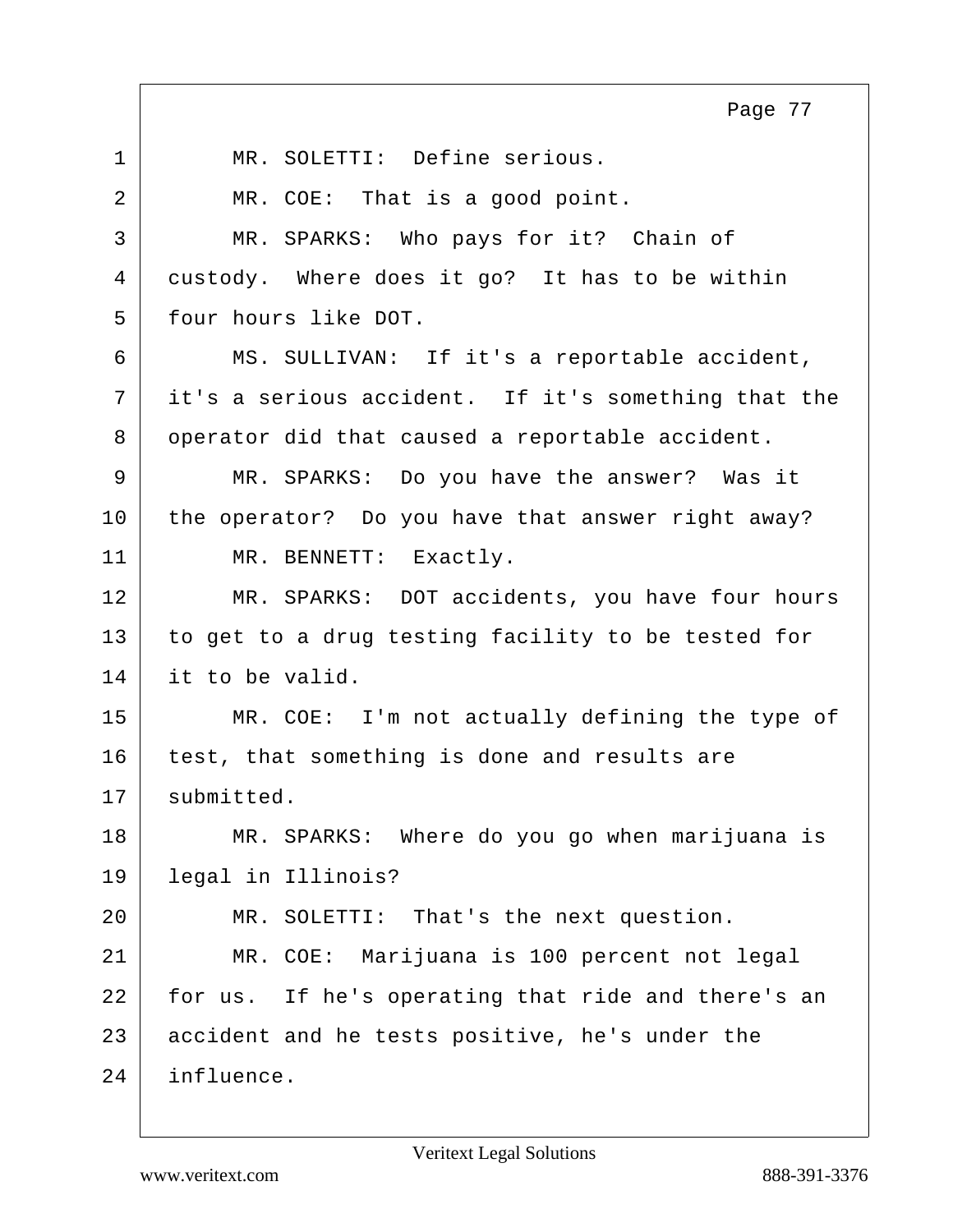1 MR. SPARKS: I agree 100 percent. 2 MR. SOLETTI: I'm arguing with people now. 3 When it is going to be legal it's still against our 4 policy. When DOT allows their truck drivers to be 5 high driving a truck I will allow ride operators to 6 be high too. 7 MRS. SPARKS: The agreement is I would rather 8 drive high than drunk, and I agree, but you don't 9 know when they did it until the test comes out that 10 says they did it that day or not. 11 MR. COE: Generally our rules on this is if you 12 are under the influence, you could take too much 13 cough medicine and be unable to properly operate  $14$  that ride. 15 MR. SOLETTI: Who is going to make that 16 decision? 17 MR. COE: We don't want to show up to an 18 accident. We don't want that responsibility to say 19 you have to go get this done. We just want to know 20 that it's going to get done. We are going to get a 21 report. 22 MR. JENNINGS: If you made that, took the 23 serious out and put bodily injury and then go from 24 there. Page 78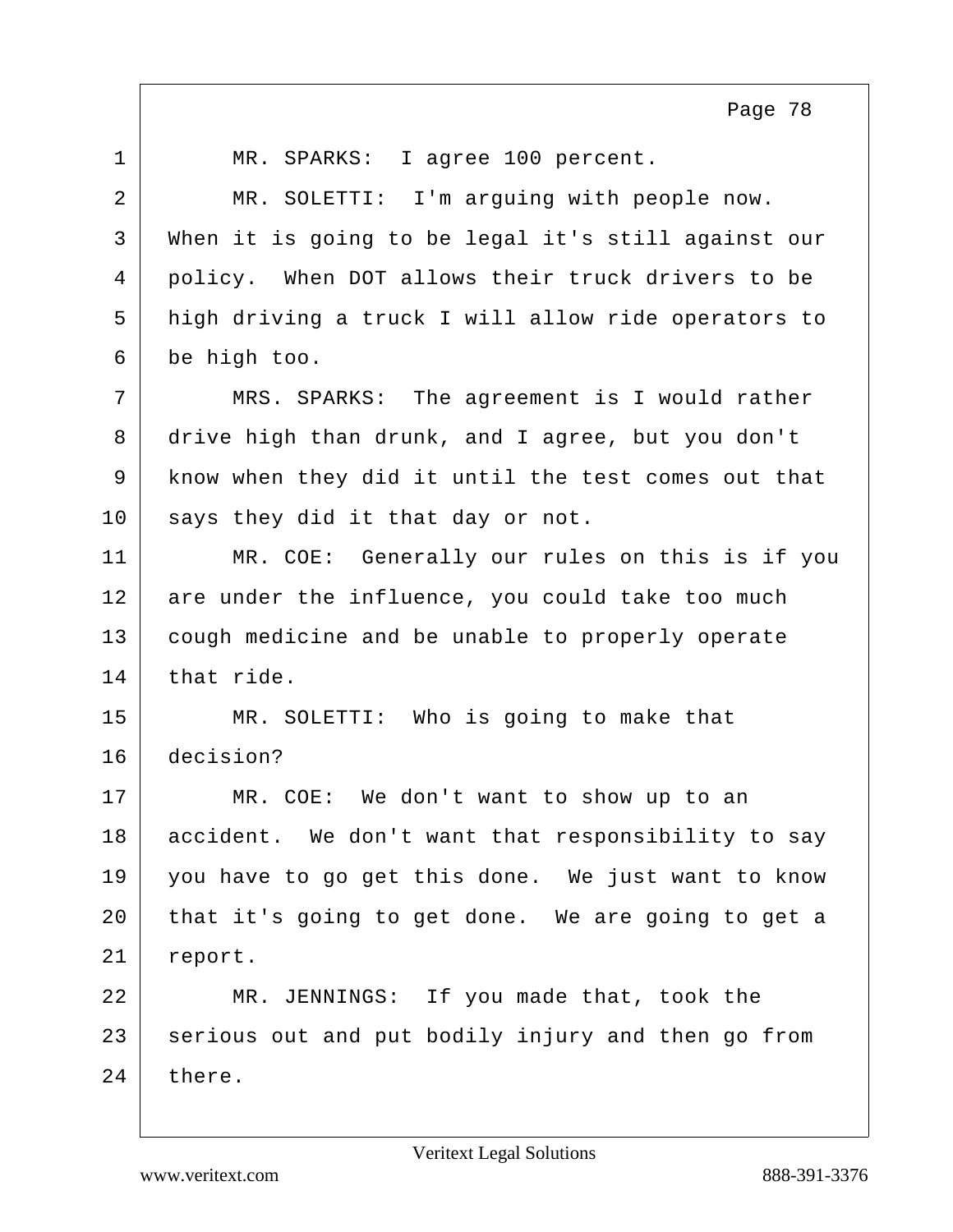| $\mathbf{1}$   | MS. SULLIVAN: We define a report.                  |
|----------------|----------------------------------------------------|
| $\overline{a}$ | MR. SPARKS: You're saying the test couldn't be     |
| 3              | done in house. It has to be taken somewhere for a  |
| 4              | formal report.                                     |
| 5              | MR. COE: We're saying it has to be done. It        |
| 6              | could be done by anybody. You guys could do --     |
| 7              | MR. SPARKS: What's the accuracy in there? You      |
| 8              | could buy a drug test kit, and everyone can use it |
| 9              | not to say you're going to use it, right?          |
| 10             | MS. SULLIVAN: It would have to be administered     |
| 11             | by management.                                     |
| 12             | MR. SPARKS: Who is certified or trained in         |
| 13             | management to give that?                           |
| 14             | MRS. SPARKS: I have to have that, pour into        |
| 15             | another cup, and it's been a bad test.             |
| 16             | MS. SULLIVAN: A bad test?                          |
| 17             | MR. SPARKS: They're quite often.                   |
| 18             | MS. SULLIVAN: Best two out of three.<br>That's a   |
| 19             | hard one too.                                      |
| 20             | MR. COE: This is a big discussion.                 |
| 21             | MR. SPARKS: It's a big can of worms.               |
| 22             | MR. COE: We wanted to know look, what's going      |
| 23             |                                                    |
|                | to come of it. First is who defines what, when it  |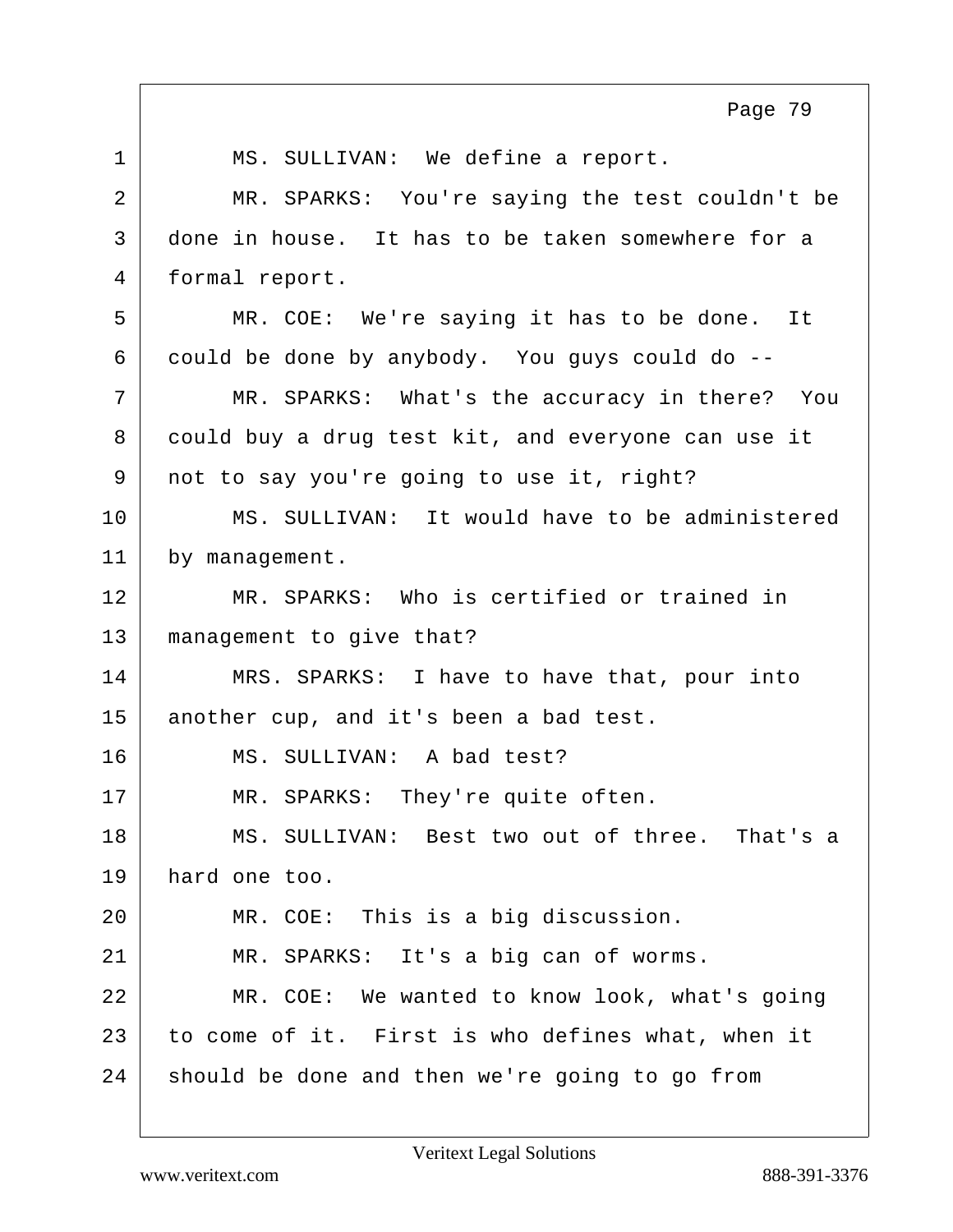| $\mathbf 1$    | there. What do you do?                               |
|----------------|------------------------------------------------------|
| $\overline{2}$ | MS. SULLIVAN: Well, in Jacksonville for              |
| 3              | instance, there's a company that does drug testing,  |
| 4              | and they do preemployment physicals, and they do     |
| 5              | followups if someone gets hurt.                      |
| 6              | MR. SPARKS: Occupational health.                     |
| 7              | MS. SULLIVAN: They're usually occupational           |
| 8              | health clinics everywhere you go.                    |
| 9              | MRS. SPARKS: That is correct. Walk in clinics        |
| 10             | where you go for a cold, urgent care.                |
| 11             | MR. SPARKS: Then you have to sell guidelines.        |
| 12             | The more time you give them, the more time they have |
| 13             | to get.                                              |
| 14             | MS. VAHLING: If you have a serious accident          |
| 15             | that's the last thing you're going to have time to   |
| 16             | get to. So if it's able to be administered in the    |
| 17             | house, although the accuracy is questionable it      |
| 18             | would be better only from the standpoint that the    |
| 19             | main focus is going to be to take care of what needs |
| 20             | to be taken care of, the person coming in for the    |
| 21             | third person testing.                                |
| 22             | MR. SOLETTI: More to look at in January. You         |
| 23             | kicked the can.                                      |
| 24             | MR. COE: I will tell you Wes, it was they went       |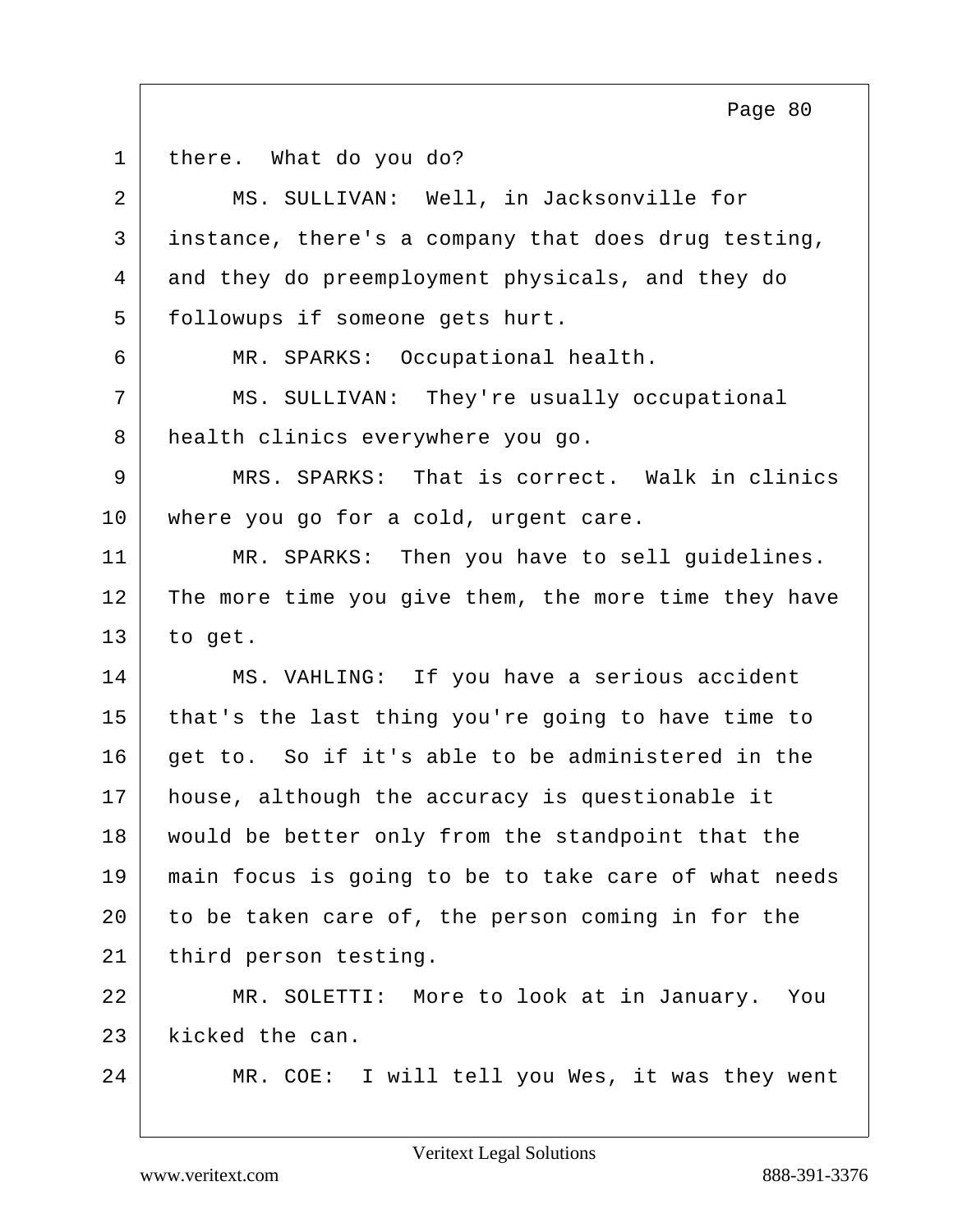1 to Walgreens.

2 MS. SULLIVAN: There usually is a clinic 3 somewhere that does that kind of thing.

4 MR. SPARKS: Not always opening in the hours we  $5$  have.

6 MR. JENNINGS: If there is a hospital in the 7 facility we do them all the time, any DOT accidents  $8$  or anything like that that comes through the ER. 9 They go watch them, they collect it.

10 MR. SPARKS: If you're doing it on an accident 11 you should also be checking on alcohol or a drug 12 test is not checking for alcohol. It's got to be a 13 specific alcohol test.

14 MS. VAHLING: You could go to the local ER and 15 | have them administer a blood alcohol and drug test. 16 MR. JENNINGS: We do all the DOT testing for

17 drivers sent to our lab.

18 MR. COE: Really expensive.

19 MR. SPARKS: Who absorbs that test

20 MS. SULLIVAN: How often do you have accidents? 21 Hopefully you don't have that many.

22 MR. SPARKS: That lists 14 times a year. 23 MR. JENNINGS: Those shouldn't have been drug 24 testing.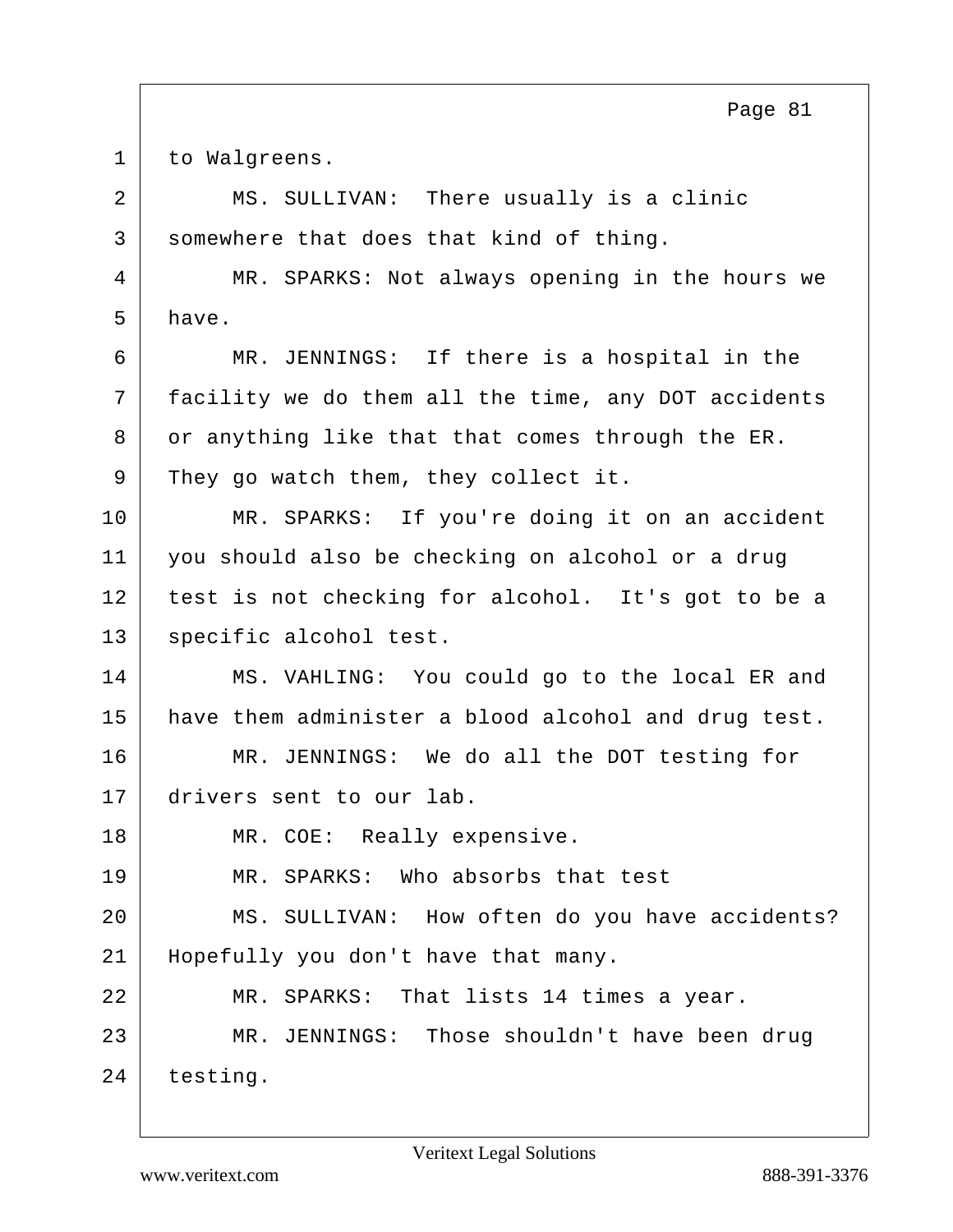| $\mathbf 1$  | MRS. SPARKS: One of them was, and it's a lot         |
|--------------|------------------------------------------------------|
| 2            | of stress to put on somebody, that your operator has |
| $\mathsf{3}$ | not done anything. And you have never been told,     |
| 4            | and you are not supposed to share that with anybody, |
| 5            | what am I doing.                                     |
| 6            | MR. SPARKS: Where do the results go?                 |
| 7            | MR. COE: The results go to the department.           |
| 8            | The department in their policy waives you of the     |
| 9            | HIPPA requirements.                                  |
| 10           | MRS. SPARKS: We're taught it doesn't go              |
| 11           | anywhere.                                            |
| 12           | MR. COE: That's a good policy to have. Under         |
| 13           | our regulations, if --                               |
| 14           | MRS. SPARKS: He didn't tell me that.                 |
| 15           | MR. COE: If it is a requirable thing, then you       |
| 16           | guys are relieved of HIPPA because it's just like    |
| 17           | the DOT, but I was thinking more of the simple test, |
| 18           | not go to the hospital full blown.                   |
| 19           | MS. SULLIVAN: If they're not accurate you            |
| 20           | don't want somebody to come up with a positive.      |
| 21           | MR. COE: It's better than nothing.                   |
| 22           | MS. SULLIVAN: Better than nothing. Let's talk        |
| 23           | about that some more in January.                     |
| 24           | MR. SOLETTI: Or your subcommittee.                   |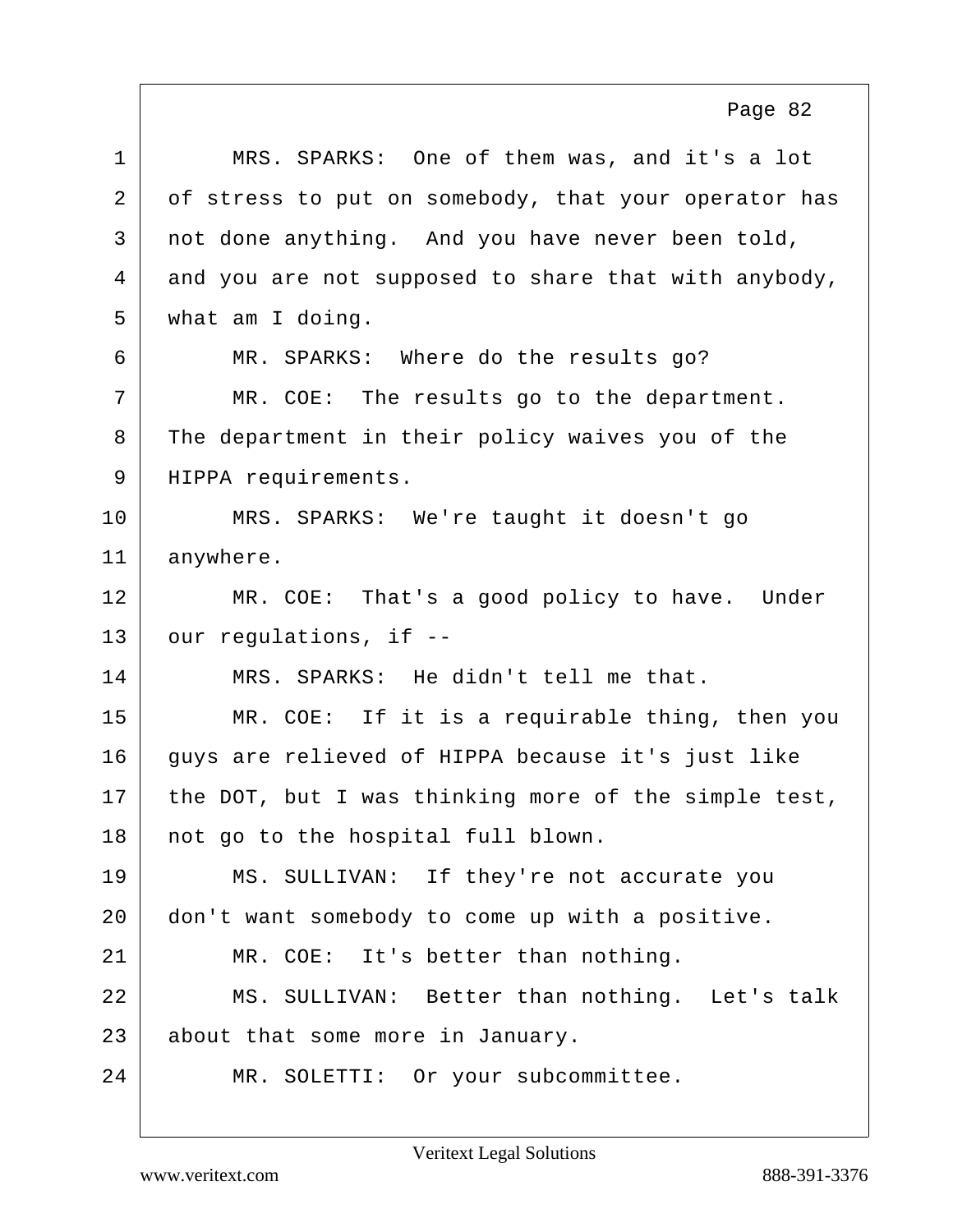1 MS. SULLIVAN: It would be interesting to know 2 what people do now and do they do their own test 3 because that makes more sense. 4 You have an accident because if it's  $5 \mid 10:00$  o'clock at night, and maybe you send that 6 person right along with the person who is going to  $7$  the hospital. 8 MRS. SPARKS: We also have mouth swabs. 9 MR. SPARKS: If somebody is positive from our 10 tests that we buy, what's the consequences to them 11 and what if our test was wrong, and we end up in a 12 lawsuit? 13 MR. SOLETTI: What we do any time we get a 14 positive drug test in the ER, that is automatically 15 sent for confirmation to other two labs if there's 16 an accident or physical injuries. 17 MR. SPARKS: We don't have the option with what 18 | we buy. We don't have a place to send to. 19 MR. SOLETTI: If your operator tested positive 20 I would think you would want to go somewhere to get 21 and verify they were negative or positive, whichever 22 way it happened to be. But you would want 23 verification. It may vindicate you. 24 MS. SULLIVAN: It may tell you you have an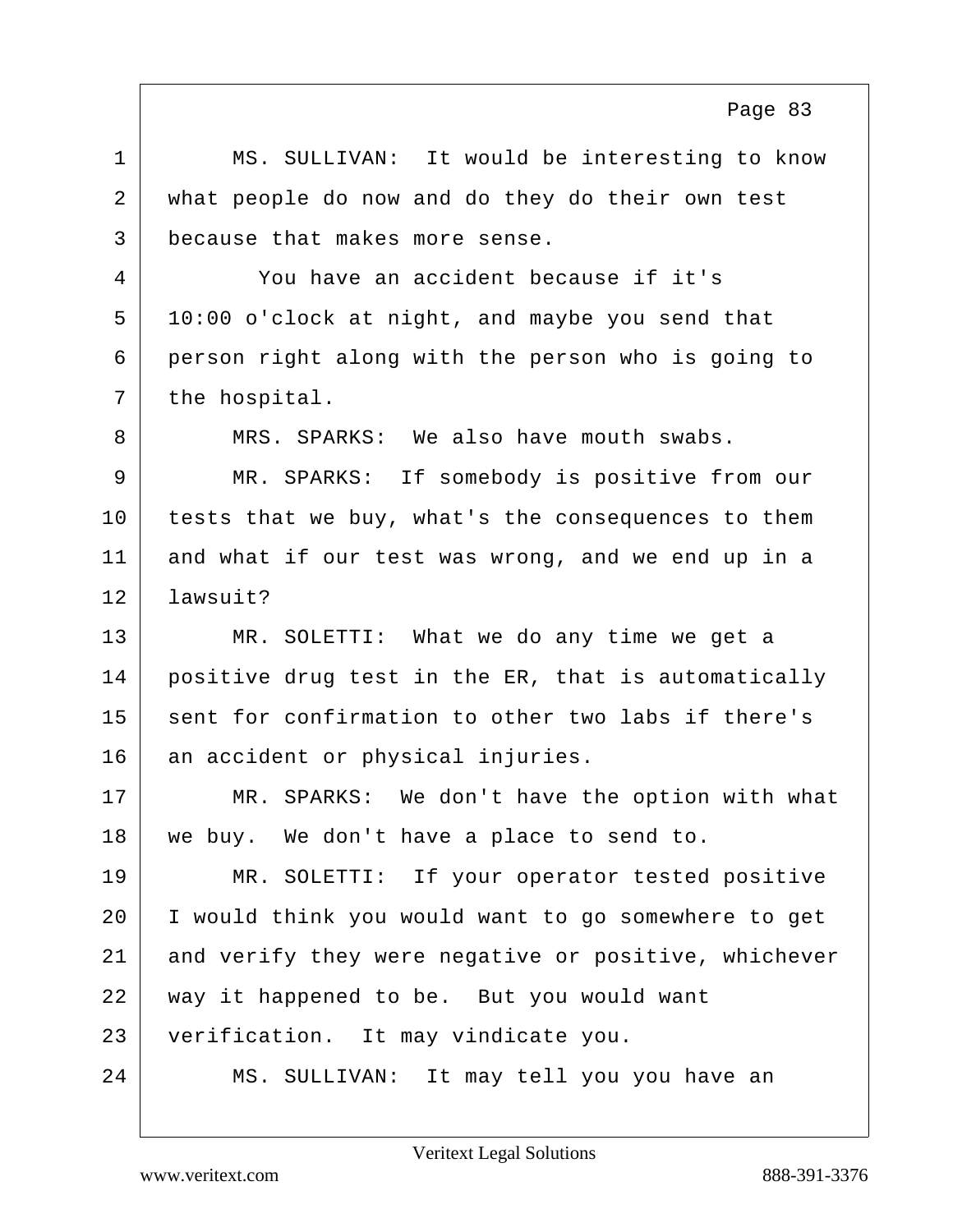1 employee who is not playing by the rules. 2 MR. BROWN: More industries than that require a 3 drug test if there is any kind of injury. 4 MS. SULLIVAN: We do. 5 MR. BROWN: The construction industry 6 certainly does. 7 | MR. COE: From our experience there are 8 companies out there that already do this, and 9 | there's companies that don't. 10 MS. SULLIVAN: And what? 11 | MR. COE: There's companies that don't. 12 | MS. CARRERO: Do they test for something too. 13 MR. COE: That would be HIPPA. 14 MR. BENNETT: The emergency room should. A lot 15 | of times they don't, a lot of cases. 16 MS. SULLIVAN: That one may need some more 17 thinking. 18 MR. BENNETT: You want the policy, and you want 19 to stay out of it, the language. 20 MR. COE: We think it's a positive thing that 21 needs to be done. We don't want to be the enforcer. 22 MR. SPARKS: That makes us look better. 23 MR. SOLETTI: We want to all play in the same 24 | field. I have a competitor that has supposedly a Page 84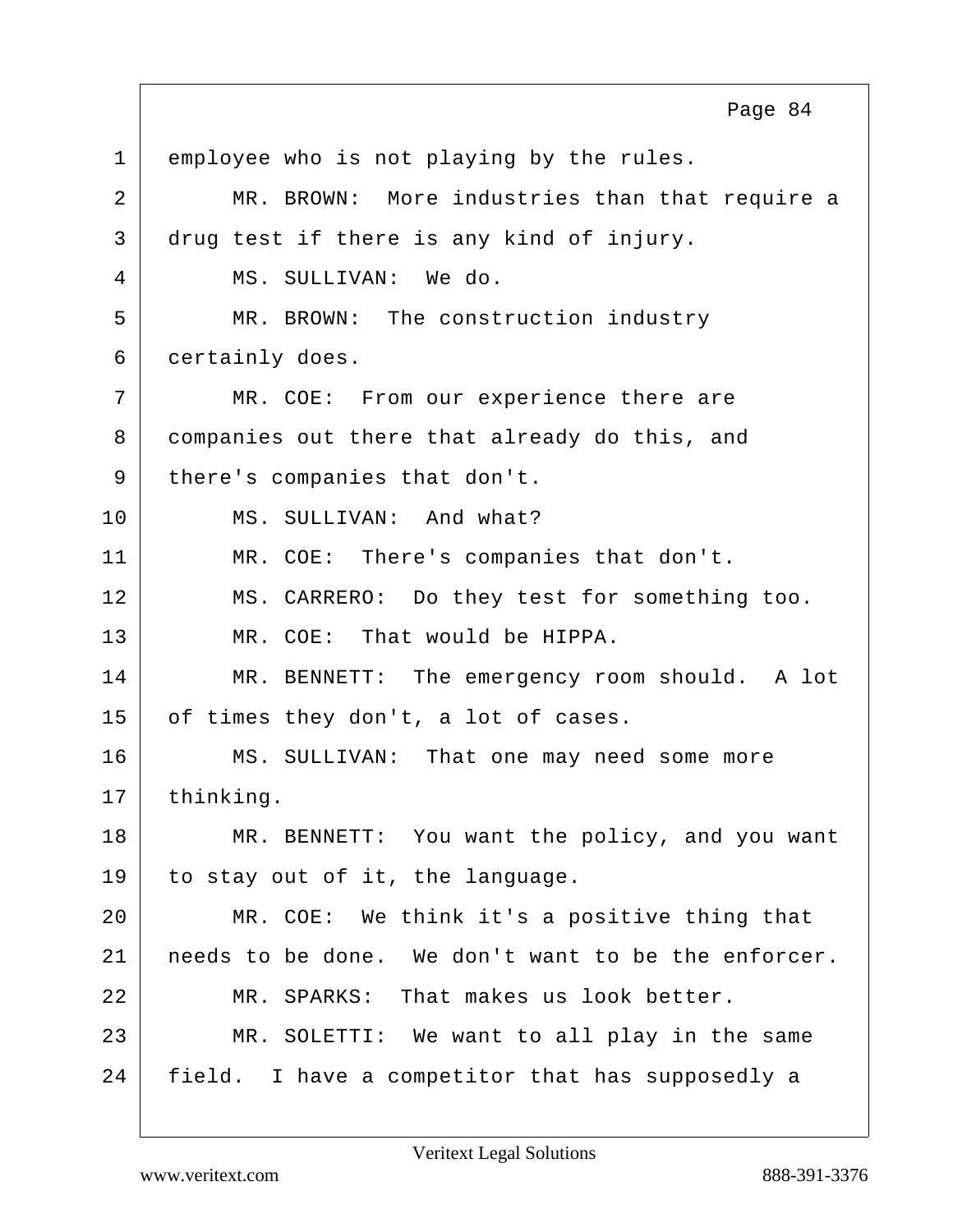| $\mathbf{1}$   | drug testing policy. He just doesn't do it.         |
|----------------|-----------------------------------------------------|
| $\overline{a}$ | The law says you have to have a drug testing        |
| $\mathsf{3}$   | policy. He could have a policy, and it doesn't mean |
| 4              | that he does it.                                    |
| 5              | MR. COE: He's legally supposed to do it once.       |
| 6              | MR. SOLETTI: Maybe he tested one person. I          |
| 7              | don't know. That is why I'm not saying anything.    |
| 8              | MS. SULLIVAN: If you have a company policy          |
| 9              | saying thou shalt not do drugs and thou shalt not   |
| 10             | drink or report to work under the influence.        |
| 11             | MR. SOLETTI: You can't go to work.                  |
| 12             | MS. SULLIVAN: Well, then you have already           |
| 13             | specified that this is their responsibility not to  |
| 14             | do this. So if you have a policy that they get drug |
| 15             | tested and tested for alcohol after an accident.    |
| 16             | MR. SOLETTI: You guys discuss that and come         |
| 17             | back in January. We'll have more people in the room |
| 18             | telling you you can't do it.                        |
| 19             | MS. SULLIVAN: At some point in time I think         |
| 20             | that this Board has to issue a proclamation on the  |
| 21             | side of safety.                                     |
| 22             | I know that it's not cheap, and I know it's         |
| 23             | not easy to always do that. What is the right       |
| 24             | thing.                                              |
|                |                                                     |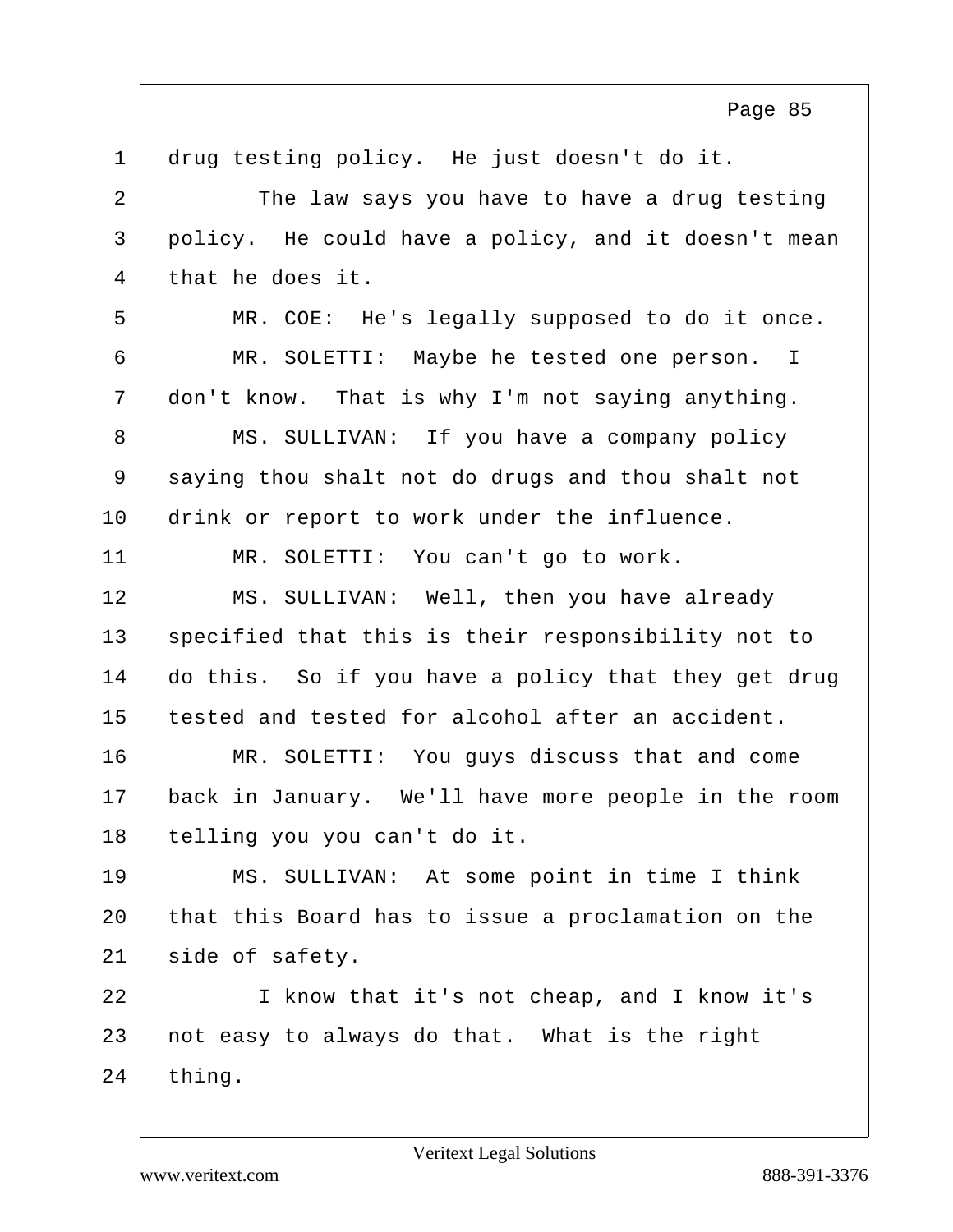1 | MR. COE: The Wal-Mart test is like 32 bucks, 2 something like that, the urine test. 3 MR. SPARKS: I buy them by the case, 400 or 500 4 at a time. I think that I'm down to like seven 5 dollars apiece. 6 MS. SULLIVAN: That is pretty good. 7 MR. SPARKS: The mouth one, the swabs are 13. 8 MR. SOLETTI: You do the test yourself? 9 MR. SPARKS: Yes. I just think if we are going 10 to go that route you have to define where, when do 11 you drug test. How serious of an accident, and the 12 employee needs to be out of it, needs to go to a 13 facility. If the employee needs to be left out, go 14 to the facility, results back to the State. 15 MR. SOLETTI: Because you could cheat. Not you 16 guys, but somebody would. 17 MR. SPARKS: Why would you want to put yourself 18 in that position as an employer? 19 MS. SULLIVAN: I think that's a good point. 20 MR. SOLETTI: I have an independent person that 21 comes and inspects our drug testing. I don't do it. 22 I have the kits if I have to, but this way I don't 23 touch with it, mess with it. It costs more money. 24 MS. SULLIVAN: But you are more sure about it. Page 86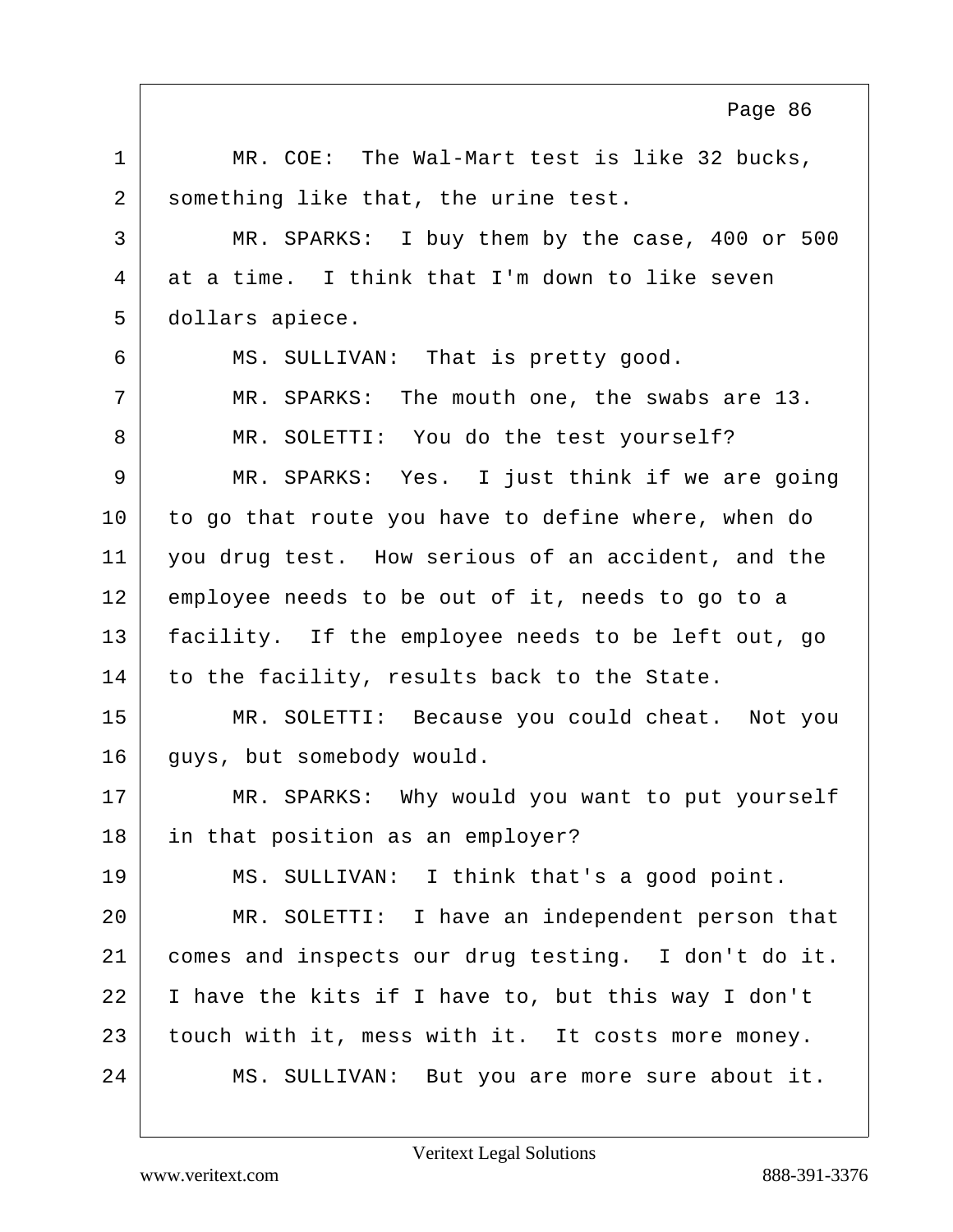| MR. JENNINGS: There's a lot of difference            |
|------------------------------------------------------|
| between your employer doing random testing and being |
| in a serious accident and wanting to know for sure   |
| what the situation was.                              |
| MR. SPARKS: I do have quite a few bad tests.         |
| They don't have a control line. So you have to redo  |
| them. They're accurate, but yet they're not if that  |
| makes sense.                                         |
| MR. SOLETTI: I think everybody wants to get          |
| out of here.                                         |
| MR. COE: We're about done. The common things         |
| we talk about every year, it's really tough this     |
| year, the application 30 days prior.                 |
| MS. SULLIVAN: Did you have a big problem with        |
| that?                                                |
| MR. COE: Yes. This year I don't know what the        |
| deal was, but there was a lot of -- well, I got one  |
| right here. I got one next week. I have got two      |
| the following week.                                  |
| This was a year for that. And it's not bad           |
| as long as we know in advance. We have people        |
| calling up on Friday saying hey, I'm setting this up |
| on Tuesday. Well, good luck.                         |
| MR. SOLETTI: I have one thing to say. Some of        |
|                                                      |